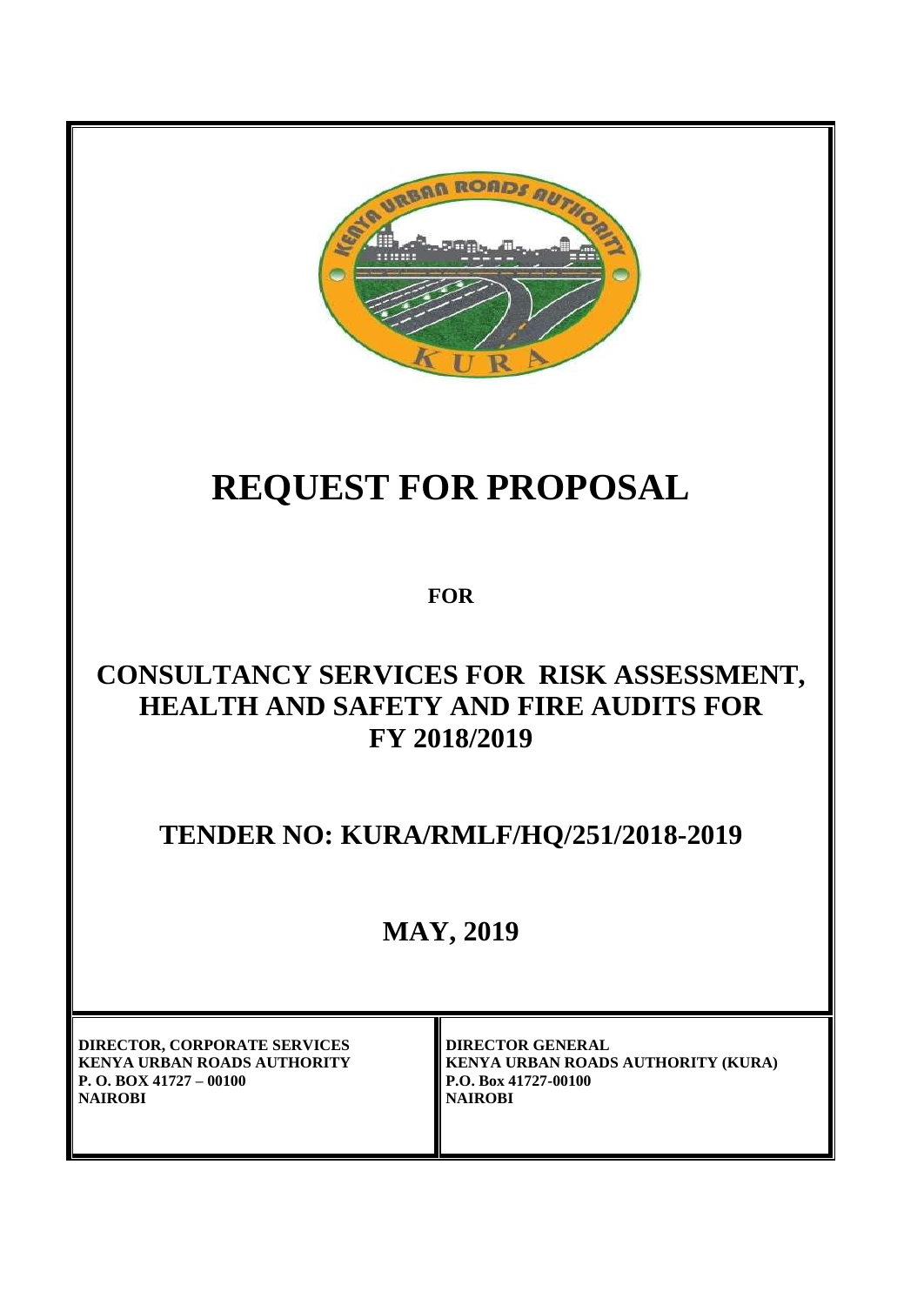# **TABLE OF CONTENTS**

| SECTION C: TECHNICAL PROPOSAL - STANDARD FORMS 12 |  |
|---------------------------------------------------|--|
|                                                   |  |
|                                                   |  |
|                                                   |  |
|                                                   |  |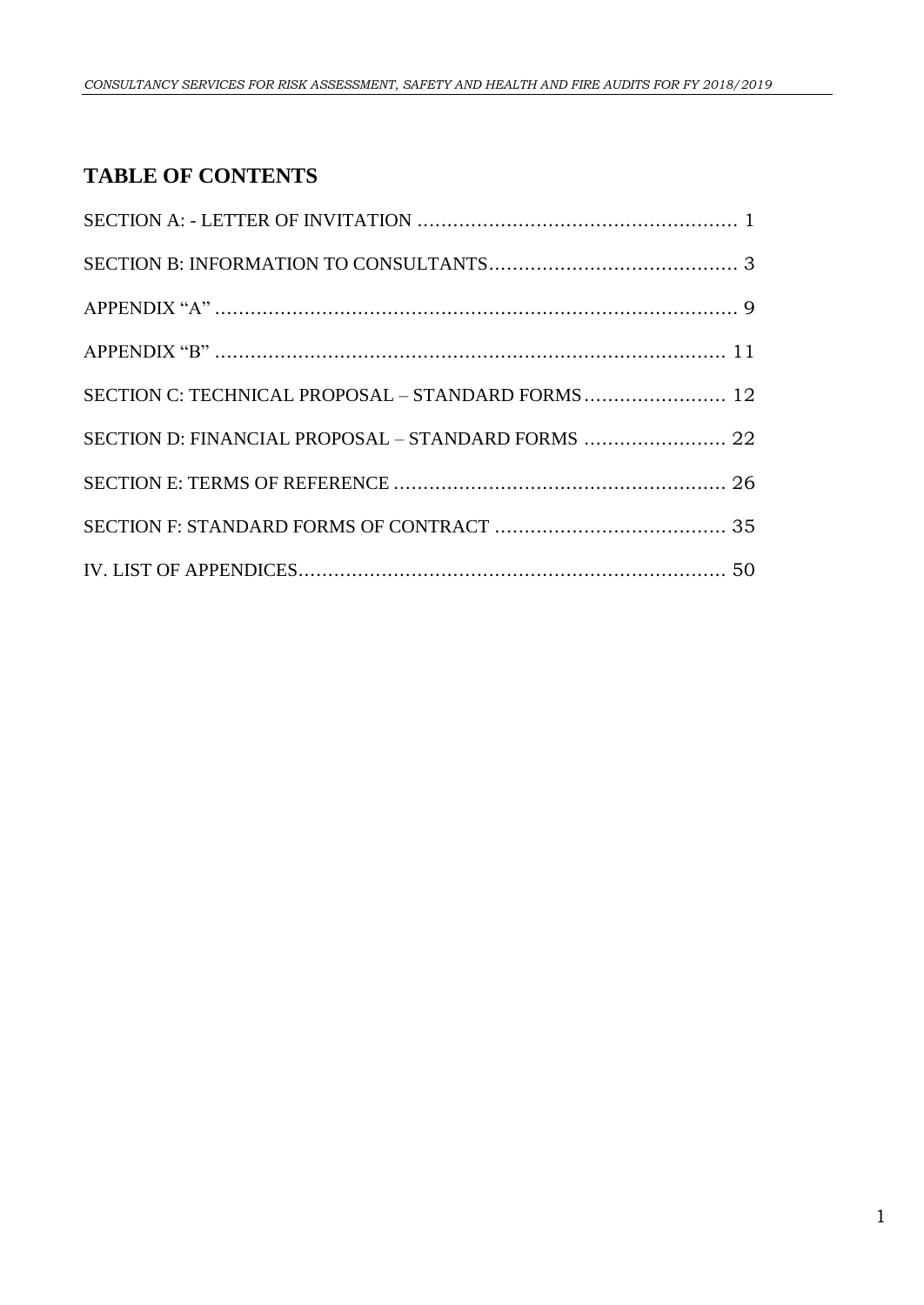## **SECTION A: - LETTER OF INVITATION**

<span id="page-2-0"></span>To \_\_\_\_\_\_\_\_\_\_\_\_\_\_\_\_\_\_\_\_\_\_\_\_\_\_\_\_\_\_\_ *\_\_\_\_\_\_\_\_\_\_\_\_\_\_\_[date*]

*[Name and address of Consultant)*

Dear Sir/Madam,

#### **RE: CONSULTANCY SERVICES FOR RISK ASSESSMENT, SAFETY AND HEALTH AND FIRE AUDITS FOR FY 2018/2019**

#### TENDER NO: KURA/RMLF/HQ/251/2018-2019

The Kenya Urban Roads Authority invites proposals to provide the following consulting services:

#### **CONSULTANCY SERVICES FOR RISK ASSESSMENT, SAFETY AND HEALTH AND FIRE AUDITS FOR FY 2018/2019**

#### **More details on the Services are provided in the attached Request for Proposal.**

The RFP includes the following documents:

- Section A Letter of Invitation
- Section B Information to Consultants
- Section C Technical Proposal Standard Forms
- Section D Financial Proposal Standard Forms
- Section E Terms of Reference
- Section F Standard Contract form
- List of Appendices

The following **MUST** be submitted together with the proposal:-

- a) Certified Copy of Certificate of Incorporation;
- b) Certified Copy of Tax Compliance Certificate *(Please note that the Tax Compliance Certificates will be verified with the Kenya Revenue Authority and Certificates found not to be in order will lead to the disqualification of the bidder at the preliminary evaluation stage);*
- c) Certified Copy of VAT Registration Certificate;
- d) Certified Copy of PIN Certificate;
- e) Curriculum Vitae (CV) of the Proposed Key Staff signed and dated by the proposed professional staff and the authorized representative submitting the proposal of not more than three pages;
- f) Certified Copies of Certificates and Testimonials of the Proposed Key Staff;
- g) Proof of Registration with the Directorate of Occupational Safety and Health Services;
- h) Current Work Load;
- i) Litigation History; and
- j) Others as described in this RFP.

#### **NOTE***:*

*1. Items a, b, c, d and f MUST be certified by Commissioner of Oaths or Notaries Public while item g MUST be certified by Directorate of Occupational Safety and Health Services.*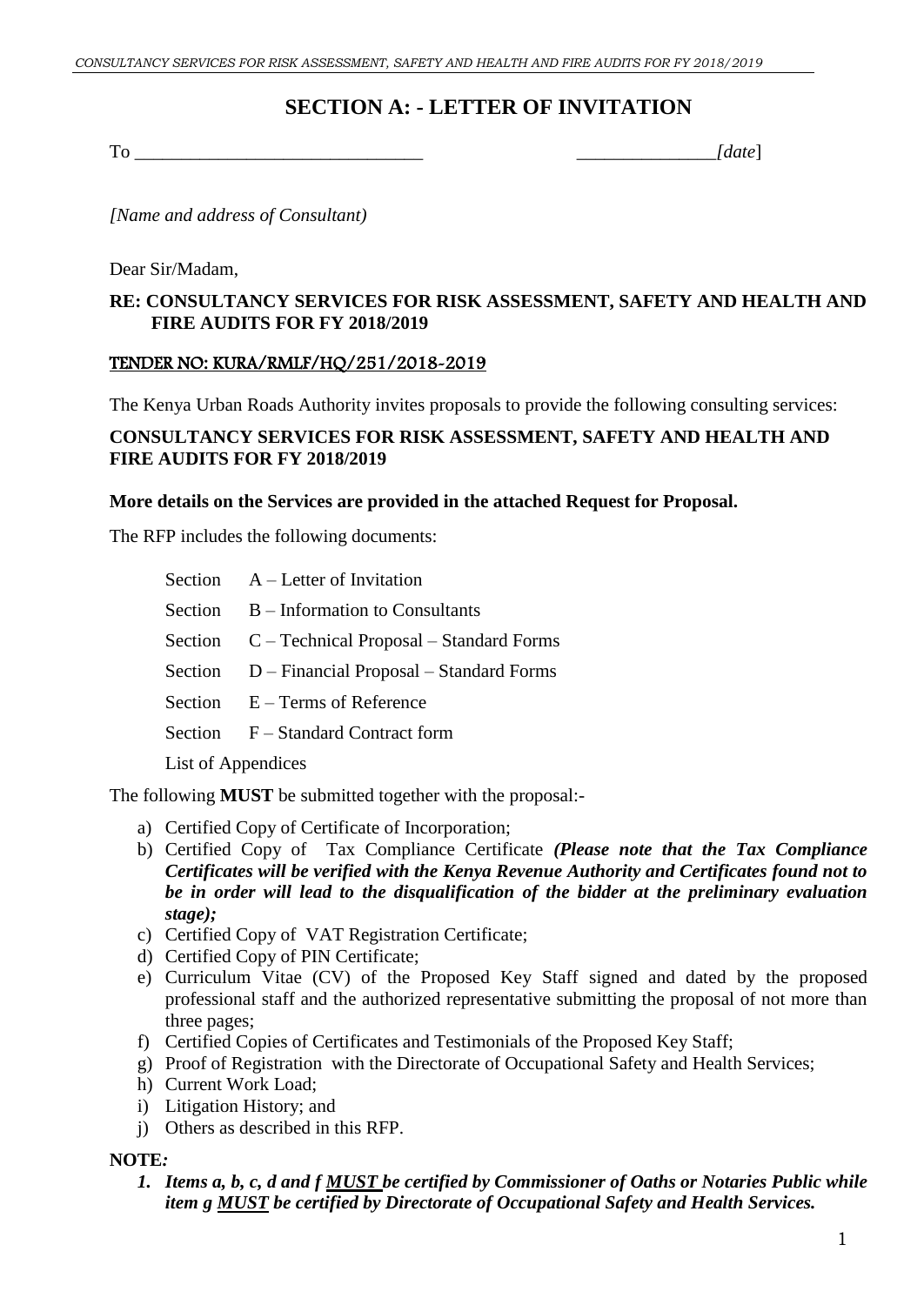#### *2. All the Pages of the Bid Document must be serialized.*

Please acknowledge, upon receipt:

- (a) that you have received the letter of invitation; and
- (b) Whether or not you intend to submit a proposal either alone or in association.

The submission date for these proposals is *As indicated in the tender notice on [www.kura.go.ke/tender](http://www.kura.go.ke/tender) notices* and the submission address is:

#### Director General Kenya Urban Roads Authority IKM PLACE, 5<sup>th</sup> Ngong Avenue, Opposite Bishops Gate, P.O. Box 41727 – 00100 GPO **NAIROBI**

Proposals must be deposited in the Tender Box located at 4<sup>th</sup> Floor IKM PLACE, 5<sup>th</sup> Ngong Avenue, Nairobi.

Opening of the proposals will take place immediately thereafter in the 3<sup>rd</sup> Floor Boardroom, IKM PLACE in the presence of consultants or their representatives who choose to attend.

Yours sincerely,

**Deputy Director, Supply Chain Management For: Director General**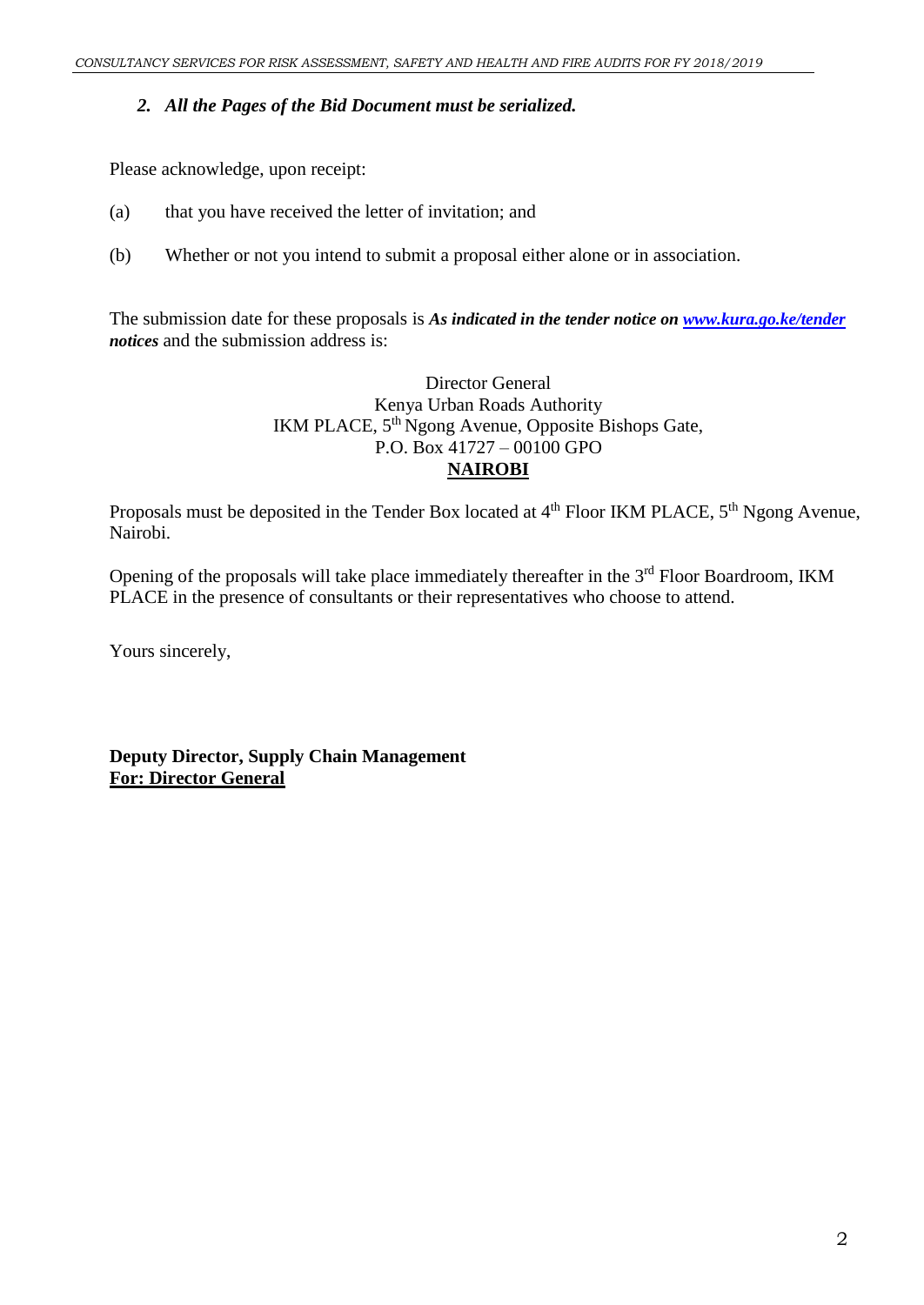#### <span id="page-4-0"></span>**SECTION B: INFORMATION TO CONSULTANTS**

**1. Introduction** 1.1 The Client named in Appendix "A" will select a firm among those invited to submit a proposal, in accordance with the method of selection detailed under this section.

> The consultants are invited to submit a Technical Proposal and a Financial Proposal, or a Technical Proposal only, as specified in Appendix "A" for consulting services required for the assignment named in the said Appendix. *A Technical Proposal only may be submitted in assignments where the Client intends to apply standard conditions of engagement and scales of fees for professional services as is the case with Building and Civil Engineering Consulting services. In such a case the highest ranked firm of the technical proposal shall be invited to negotiate a contract on the basis of scale fees.* The proposal will be the basis for Contract negotiations and ultimately for a signed Contract with the selected firm.

> The consultants must familiarize themselves with local conditions and take them into account in preparing their proposals. To obtain first hand information on the assignment and on the local conditions, consultants are encouraged to liaise with the Client regarding any information that they may require before submitting a proposal and to attend a preproposal conference where applicable. Consultants should contact the officials named in Appendix "A" to arrange for any visit or to obtain additional information on the pre-proposal conference. Consultants should ensure that these officials are advised of the visit in adequate time to allow them to make appropriate arrangements.

> The Client will provide the inputs specified in Appendix "A", assist the firm in obtaining licenses and permits needed to carry out the services and make available relevant project data and reports.

> Please note that (i) the costs of preparing the proposal and of negotiating the Contract, including any visit to the Client are not reimbursable as a direct cost of the assignment; and (ii) the Client is not bound to accept any of the proposals submitted.

- **2. Clarification and Amendment of RFP Document** 2.1 Consultants may request a clarification of any of the RFP documents only up to five [5] days before the proposal submission date. Any request for clarification must be sent in writing by papermail, cable, telex, facsimile or electronic mail to the Client's address indicated in Appendix "A". The Client will respond by cable, telex, facsimile or electronic mail to such requests and will send written copies of the response (including an explanation of the query but without identifying the source of inquiry) to all invited consultants who intend to submit proposals.
	- 2.2 At any time before the submission of proposals, the Client may for any reason, whether at his own initiative or in response to a clarification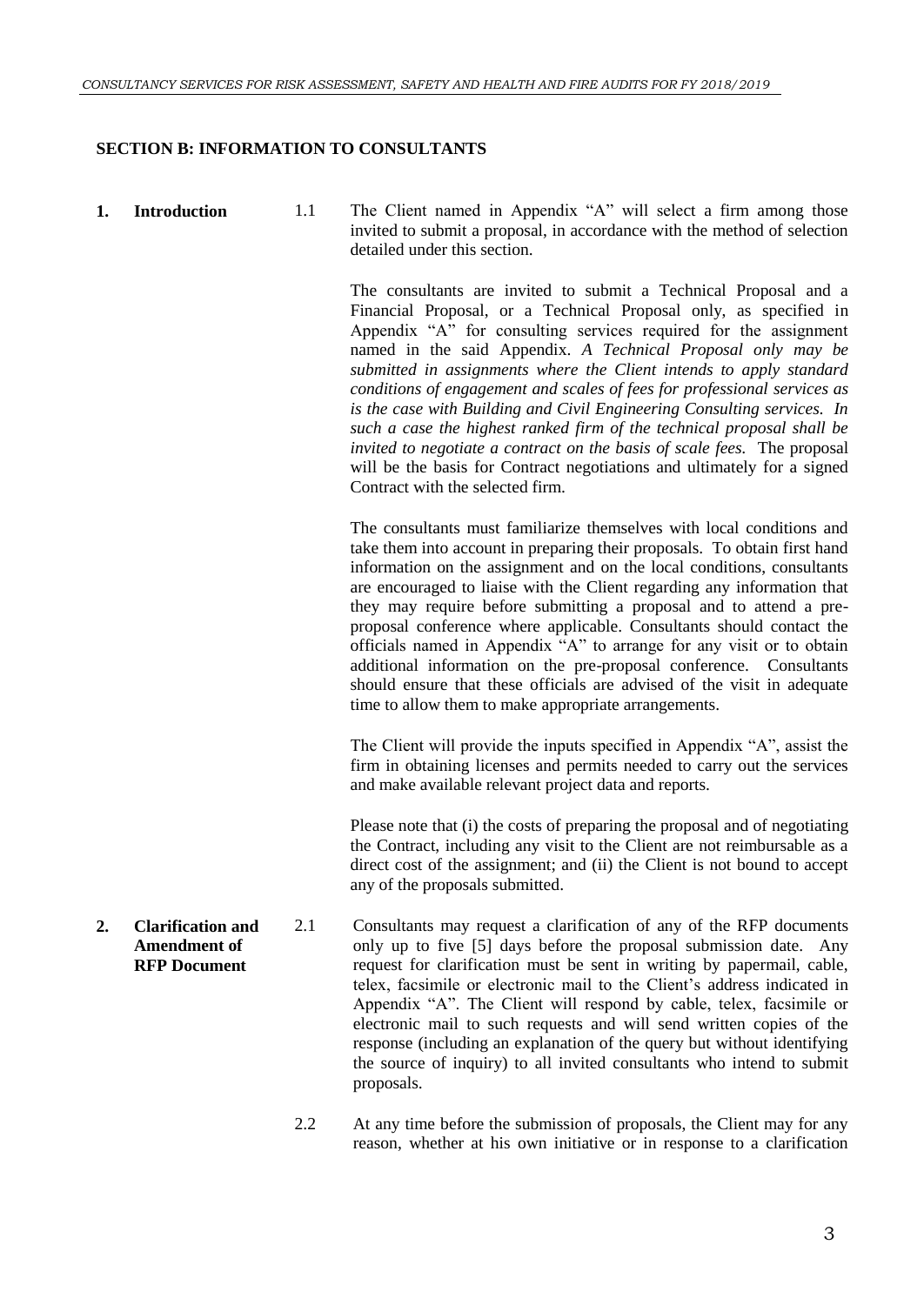requested by an invited firm, amend the RFP. Any amendment shall be issued in writing through addenda. Addenda shall be sent by mail, cable, telex or facsimile to all invited consultants and will be binding on them. The Client may at his discretion extend the deadline for the submission of proposals.

- **3. Preparation of Proposal**  3.1 The Consultants proposal shall be written in English language.
	- **Technical Proposal** 3.2 In preparing the Technical Proposal, consultants are expected to examine the documents constituting this RFP in detail. Material deficiencies in providing the information requested may result in rejection of a proposal.
		- 3.3 While preparing the Technical Proposal, consultants must give particular attention to the following:
			- a. If a firm considers that it does not have all the expertise for the assignment, it may obtain a full range of expertise by associating with individual consultant(s) and/or other firms or entities in a joint venture or sub consultancy as appropriate. Consultants shall not associate with the other consultants invited for this assignment. Any firms associating in contravention of this requirement shall automatically be disqualified.
			- b. For assignments on a staff-time basis, the estimated number of professional staff-months is given in Appendix "A". The proposal shall however be based on the number of professional staffmonths estimated by the firm.
			- c. It is desirable that the majority of the key professional staff proposed be permanent employees of the firm or have an extended and stable working relationship with it.
			- d. Proposed professional staff must as a minimum, have the experience indicated in Appendix "A", preferably working under conditions similar to those prevailing in Kenya.
			- e. Alternative professional staff shall not be proposed and only one Curriculum Vitae (CV) may be submitted for each position.
		- 3.4 The Technical Proposal shall provide the following information using the attached Standard Forms;
			- (i) A brief description of the firm's organization and an outline of recent experience on assignments of a similar nature. For each assignment the outline should indicate *inter alia,* the profiles of the staff proposed, duration of the assignment, contract amount and firm's involvement.
			- (ii) Any comments or suggestions on the Terms of Reference, a list of services and facilities to be provided by the Client.
			- (iii) A description of the methodology and work plan for performing the assignment.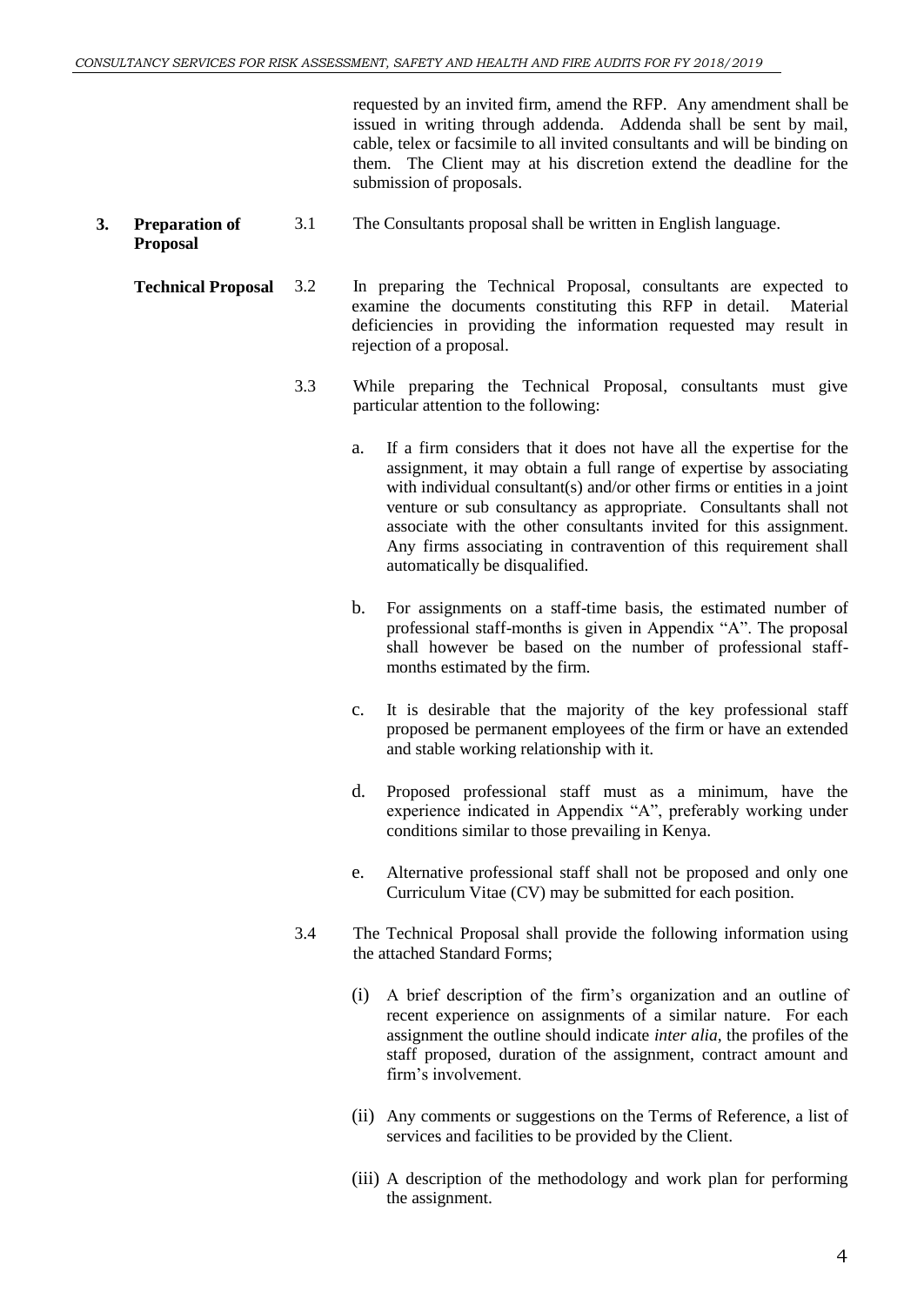- (iv) The list of the proposed staff team by specialty, the tasks that would be assigned to each staff team member and their timing.
- (v) CVs must be recently signed by the proposed professional staff and the authorized representative submitting the proposal of not more than three pages. Key information should include number of years working for the firm/entity and degree of responsibility held in various assignments during the last ten (10) years.
- (vi) Estimates of the total staff input (professional and support staff staff-time) needed to carry out the assignment supported by bar chart diagrams showing the time proposed for each professional staff team member.
- (vii) A detailed description of the proposed methodology, staffing and monitoring of training, if Appendix "A" specifies training as a major component of the assignment.
- (viii) Any additional information requested in Appendix "A".
- 3.5 The Technical Proposal shall not include any financial information.
- **Financial Proposal** 3.6 In preparing the Financial Proposal, consultants are expected to take into account the requirements and conditions outlined in the RFP documents. The Financial Proposal should follow Standard Forms (Section D). It lists all costs associated with the assignment including;
	- (a) remuneration for staff (in the field and at headquarters), and;
	- (b) reimbursable expenses such as subsistence (per diem, housing), transportation (international and local, for mobilization and demobilization), services and equipment (vehicles, office equipment, furniture, and supplies), office rent, insurance, printing of documents, and training, if it is a major component of the assignment. If appropriate these costs should be broken down by activity.
	- 3.7 The Financial Proposal should clearly identify as a separate amount, the local taxes, duties, fees, levies and other charges imposed under the law on the consultants, the sub-consultants and their personnel, unless Appendix "A" specifies otherwise.
	- 3.8 Consultants shall express the price of their services in Kenya Shillings.
	- 3.9 Commissions and gratuities, if any, paid or to be paid by consultants and related to the assignment will be listed in the Financial Proposal submission Form.
	- 3.10 The Proposal must remain valid for 120 days after the submission date. During this period, the consultant is expected to keep available, at his own cost, the professional staff proposed for the assignment. The Client will make his best effort to complete negotiations within this period. If the Client wishes to extend the validity period of the proposals, the consultants who do not agree have the right not to extend the validity of their proposals.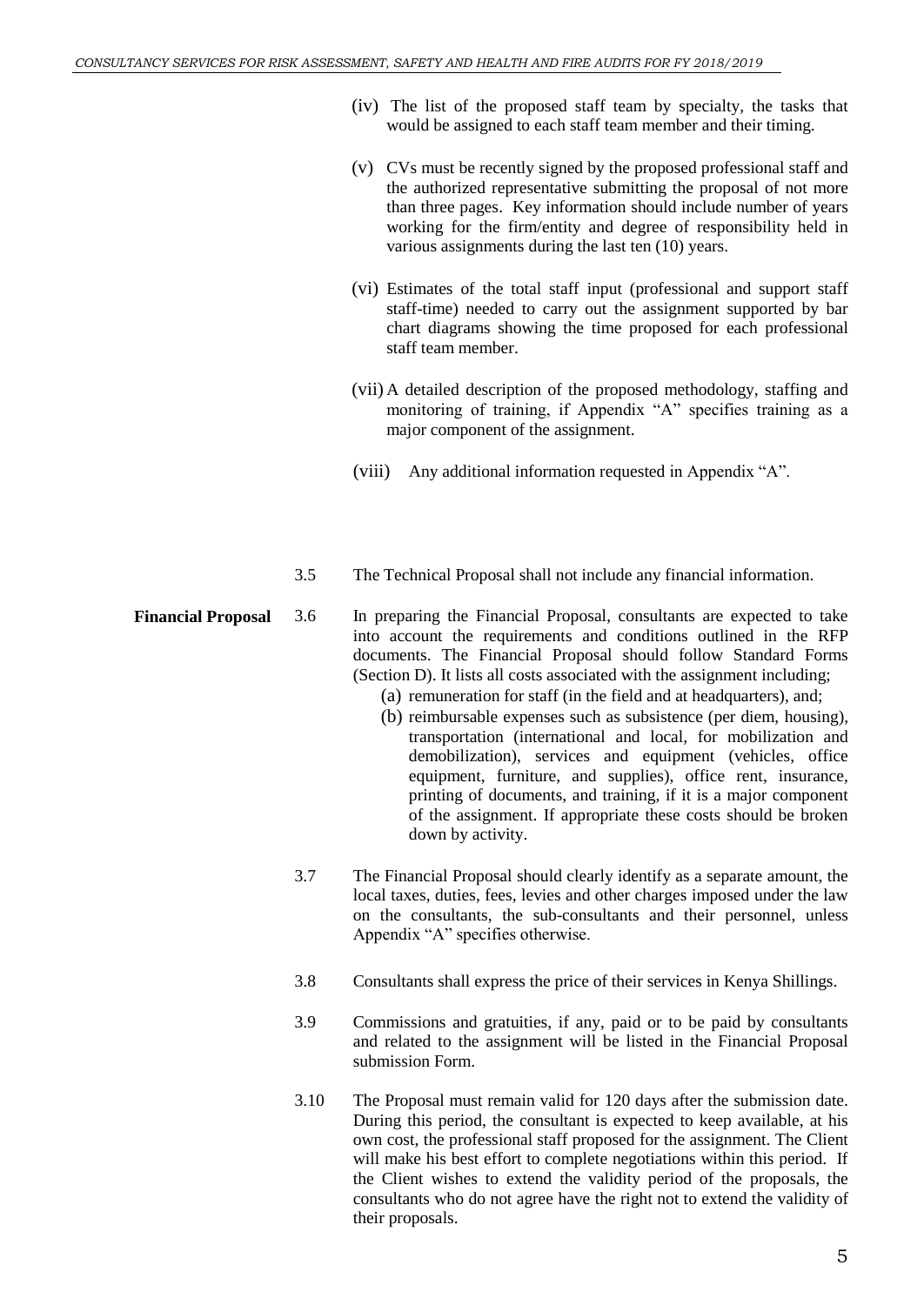- **4. Submission, Receipt and Opening of Proposals**
- 4.1 The original proposal (Technical Proposal and, if required, Financial Proposal; see para. 1.2) shall be prepared in indelible ink. It shall contain no interlineations or overwriting, except as necessary to correct errors made by the firm itself. Any such corrections must be initialed by the persons or person authorised to sign the proposals.
- 4.2 For each proposal, the consultants shall prepare the number of copies indicated in Appendix "A". Each Technical Proposal and Financial Proposal shall be marked "**ORIGINAL**" or "**COPY**" as appropriate. If there are any discrepancies between the original and the copies of the proposal, the original shall govern.
- 4.3 The original and all copies of the Technical Proposal shall be placed in a sealed envelope clearly marked "**TECHNICAL PROPOSAL**," and the original and all copies of the Financial Proposal in a sealed envelope clearly marked "**FINANCIAL PROPOSAL**" and warning: "**DO NOT OPEN WITH THE TECHNICAL PROPOSAL**". Both envelopes shall be placed into an outer envelope and sealed. This outer envelope shall bear the submission address and other information indicated in Appendix "A" and be clearly marked, "**DO NOT OPEN, EXCEPT IN PRESENCE OF THE TENDER OPENING COMMITTEE**."
- 4.4 The completed Technical and Financial Proposals must be delivered at the submission address on or before the time and date stated in Appendix "A". Any proposal received after the closing time for submission of proposals shall be returned to the respective consultant unopened.
- 4.5 After the deadline for submission of proposals, the Technical Proposal shall be opened immediately by the Tender Opening Committee. The Financial Proposal shall remain sealed and deposited with a responsible officer of the client department until all submitted proposals are opened publicly.
- **5 Proposal Evaluation General** 5.1 From the time the bids are opened to the time the Contract is awarded, if any consultant wishes to contact the Client on any matter related to his proposal, he should do so in writing at the address indicated in Appendix "A". Any effort by the firm to influence the Client in the proposal evaluation, proposal comparison or Contract award decisions may result in the rejection of the consultant's proposal.
	- 5.2 Evaluators of Technical Proposals shall have no access to the Financial Proposals until the technical evaluation is concluded.
	- **Evaluation of**  5.3 The Tender Evaluation Committee appointed by the Client shall evaluate the proposals on the basis of their responsiveness to the Terms of Reference, applying the evaluation criteria as follows:-

|                    |                                                                                 | Points |
|--------------------|---------------------------------------------------------------------------------|--------|
| (i)                | Specific experience of the consultant                                           |        |
|                    | related to the assignment                                                       | 10     |
| (ii)               | Comments on TOR                                                                 | 10     |
| $\overline{111}$ ) | Adequacy of the proposed workplan and<br>methodology in responding to the terms |        |
|                    | of reference                                                                    | 30     |
| iv)                | Qualifications and competence of                                                |        |

**Technical Proposals**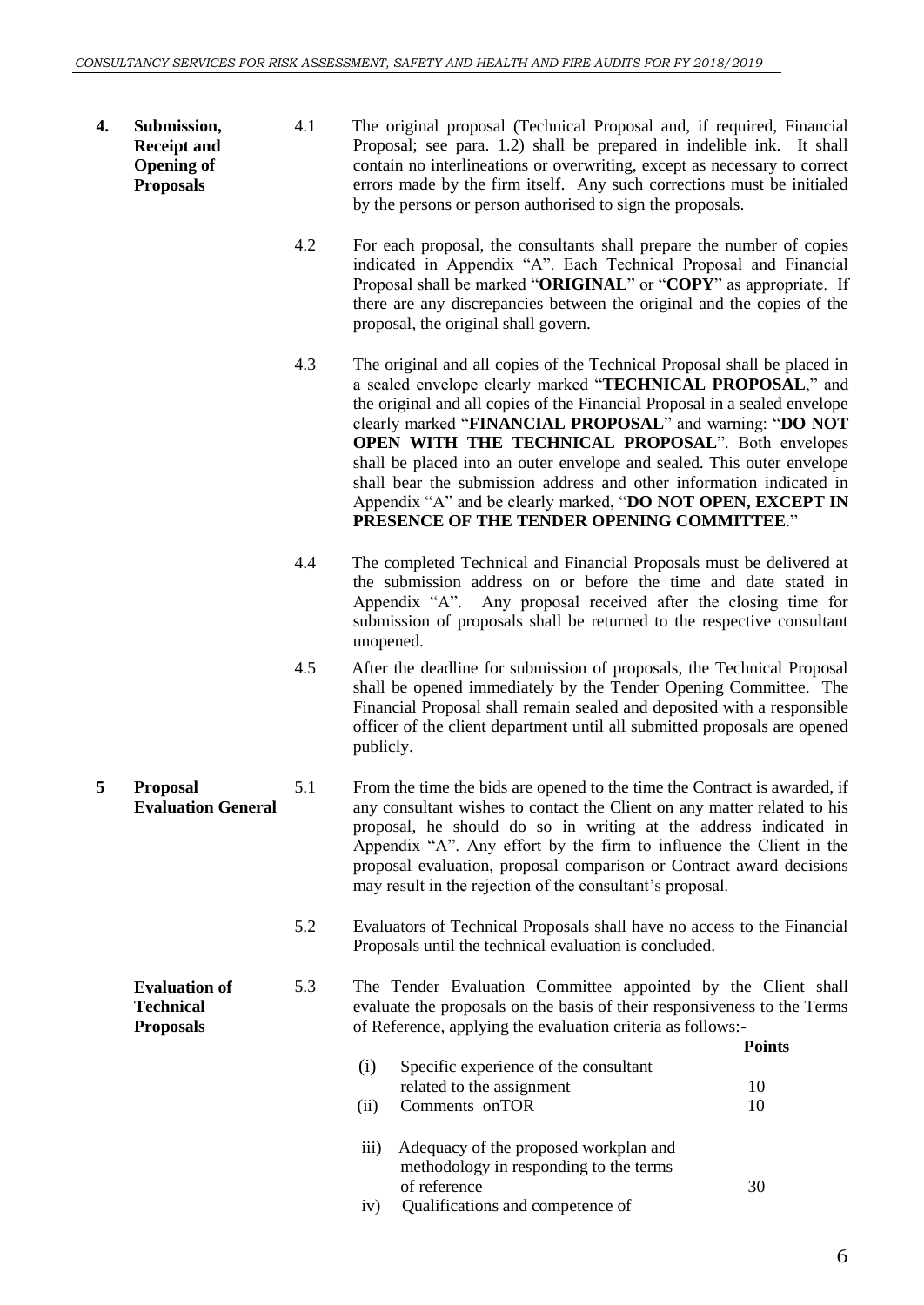the key staff for the assignment 50 **Total Points 100**

Each responsive proposal will be given a technical score (St). A proposal shall be rejected at this stage if it does not respond to important aspects of the Terms of Reference or if it fails to achieve the minimum technical score indicated in Appendix "A".

- **Public Opening and Evaluation of Financial Proposals** 5.4 After Technical Proposal evaluation, the Client shall notify those consultants whose proposals did not meet the minimum qualifying mark or were considered non-responsive to the RFP and Terms of Reference, indicating that their Financial Proposals will be returned after completing the selection process. The Client shall simultaneously notify the consultants who have secured the minimum qualifying mark, indicating the date and time set for opening the Financial Proposals and stating that the opening ceremony is open to those consultants who choose to attend. The opening date shall not be sooner than seven (7) days after the notification date. The notification may be sent by registered letter, cable, telex, facsimile or electronic mail.
	- 5.5 The Financial Proposals shall be opened publicly in the presence of the consultants' representatives who choose to attend.
	- 5.6 The name of the consultant, the technical scores and the proposed prices shall be read aloud and recorded when the Financial Proposals are opened. The Client shall prepare minutes of the public opening.
	- 5.7 The Tender Evaluation Committee will determine whether the Financial Proposals are complete (i.e. Whether the consultant has costed all the items of the corresponding Technical Proposal and correct any computational errors. The cost of any unpriced items shall be assumed to be included in other costs in the proposal. In all cases, the total price of the Financial Proposal as submitted shall prevail.
	- 5.8 While comparing proposal prices between local and foreign firms participating in a selection process in financial evaluation of Proposals, firms incorporated in Kenya where indigenous Kenyans own 51% or more of the share capital shall be allowed a 10% preferential bias in proposal prices. However, there shall be no such preference in the technical evaluation of the tenders. Proof of local incorporation and citizenship shall be required before the provisions of this sub-clause are applied. Details of such proof shall be attached by the Consultant in the financial proposal.
	- 5.9 The formulae for determining the Financial Score (Sf) shall, unless an alternative formulae is indicated in Appendix "A", be as follows:-

 $S_f = 100 \text{ X } F_M/F$ 

where  $S_f$  is the financial score;

 $F<sub>m</sub>$  is the lowest priced financial proposal and

F is the price of the proposal under consideration.

Proposals will be ranked according to their combined technical  $(S_t)$  and financial  $(S_f)$  scores using the weights (T=the weight given to the Technical Proposal:  $P =$  the weight given to the Financial Proposal;  $T +$  $p = I$ ) indicated in the Appendix.

The combined technical and financial score, S, is calculated as follows: -  $S = S_t$  x T % +  $S_f$  x P %. The firm achieving the highest combined technical and financial score will be invited for negotiations.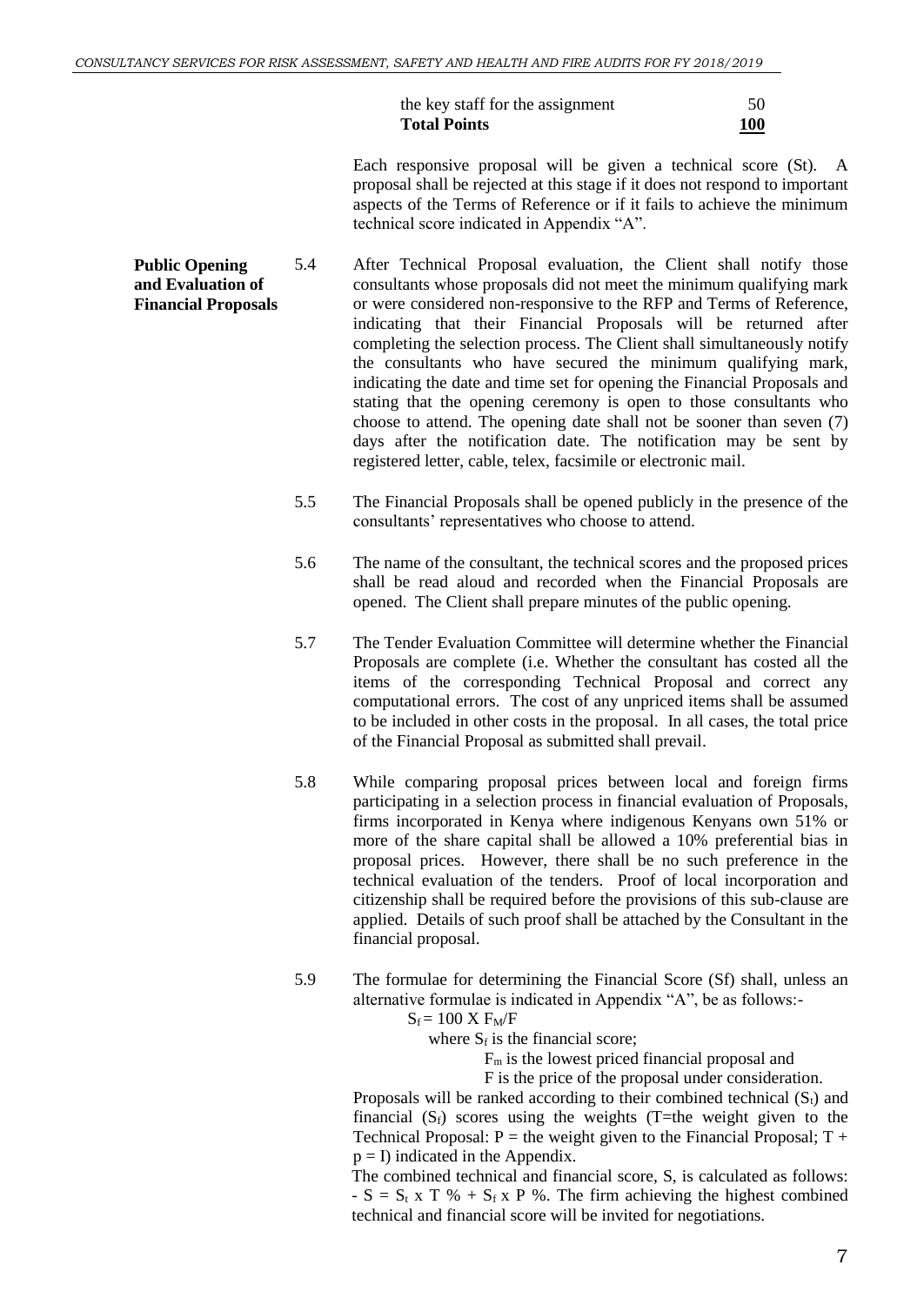- **6. Negotiations** 6.1 Negotiations will be held at the same address as "address to send information to the Client" indicated in Appendix "A". The aim is to reach agreement on all points and sign a contract.
	- 6.2 Negotiations will include a discussion of the Technical Proposal, the proposed methodology (work plan), staffing and any suggestions made by the firm to improve the Terms of Reference. The Client and firm will then work out final Terms of Reference, staffing and bar charts indicating activities, staff periods in the field and in the head office, staff-months, logistics and reporting. The agreed work plan and final Terms of Reference will then be incorporated in the "Description of Services" and form part of the Contract. Special attention will be paid to getting the most the firm can offer within the available budget and to clearly defining the inputs required from the Client to ensure satisfactory implementation of the assignment.
	- 6.3 Unless there are exceptional reasons, the financial negotiations will not involve the remuneration rates for staff (no breakdown of fees).
	- 6.4 Having selected the firm on the basis of, among other things, an evaluation of proposed key professional staff, the Client expects to negotiate a contract on the basis of the experts named in the proposal. Before contract negotiations, the Client will require assurances that the experts will be actually available. The Client will not consider substitutions during contract negotiations unless both parties agree that undue delay in the selection process makes such substitution unavoidable or that such changes are critical to meet the objectives of the assignment. If this is not the case and if it is established that key staff were offered in the proposal without confirming their availability, the firm may be disqualified.
	- 6.5 The negotiations will conclude with a review of the draft form of the Contract. To complete negotiations the Client and the selected firm will initial the agreed Contract. If negotiations fail, the Client will invite the firm whose proposal received the second highest score to negotiate a contract.
- **7. Award of Contract** 7.1 The Contract will be awarded following negotiations. After negotiations are completed, the Client will promptly notify other consultants on the shortlist that they were unsuccessful and return the Financial Proposals of those consultants who did not pass the technical evaluation.
	- 7.2 The selected firm is expected to commence the assignment on the date and at the location specified in Appendix "A".
- **8. Confidentiality** 8.1 Information relating to evaluation of proposals and recommendations concerning awards shall not be disclosed to the consultants who submitted the proposals or to other persons not officially concerned with the process, until the winning firm has been notified that it has been awarded the Contract.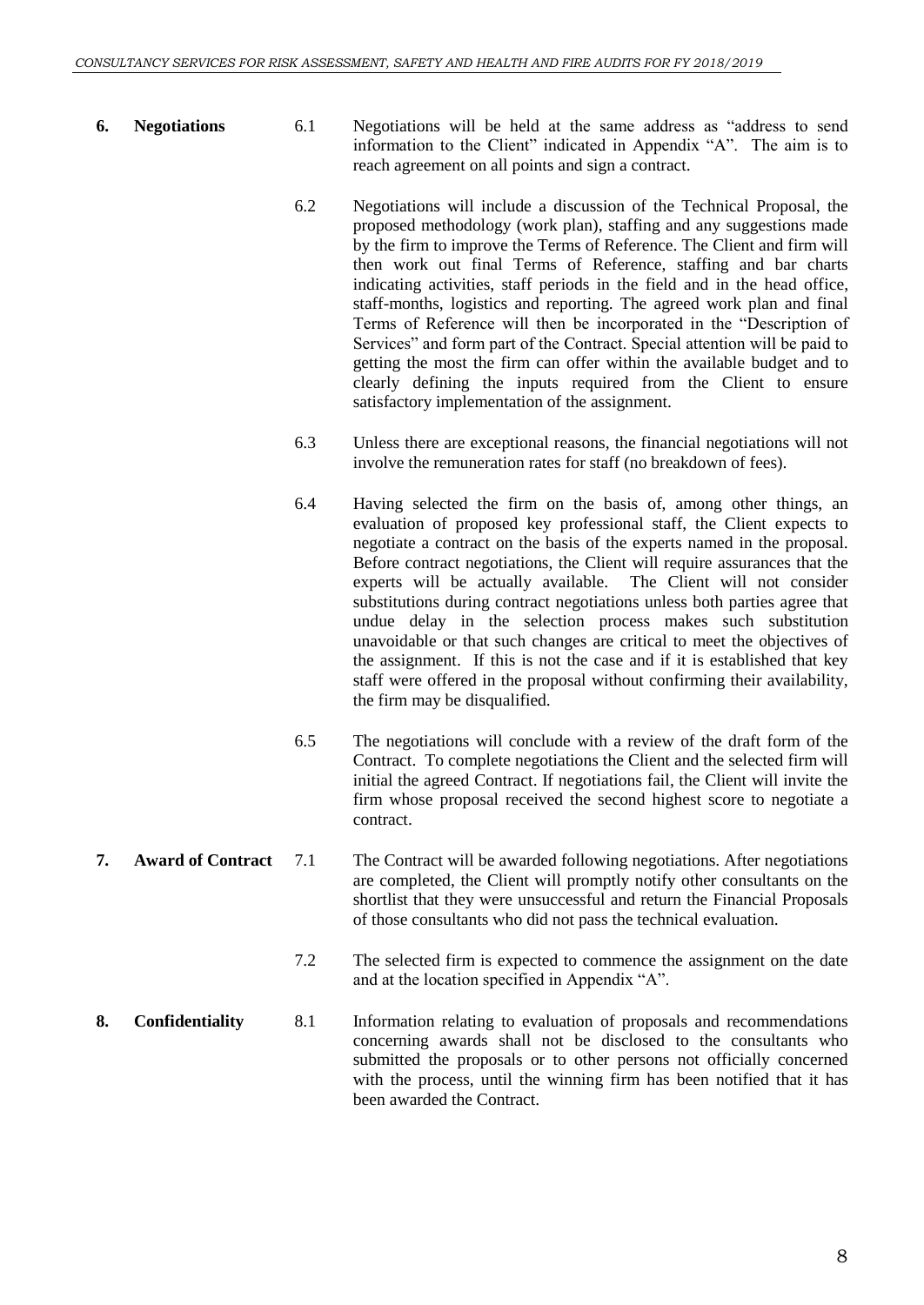#### **APPENDIX "A"**

#### <span id="page-10-0"></span>**Reference Clause**

| 1.1 | $\&$ 2.1 | The name of the Client is:<br>Director General,<br>Kenya Urban Roads Authority                                                                               |
|-----|----------|--------------------------------------------------------------------------------------------------------------------------------------------------------------|
| 1.2 |          | Technical and Financial Proposals are requested: Yes                                                                                                         |
|     |          | A Technical Proposal only is requested: No                                                                                                                   |
|     |          | The name, objectives, and description of the assignment are:<br>Consultancy Services for Risk Assessment, Safety, Health and Fire Audits for<br>FY 2018/2019 |
| 1.3 |          | A mandatory pre-tender conference will be held: As indicated in the tender<br>notice on www.kura.go.ke/tender notices.                                       |
|     |          | The name(s), address(es) and telephone numbers of the Client's official (s) are:                                                                             |
|     |          | <b>Ag. Director General</b><br><b>Kenya Urban Roads Authority</b><br>P.O. Box 41727-00100<br><b>NAIROBI</b>                                                  |
|     |          |                                                                                                                                                              |
| 1.4 |          | The Client shall also give assistance to facilitate the timely granting of the<br>Consultant and his personnel of:                                           |
|     |          | Unobstructed access to all sites and locations involved in carrying out<br>$i$ ).<br>the services.                                                           |

- i) The Consultant will be responsible for determining the number of professional staff months to be assigned for any activity.
- ii) The duration required to complete the assignment is: **2 (two) months**.
- iii) The minimum required experience in years of proposed professional staff and the points assigned to each is as shown hereunder:-

#### **Years**

3.3

**1**.**Lead Safety and Health Advisor:** At least a Master Degree in Occupational Safety and Health, Safety Engineering or equivalent from a recognised University and must be registered with Directorate of Occupational Safety and Health Services as a Safety and Health Advisor and having valid certificate. **15** 

#### Other Team Members

**1**.**Fire Safety Auditors:** At least a Bachelors Degree in Occupational Safety and Health or equivalent from a recognised University and must be registered with the Directorate of Occupational Safety and Health Services as a Fire Safety Auditor and having a valid certificate. 10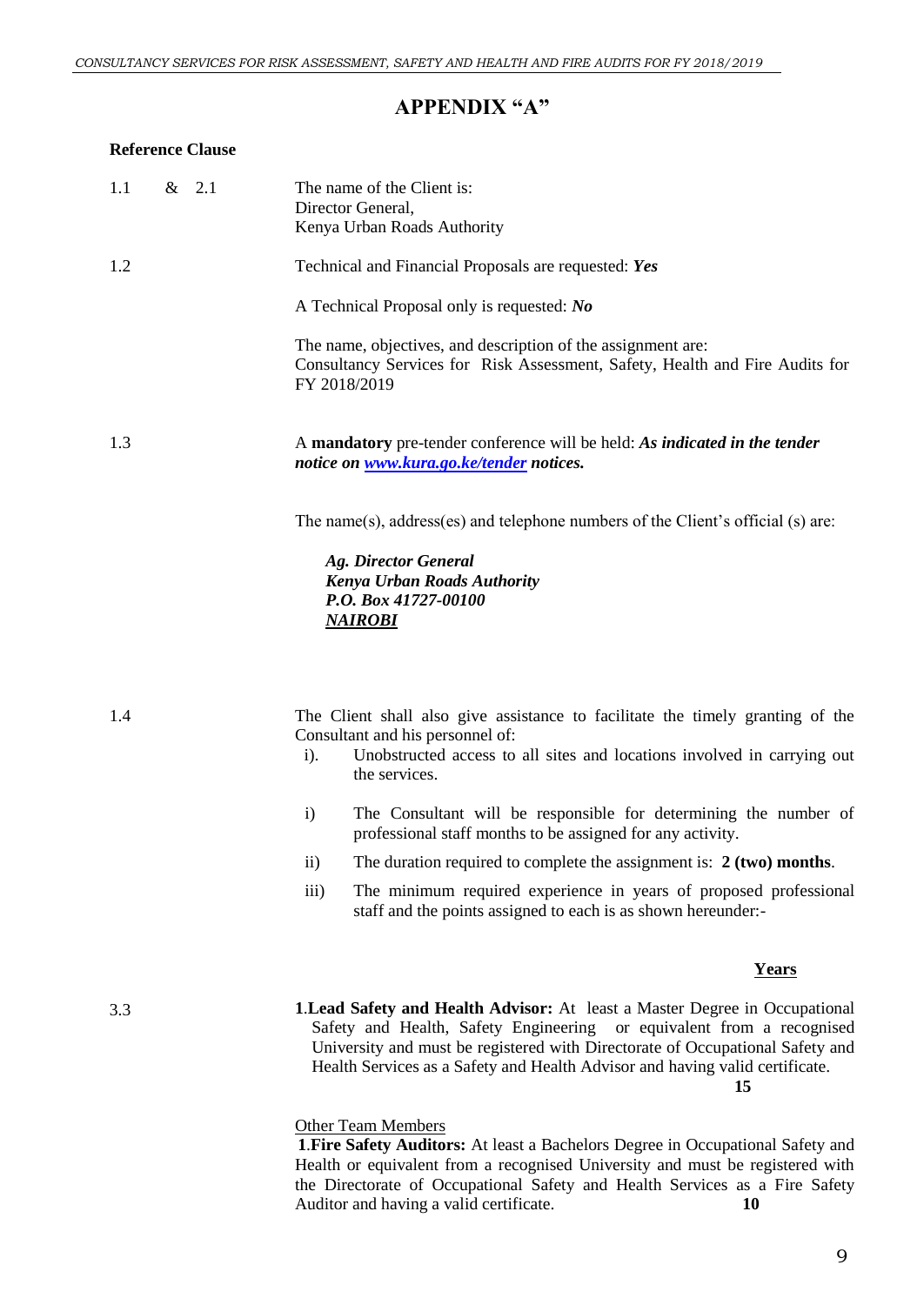**2. Safety and Health Advisors:** At least a Bachelors Degree in Occupational Safety and Health or equivalent from a recognised University and must be registered with Directorate of Occupational Safety and Health Services as a Safety and Health Advisor and having a valid certificate.

 **7**

**Please note that during the project execution, it will be mandatory for the proposed staff to carry out the audits in all the ten (10) regional offices ONLY and sign off at each site.** 

| 3.4 | i)Training is a specific component of this assignment: $N\theta$                                                                                                                                                                           |
|-----|--------------------------------------------------------------------------------------------------------------------------------------------------------------------------------------------------------------------------------------------|
| 3.7 | Taxes:                                                                                                                                                                                                                                     |
|     | The Consultant shall be liable to pay all taxes, duties and levies including VAT<br>in accordance with the laws of Kenya and the Client shall not reimburse any<br>amount paid in this context.                                            |
| 4.2 | Consultants MUST submit $1 (One)$ original and one (1) copy of each proposal.                                                                                                                                                              |
| 4.3 | The proposal submission address is:<br><b>Director General</b><br><b>Kenya Urban Roads Authority</b><br>IKM PLACE, 5 <sup>th</sup> Ngong Avenue, Opposite Bishops Gate<br>P.O. Box 41727 - 00100, GPO, NAIROBI<br>Tel: 254 - 020 - 8013844 |
|     | The outer envelope shall also be clearly marked:<br>CONSULTANCY SERVICES FOR RISK ASSESSMENT, SAFETY AND<br><b>HEALTH AND FIRE AUDITS FOR FY 2018/2019</b>                                                                                 |
|     | TENDER NO: KURA/RLMF/HQ/251/2018-2019                                                                                                                                                                                                      |
| 4.4 | Proposals should be submitted not later than the following date and time:                                                                                                                                                                  |
|     | As indicated in the tender notice on www.kura.go.ke/tender notices.                                                                                                                                                                        |
| 5.1 | The address to send information to the Client is:<br><b>Director General</b><br><b>Kenya Urban Roads Authority</b><br><b>IKM PLACE, Bishops Road,</b><br>P.O. Box 41727 - 00100, GPO, NAIROBI<br>Tel: 254 - 020 - 8013844                  |
| 5.3 | The minimum Technical Score required to pass is 75%. Any bidder scoring less<br>than 75% shall be disqualified. Any bidder not providing any of the required<br>documents shall be disqualified.                                           |
| 5.9 | Alternative formulae for determining the financial scores is the following: None                                                                                                                                                           |
|     | Weightings: $T = 0.8$<br>$F = 0.2$<br>(T-Technical F-Financial)<br>Selection Criteria shall be Quality and Cost Based (QCB).                                                                                                               |
| 7.2 | Commencement of Assignment: Fourteen days after order to commence                                                                                                                                                                          |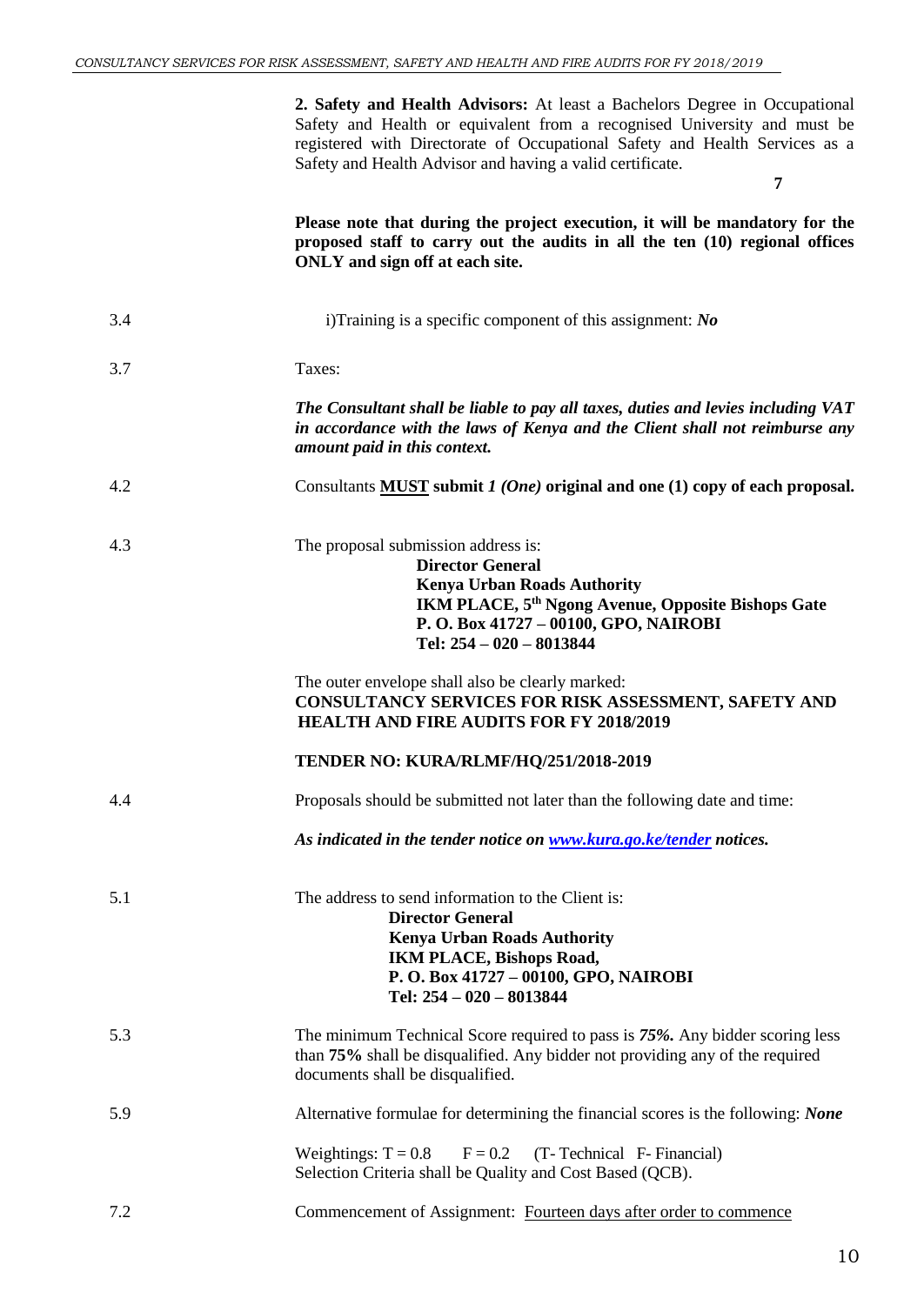#### <span id="page-12-0"></span>**APPENDIX "B"**

# **EVALUATION CRITERIA**

#### **METHODOLOGY AND ORGANISATION**

| Firm's Experience and Organization                  | 10             |
|-----------------------------------------------------|----------------|
| <b>Comments on Terms of Reference</b>               | 10             |
| Methodology and Work Plan                           | 30             |
| <b>Total Score for Methodology and Organization</b> | 50             |
| <b>KEY PERSONNEL</b>                                |                |
| 1. Lead Safety and Health Advisor (Max. 20 points)  |                |
| <b>Qualification and Skills</b>                     | 5              |
| <b>General Professional Experience</b>              | 5              |
| Specific Professional Experience                    | 10             |
| 2. Fire Safety Auditors (max. 15 points)            |                |
| <b>Qualification and Skills</b>                     | 4              |
| <b>General Professional Experience</b>              | $\overline{4}$ |
| Specific Professional Experience                    | 7              |
| 3.<br>Safety and Health Advisors (max. 15 points)   |                |
| <b>Qualification and Skills</b>                     | 4              |
| <b>General Professional Experience</b>              | $\overline{4}$ |
| Specific Professional Experience                    | 7              |
| <b>Total Score for Key Personnel</b>                | 50             |
|                                                     |                |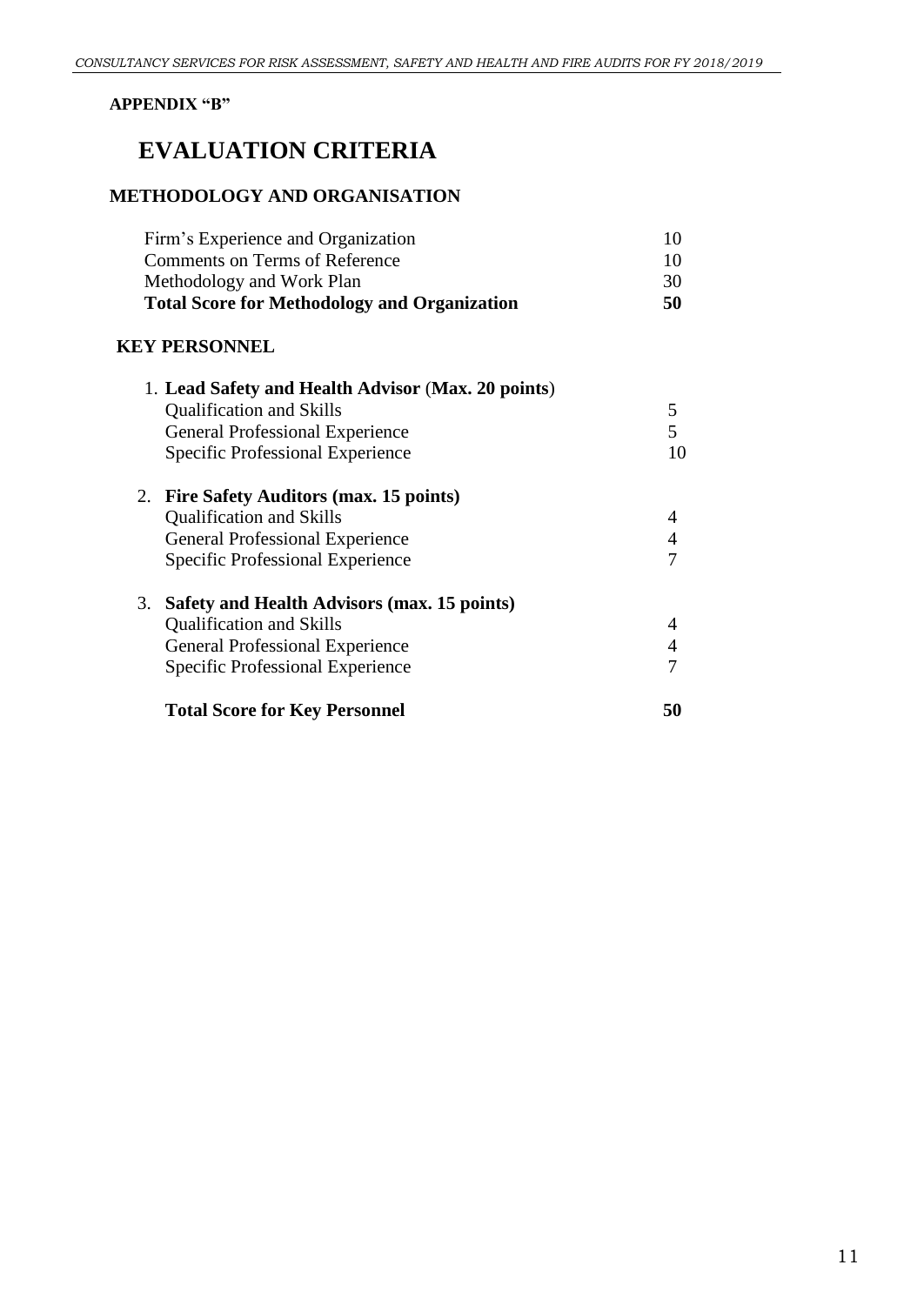# <span id="page-13-0"></span>**SECTION C: TECHNICAL PROPOSAL – STANDARD FORMS**

These forms shall include;

- i. Technical Proposal Submission Form.
- ii. Firm's Current Workload.
- iii. Firm's References.
- iv. Comments and Suggestions of Consultants on the Terms of Reference and on Data, Services and Facilities to be provided by the Client.
- v. Description of the Methodology and Work Plan for Performing the Assignment.
- vi. Team Composition and Task Assignments.
- vii. Format of Curriculum Vitae (CV) for Proposed Professional Staff.
- viii. Time Schedule for Professional Personnel.
	- ix. Activity (Work) Schedule.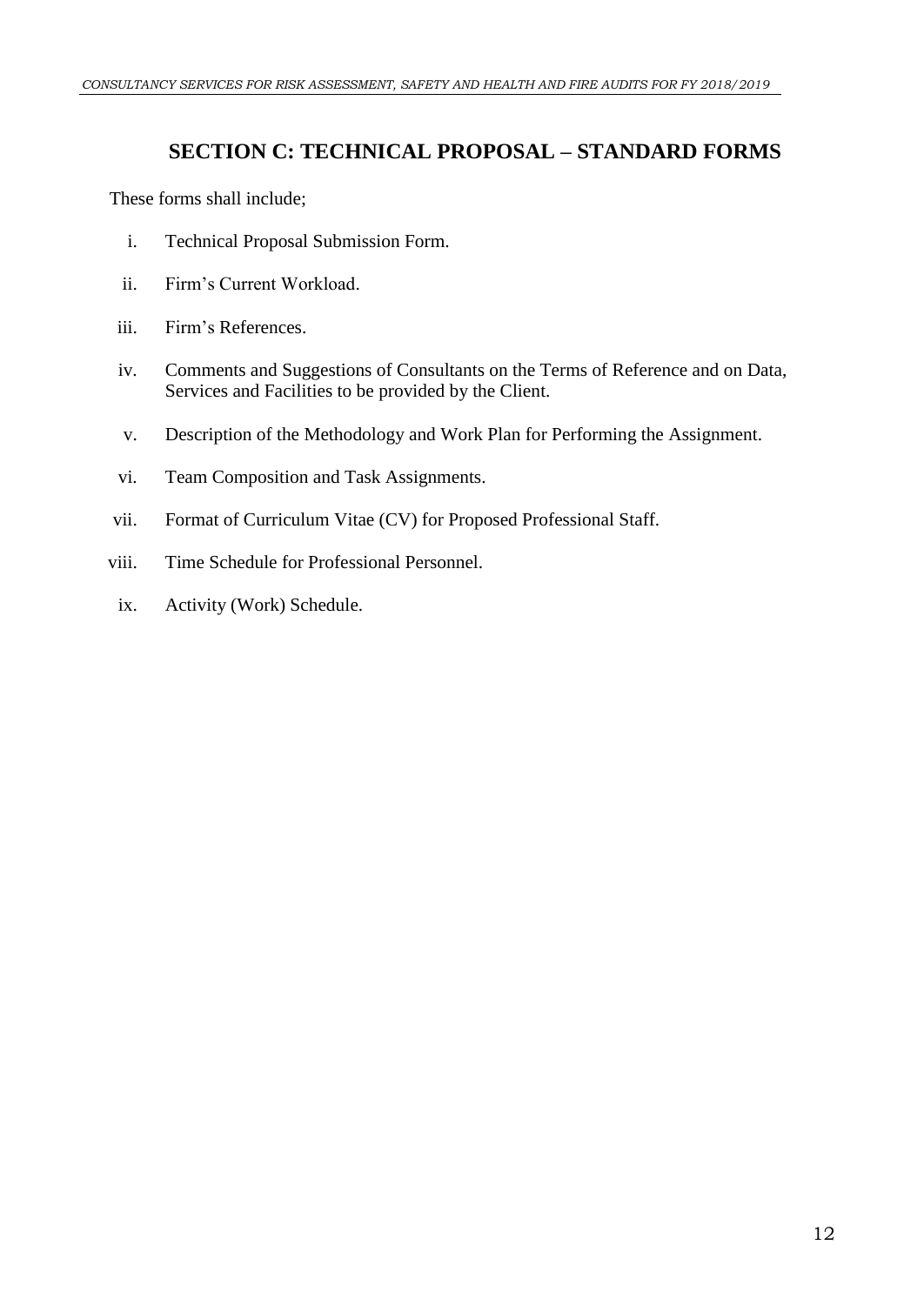### **(i). TECHNICAL PROPOSAL SUBMISSION FORM**

[\_\_\_\_\_\_\_\_\_\_\_\_\_\_\_ *Date*]

To: \_\_\_\_\_\_\_\_\_\_\_\_\_\_\_\_\_\_\_\_\_\_ [*Name and address of Client)*

Ladies/Gentlemen:

We, the undersigned, offer to provide the consulting services for \_\_\_\_\_\_\_\_\_\_\_\_\_\_\_\_\_\_\_\_\_\_\_\_

[*Title of consulting services*] in accordance with your Request for Proposal dated \_\_\_\_\_\_\_\_\_\_\_\_\_\_\_\_\_\_\_\_\_\_[*Date*] and our Proposal. We are hereby submitting our Proposal, which includes this Technical Proposal, [and a Financial Proposal sealed under a separate envelope-*where applicable*].

We understand you are not bound to accept any Proposal you receive.

We remain,

Yours sincerely,

*\_\_\_\_\_\_\_\_\_\_\_\_\_\_\_\_\_\_\_\_\_\_\_\_\_\_\_\_\_\_\_[Authorized Signature]:*

*\_\_\_\_\_\_\_\_\_\_\_\_\_\_\_\_\_\_\_\_\_\_\_\_\_\_\_\_\_\_\_\_[Name and Title of Signatory] \_\_\_\_\_\_\_\_\_\_\_\_\_\_\_\_\_\_\_\_\_\_\_\_\_\_\_\_\_\_\_\_\_[Name of Firm] \_\_\_\_\_\_\_\_\_\_\_\_\_\_\_\_\_\_\_\_\_\_\_\_\_\_\_\_\_\_\_\_\_[Address:]*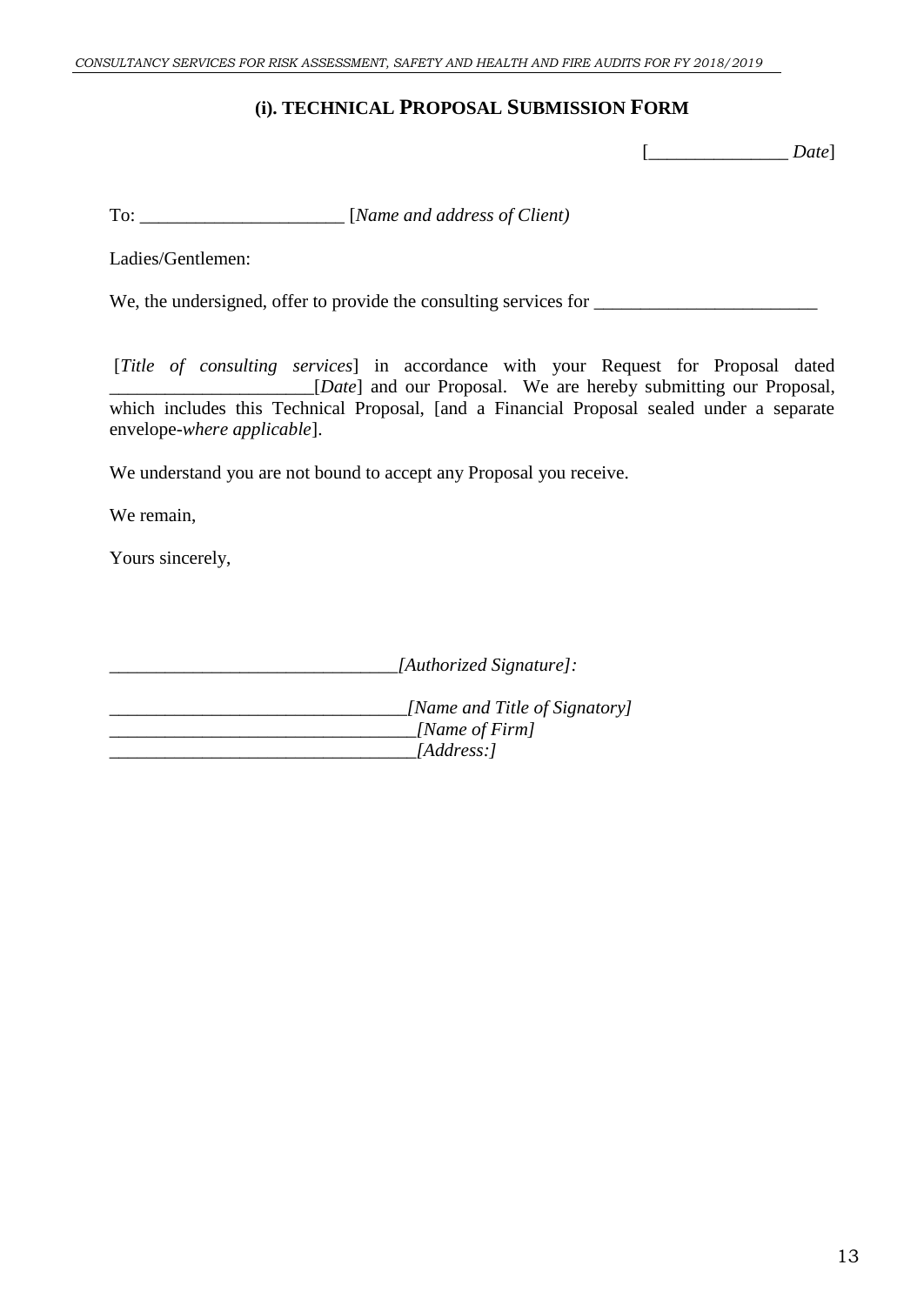### **(ii). FIRM'S CURRENT WORKLOAD**

Using the format below, provide information on each assignment for which your firm either individually as a corporate entity or in association, is legally contracted to carry out.

| <b>Assignment Name:</b>                                                                            | Country                                             |                                                                                  |                                     |
|----------------------------------------------------------------------------------------------------|-----------------------------------------------------|----------------------------------------------------------------------------------|-------------------------------------|
|                                                                                                    |                                                     |                                                                                  |                                     |
| Location within Country:                                                                           |                                                     | Professional Staff provided by Your                                              |                                     |
|                                                                                                    |                                                     | Firm/Entity(profiles):                                                           |                                     |
| Name of Client:                                                                                    |                                                     | No. of Staff:                                                                    |                                     |
|                                                                                                    |                                                     |                                                                                  |                                     |
| Address:                                                                                           |                                                     |                                                                                  |                                     |
|                                                                                                    |                                                     | No of Staff-Months; Duration of<br>Assignment:                                   |                                     |
| Start Date (Month/Year):                                                                           | <b>Expected Date of Completion</b><br>(Month/Year): |                                                                                  | Approx. Value of Services<br>(Kshs) |
| Name of Associated Consultants. If any:                                                            |                                                     |                                                                                  |                                     |
|                                                                                                    |                                                     | No of Months of Professional<br><b>Staff provided by Associated Consultants:</b> |                                     |
| Name of Senior Staff (Project Director/Coordinator, Team Leader) Involved and Functions Performed: |                                                     |                                                                                  |                                     |
|                                                                                                    |                                                     |                                                                                  |                                     |
| Narrative Description of Project:                                                                  |                                                     |                                                                                  |                                     |
|                                                                                                    |                                                     |                                                                                  |                                     |
| Description of Actual Services Provided by Your Staff:                                             |                                                     |                                                                                  |                                     |
|                                                                                                    |                                                     |                                                                                  |                                     |

| Firm's Name: |  |
|--------------|--|
|              |  |

Name and Title of Signatory: \_\_\_\_\_\_\_\_\_\_\_\_\_\_\_\_\_\_\_\_\_\_\_\_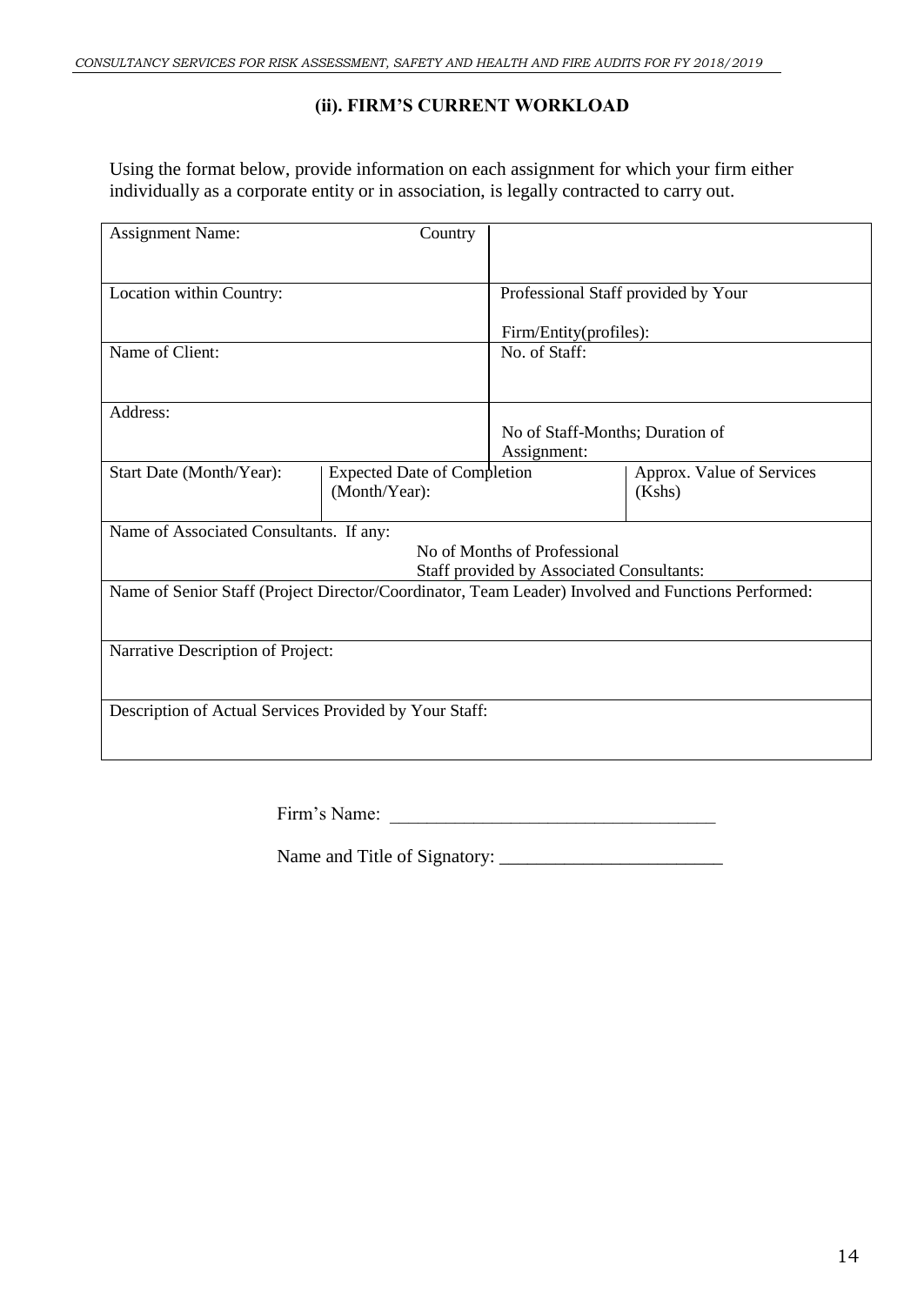#### **(iii) FIRM'S REFERENCES**

#### **Relevant Services Carried Out in the Last Five Years That Best Illustrate Qualifications**

Using the format below, provide information on each assignment for which your firm either individually as a corporate entity or in association, was legally contracted (include attachments of letters from Client awarding the contract and confirming successful completion of projects).

| <b>Assignment Name:</b>                                |                                         | Country:                                                                                           |  |
|--------------------------------------------------------|-----------------------------------------|----------------------------------------------------------------------------------------------------|--|
| Location within Country:                               |                                         | Professional Staff provided by Your                                                                |  |
|                                                        |                                         | Firm/Entity(profiles):                                                                             |  |
| Name of Client:                                        |                                         | No. of Staff:                                                                                      |  |
|                                                        |                                         |                                                                                                    |  |
| Address:                                               |                                         |                                                                                                    |  |
|                                                        |                                         | No. of Staff-Months; Duration of<br>Assignment:                                                    |  |
| Start Date (Month/Year):                               | <b>Completion Date</b><br>(Month/Year): | Approx. Value of Services (Kshs)                                                                   |  |
| Name of Associated Consultants. If any:                |                                         |                                                                                                    |  |
|                                                        |                                         | No. of Months of Professional                                                                      |  |
|                                                        |                                         | <b>Staff provided by Associated Consultants:</b>                                                   |  |
|                                                        |                                         | Name of Senior Staff (Project Director/Coordinator, Team Leader) Involved and Functions Performed: |  |
|                                                        |                                         |                                                                                                    |  |
| Narrative Description of Project:                      |                                         |                                                                                                    |  |
|                                                        |                                         |                                                                                                    |  |
| Description of Actual Services Provided by Your Staff: |                                         |                                                                                                    |  |
|                                                        |                                         |                                                                                                    |  |
|                                                        |                                         |                                                                                                    |  |
|                                                        |                                         |                                                                                                    |  |
|                                                        |                                         |                                                                                                    |  |
| * Attach Correspondences                               |                                         |                                                                                                    |  |

*\* Attach Correspondences*

Firm's Name:

Name and Title of Signatory: \_\_\_\_\_\_\_\_\_\_\_\_\_\_\_\_\_\_\_\_\_\_\_\_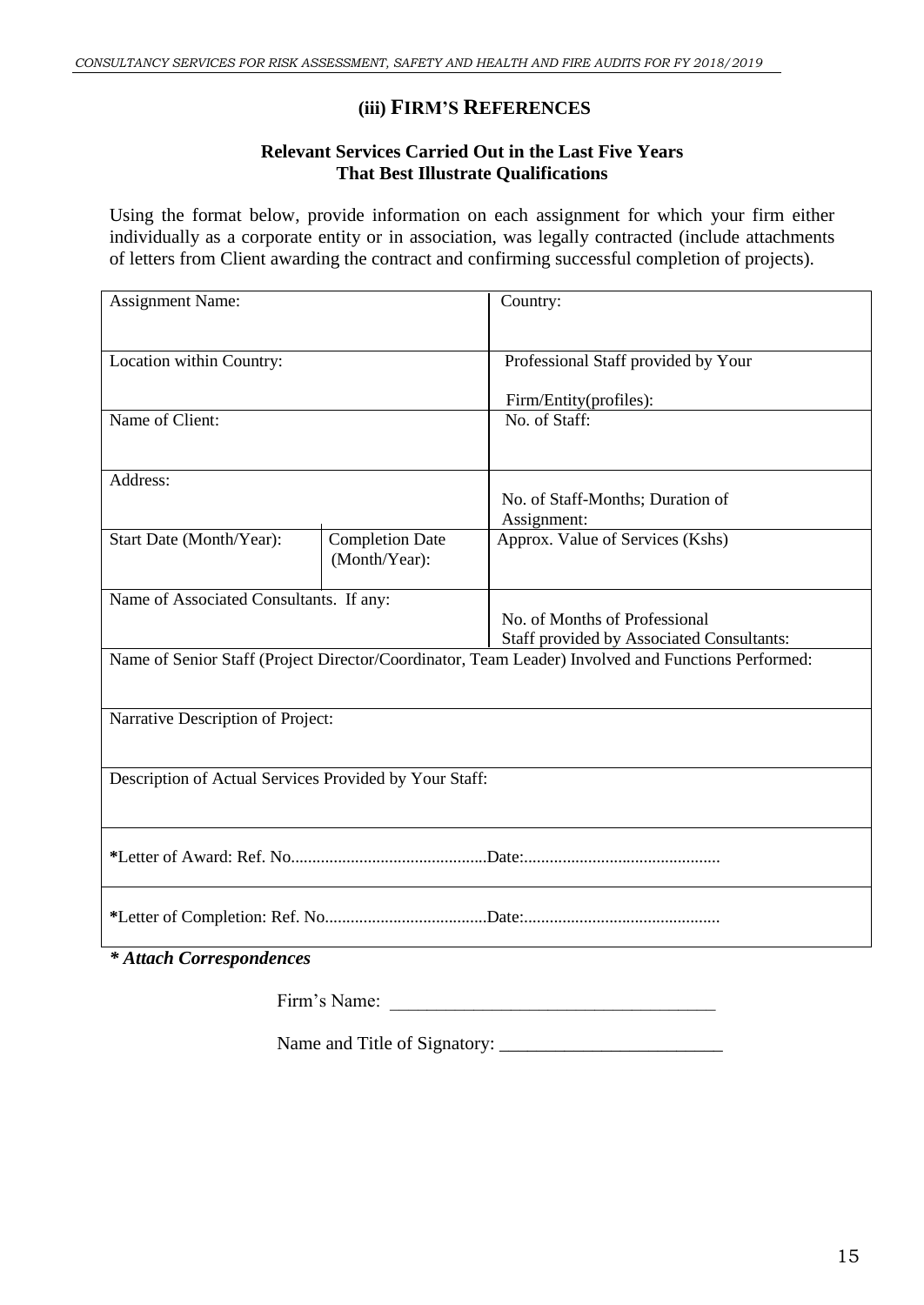## **(iv) COMMENTS AND SUGGESTIONS OF CONSULTANTS ON THE TERMS OF REFERENCE AND ON DATA, SERVICES AND FACILITIES TO BE PROVIDED BY THE CLIENT**

On the Terms of Reference:

- 1. 2.
- 
- 3.
- 4.
- 5.

On the data, services and facilities to be provided by the Client:

- 1.
- 
- 2.
- 3.
- 4.
- 5.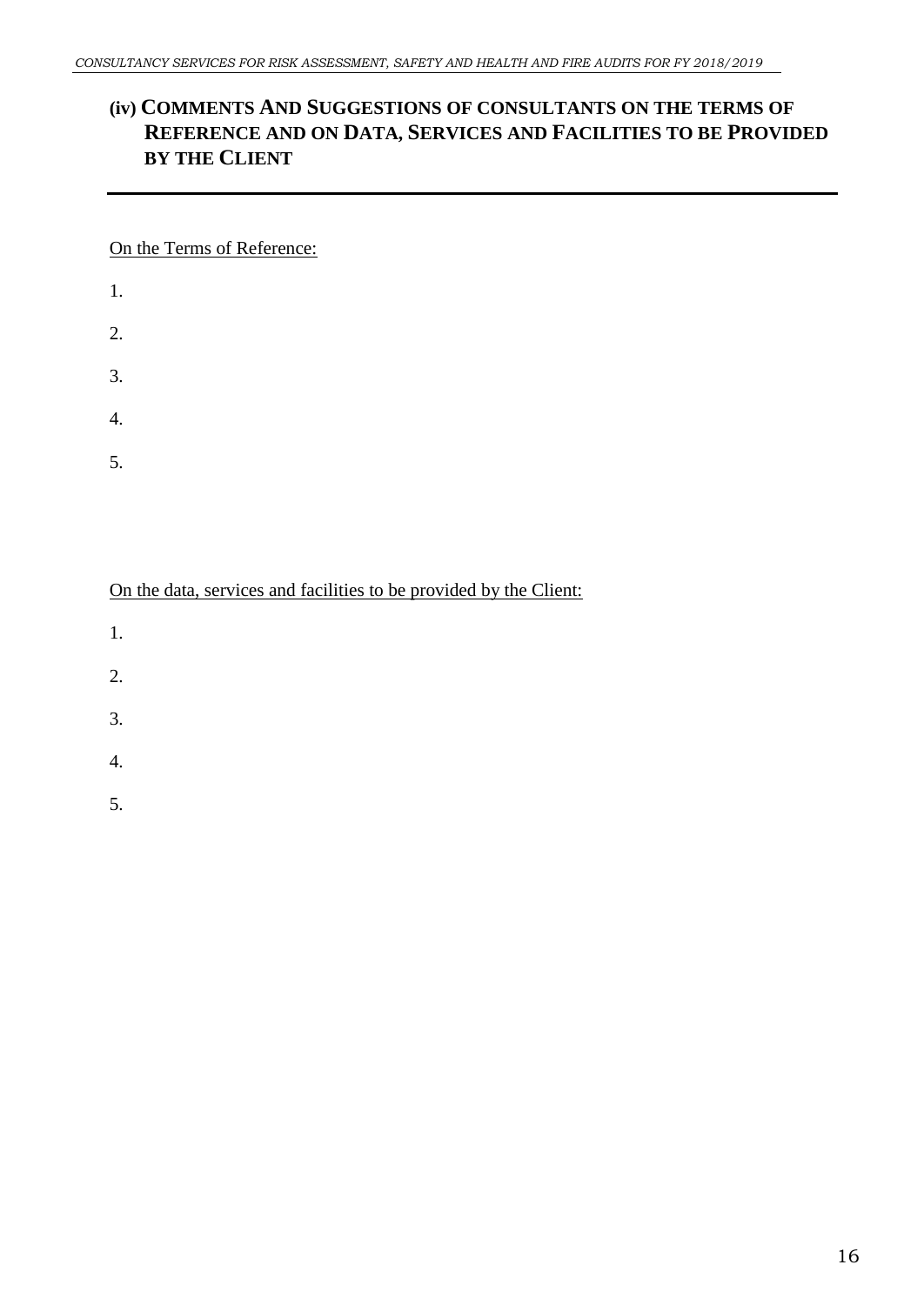# **(v) DESCRIPTION OF THE METHODOLOGY AND WORK PLAN FOR PERFORMING THE ASSIGNMENT**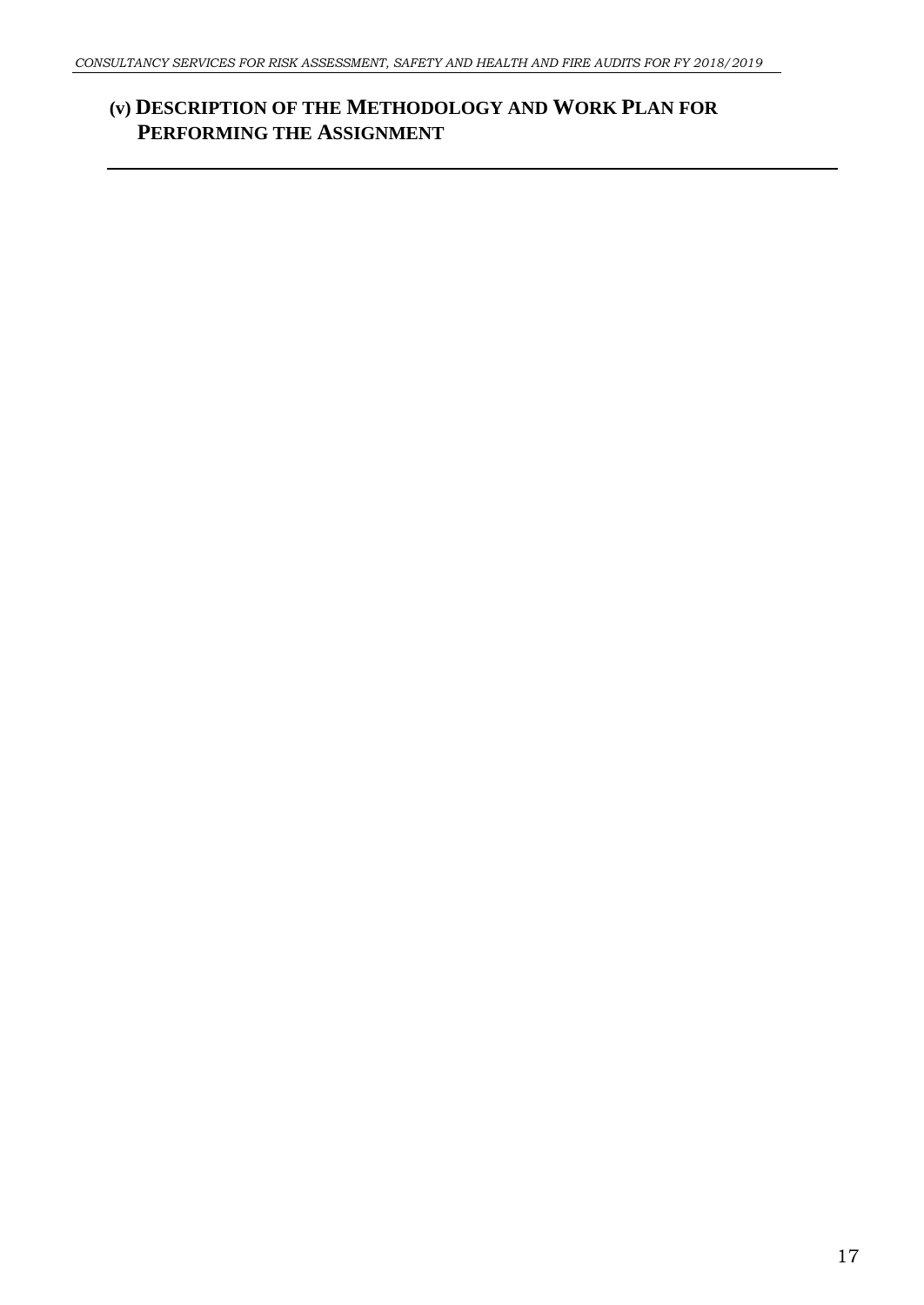# **(vi) TEAM COMPOSITION AND TASK ASSIGNMENTS**

#### **1. Technical Staff**

| <b>Name</b> | <b>Position</b> | <b>Task</b> |
|-------------|-----------------|-------------|
|             |                 |             |
|             |                 |             |
|             |                 |             |
|             |                 |             |
|             |                 |             |
|             |                 |             |
|             |                 |             |
|             |                 |             |
|             |                 |             |
|             |                 |             |

#### **2. Support Staff**

| <b>Name</b> | <b>Position</b> | <b>Task</b> |
|-------------|-----------------|-------------|
|             |                 |             |
|             |                 |             |
|             |                 |             |
|             |                 |             |
|             |                 |             |
|             |                 |             |
|             |                 |             |
|             |                 |             |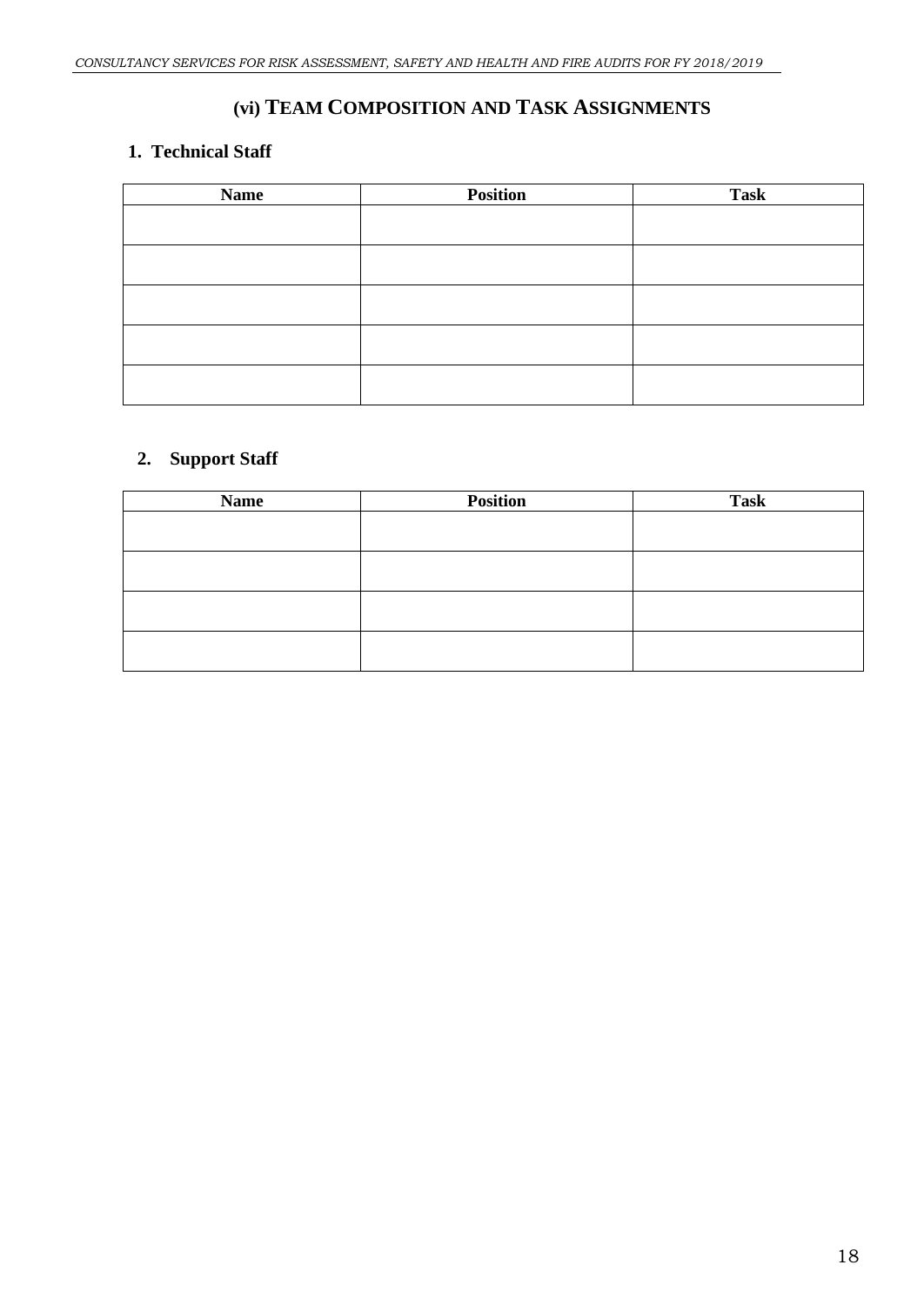#### **(vii). FORMAT OF CURRICULUM VITAE (CV) FOR PROPOSED PROFESSIONAL STAFF**

| Name of Staff: |  |
|----------------|--|
|                |  |
|                |  |
|                |  |
|                |  |
|                |  |

#### **Key Qualifications:**

*[Give an outline of staff member's experience and training most pertinent to tasks on assignment. Describe degree of responsibility held by staff member on relevant previous assignments and give dates and locations].*

#### **Education:**

*[Summarize college/university and other specialized education of staff member, giving names of schools, dates attended and degree[s] obtained.]*

#### **Employment Record:**

*[Starting with present position, list in reverse order every employment held. List all positions held by staff member since graduation, giving dates, names of employing organizations, titles of positions held, and locations of assignments.]*

#### **Certification:**

I, the undersigned, certify that these data correctly describe me, my qualifications, and my experience.

|                                                      | Date: $\qquad \qquad$ |  |
|------------------------------------------------------|-----------------------|--|
| [Signature of staff member]                          |                       |  |
|                                                      |                       |  |
| [Signature of authorized representative of the firm] |                       |  |
|                                                      |                       |  |
|                                                      |                       |  |
| Full name of staff member:                           |                       |  |
|                                                      |                       |  |
|                                                      |                       |  |
|                                                      |                       |  |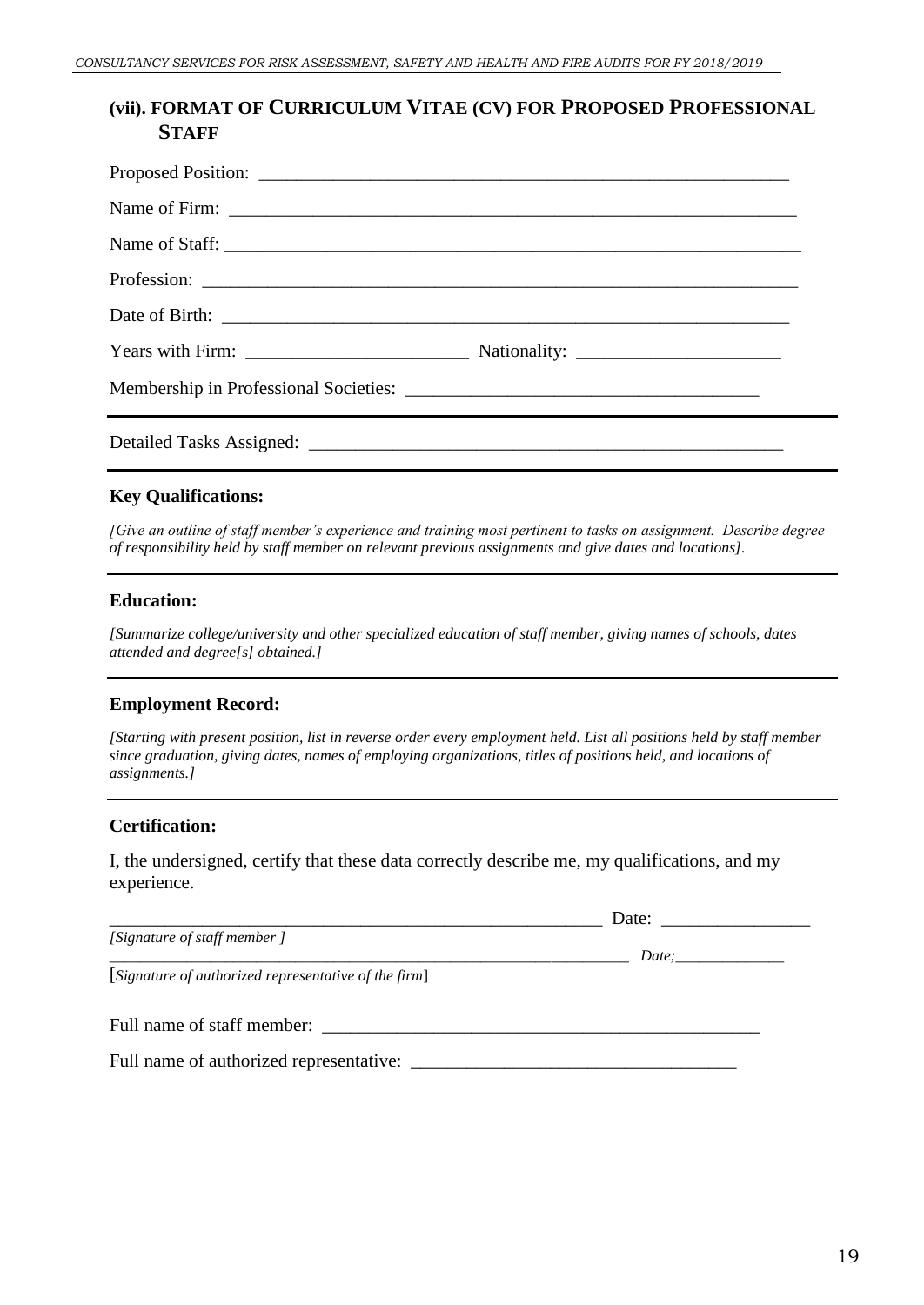# **(viii). TIME SCHEDULE FOR PROFESSIONAL PERSONNEL**

| Name | Position | Reports Due/<br>Activities | 1 | 2 | Number of months |
|------|----------|----------------------------|---|---|------------------|
|      |          |                            |   |   |                  |
|      |          |                            |   |   |                  |
|      |          |                            |   |   |                  |
|      |          |                            |   |   |                  |
|      |          |                            |   |   |                  |
|      |          |                            |   |   |                  |
|      |          |                            |   |   |                  |
|      |          |                            |   |   |                  |
|      |          |                            |   |   |                  |
|      |          |                            |   |   |                  |
|      |          |                            |   |   |                  |
|      |          |                            |   |   |                  |
|      |          |                            |   |   |                  |

Months (in the Form of a Bar Chart)

Reports Due: \_\_\_\_\_\_\_\_\_

Activities Duration: \_\_\_\_\_\_\_\_\_

Signature:\_\_\_\_\_\_\_\_\_\_\_\_\_\_\_\_\_\_\_\_\_\_\_\_ (Authorized representative)

Full Name:\_\_\_\_\_\_\_\_\_\_\_\_\_\_\_\_\_\_\_\_\_\_\_\_

Title:\_\_\_\_\_\_\_\_\_\_\_\_\_\_\_\_\_\_\_\_\_\_\_\_\_\_\_\_\_\_

Address:\_\_\_\_\_\_\_\_\_\_\_\_\_\_\_\_\_\_\_\_\_\_\_\_\_\_\_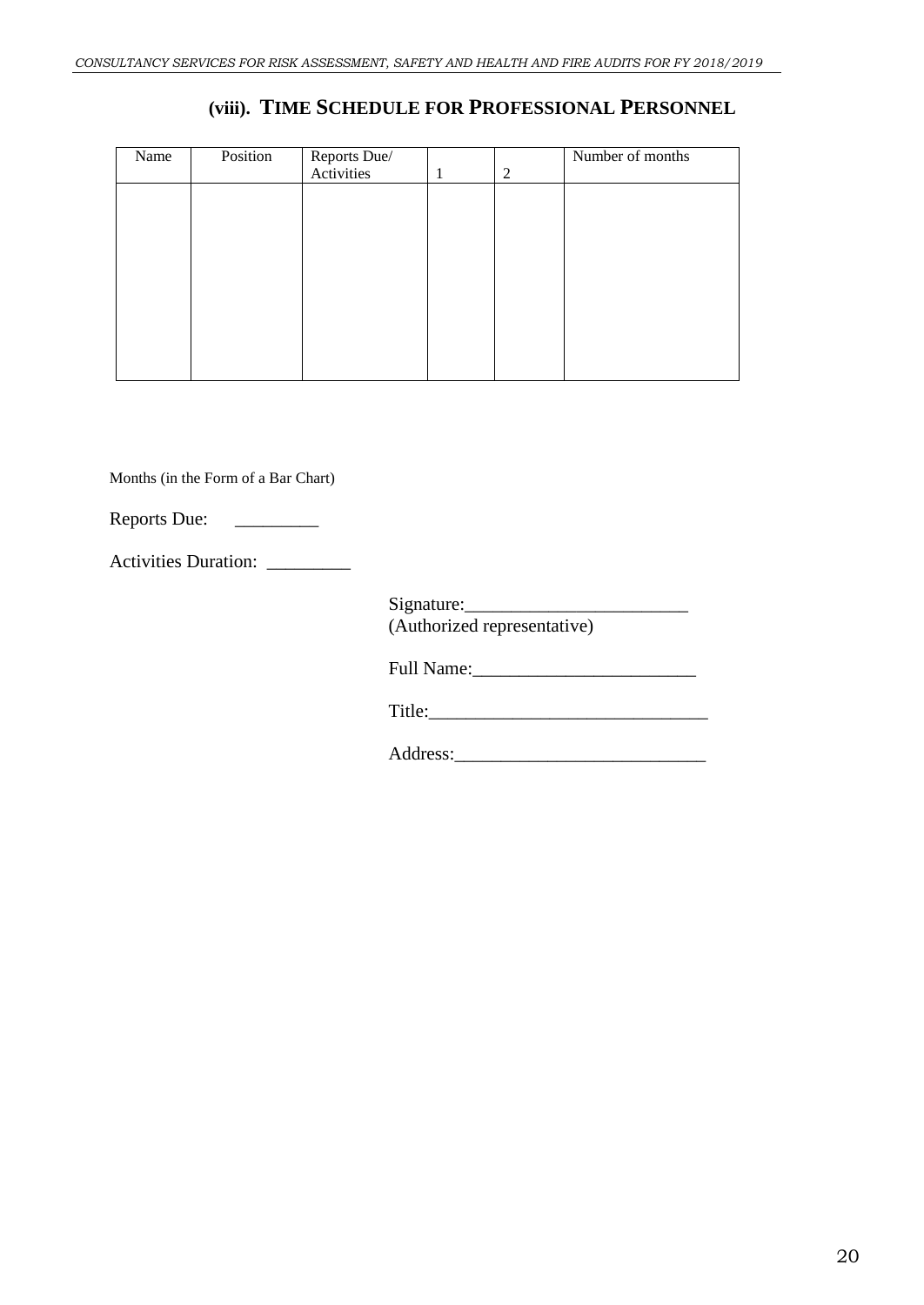## **(ix). ACTIVITY (WORK) SCHEDULE**

#### **(a). Field Investigation and Study Items**

| $[M1, M2,$ are months from the start to end of the assignment) |    |                |  |
|----------------------------------------------------------------|----|----------------|--|
|                                                                | M1 | M <sub>2</sub> |  |
|                                                                |    |                |  |
| Activity (Work)                                                |    |                |  |
|                                                                |    |                |  |
|                                                                |    |                |  |
|                                                                |    |                |  |
|                                                                |    |                |  |
|                                                                |    |                |  |
|                                                                |    |                |  |
|                                                                |    |                |  |
|                                                                |    |                |  |

### **(b). Completion and Submission of Reports**

| Reports                          | Date |
|----------------------------------|------|
|                                  |      |
| 1. Draft Risk Assessment, Safety |      |
| and Health Audit Reports.        |      |
| 2 Draft Fire Audit Reports.      |      |
| 3. Final Risk Assessment, Safety |      |
| and Health Audit Reports.        |      |
| 4. Final Fire Audit Reports.     |      |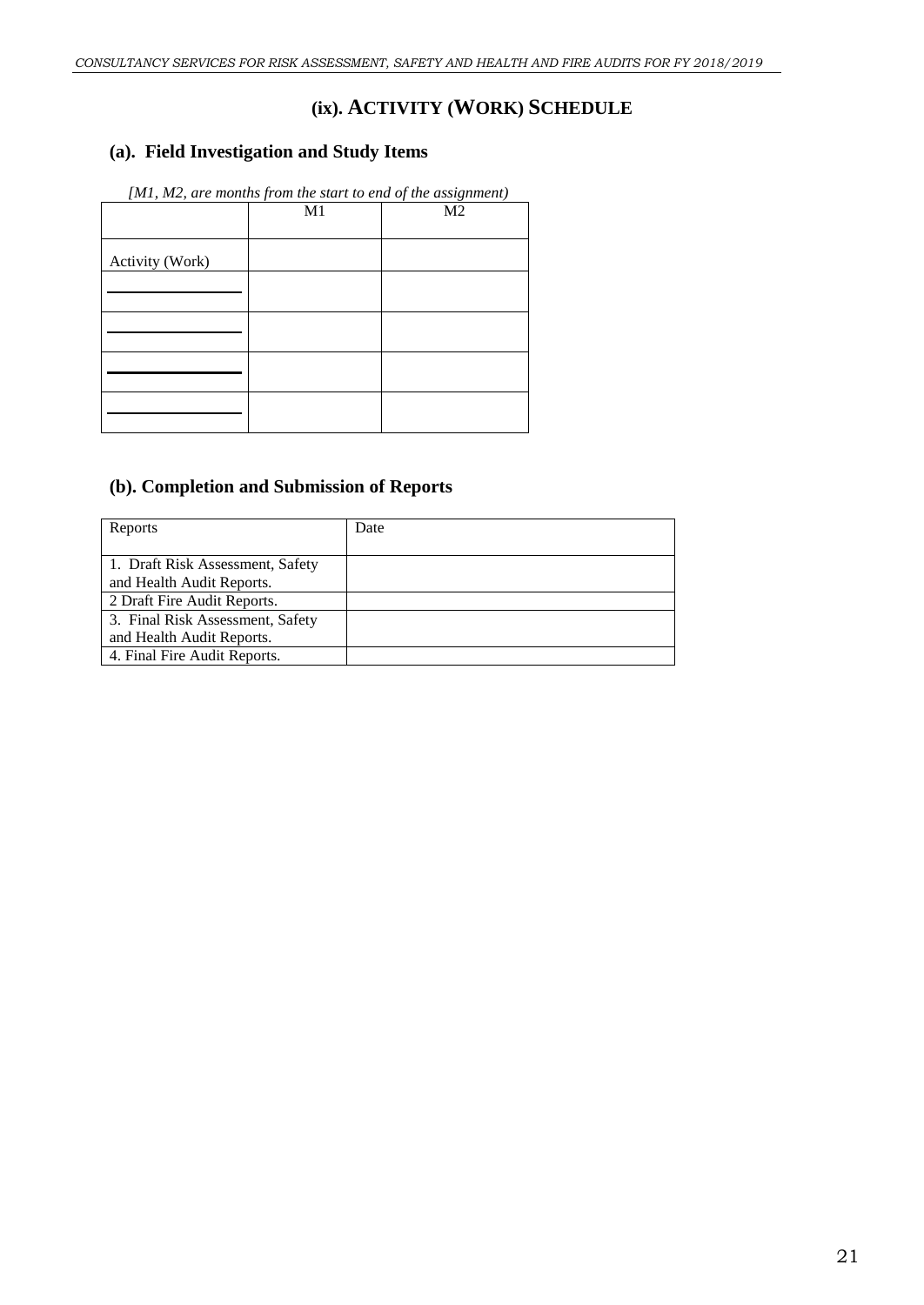# **SECTION D: FINANCIAL PROPOSAL – STANDARD FORMS**

<span id="page-23-0"></span>These forms shall include;

- i) Financial Proposal Submission Form.
- ii) Summary of Costs.
- iii) Breakdown of Price per Activity.
- iv) Breakdown of Remuneration per Activity.
- v) Reimbursable per Activity.
- vi) Miscellaneous Expenses.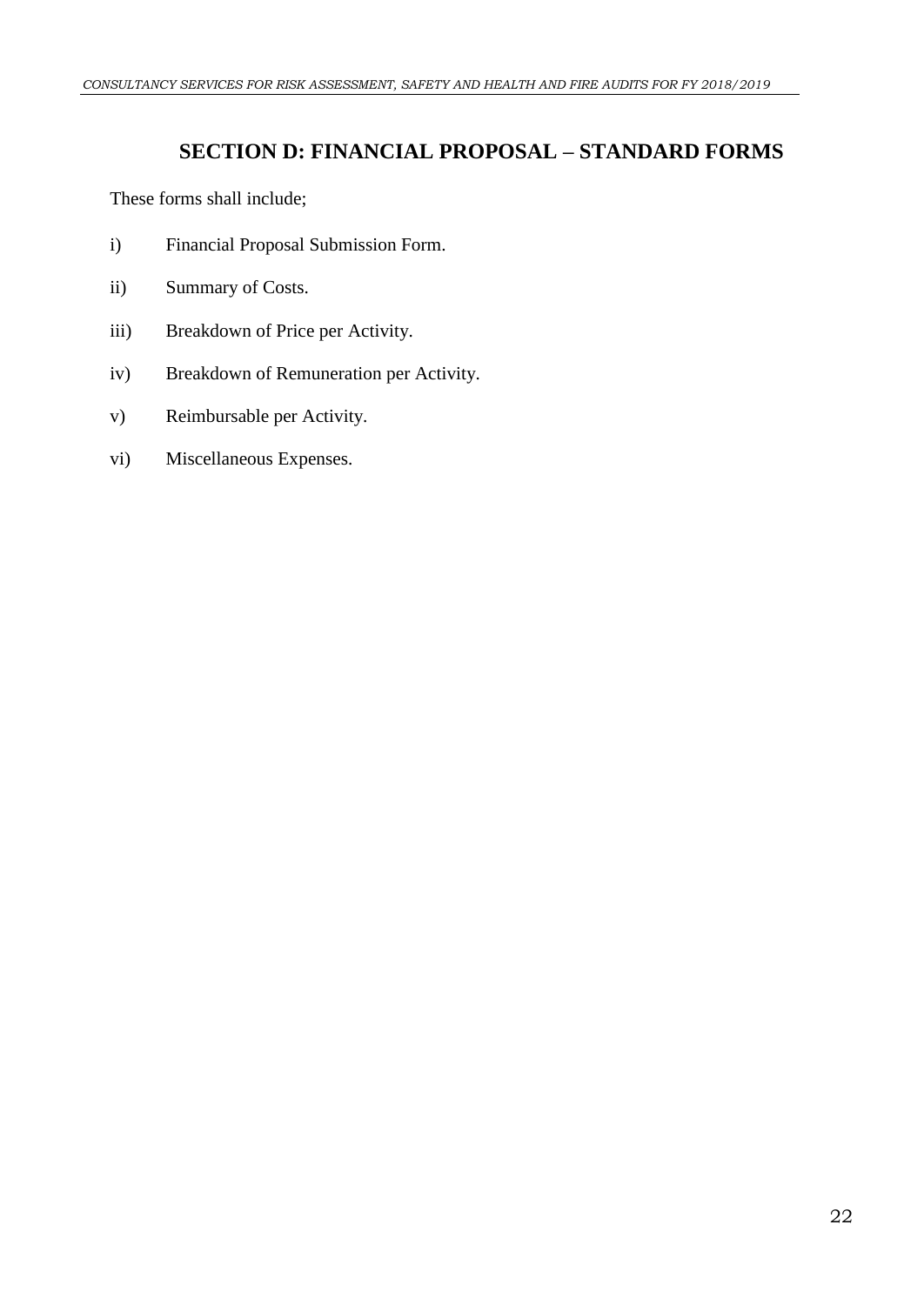# **(i) FINANCIAL PROPOSAL SUBMISSION FORMS**

 *\_\_\_\_\_\_\_\_\_\_\_\_\_\_\_\_[ Date]*

 $To:$ 

 $\overline{\phantom{a}}$  , which is a set of the set of the set of the set of the set of the set of the set of the set of the set of the set of the set of the set of the set of the set of the set of the set of the set of the set of th *[Name and address of Client]*

Ladies/Gentlemen:

We, the undersigned, offer to provide the consulting services for

*[Title of consulting services]* in accordance with your Request for Proposal dated (*Composed Composed Composed Composed Composed Composed Composed Composed Composed Composed Composed Composed Composed Composed Composed Composed Composed Composed Composed Composed Composed Composed Composed Composed Comp*  $\sum_{l=1}^{\infty}$  *[Amount in words and figures]* inclusive of the taxes.

We understand you are not bound to accept any Proposal you receive.

We remain,

Yours sincerely,

*\_\_\_\_\_\_\_\_\_\_\_\_\_\_\_\_\_\_\_\_\_\_\_\_\_\_\_\_\_[Authorized Signature]*

*\_\_\_\_\_\_\_\_\_\_\_\_\_\_\_\_\_\_\_\_\_[Name and Title of Signatory]:*

*\_\_\_\_\_\_\_\_\_\_\_\_\_\_\_\_\_\_\_\_\_\_\_[Name of Firm]*

*\_\_\_\_\_\_\_\_\_\_\_\_\_\_\_\_\_\_\_\_\_\_[Address]*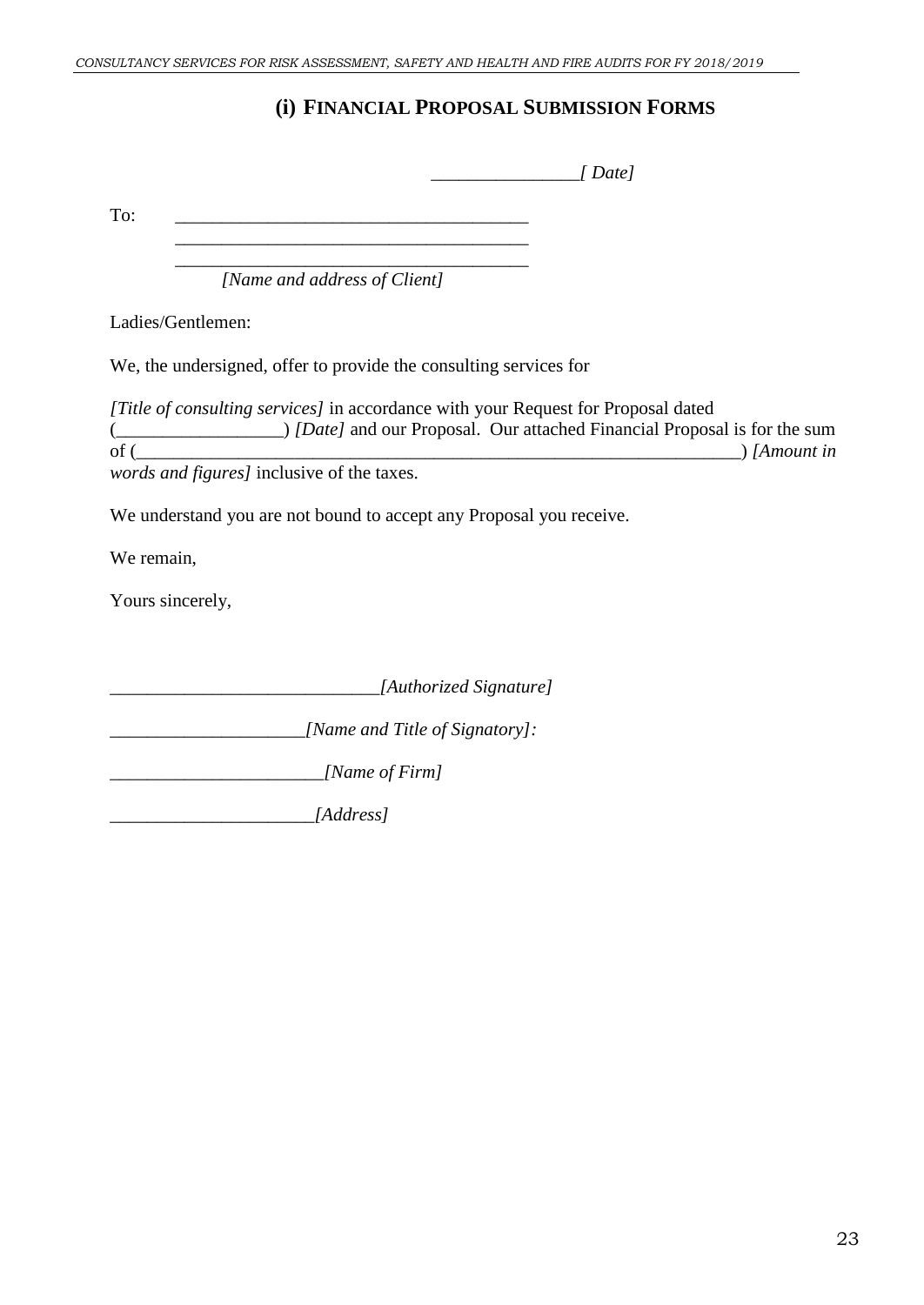#### **(ii)SUMMARY OF COSTS**

| <b>Costs</b>                              | Currency(ies) | Amount(s) |
|-------------------------------------------|---------------|-----------|
| Subtotal                                  |               |           |
| Add 10% Contingency                       |               |           |
| Taxes                                     |               |           |
| <b>Total Amount of Financial Proposal</b> |               |           |

# **(iii) BREAKDOWN OF PRICE PER ACTIVITY**

|                        | Description: |
|------------------------|--------------|
| <b>Price Component</b> | Amount(s)    |
| Remuneration           |              |
| Reimbursable Expenses  |              |
| Miscellaneous Expenses |              |
| Subtotal               |              |

# **(iv) BREAKDOWN OF REMUNERATION PER ACTIVITY**

| Activity No--                        |              | Activity Name--------------------         |        |  |
|--------------------------------------|--------------|-------------------------------------------|--------|--|
|                                      |              |                                           |        |  |
|                                      | <b>Names</b> | Input(Staff Months, days, remuneration or | Amount |  |
|                                      |              | hours rate as appropriate)                |        |  |
| Key Staff (Insert proposed position) |              |                                           |        |  |
| ι.                                   |              |                                           |        |  |
| 2.                                   |              |                                           |        |  |
| 3.                                   |              |                                           |        |  |
| 4.                                   |              |                                           |        |  |
| <b>Grand Total</b>                   |              |                                           |        |  |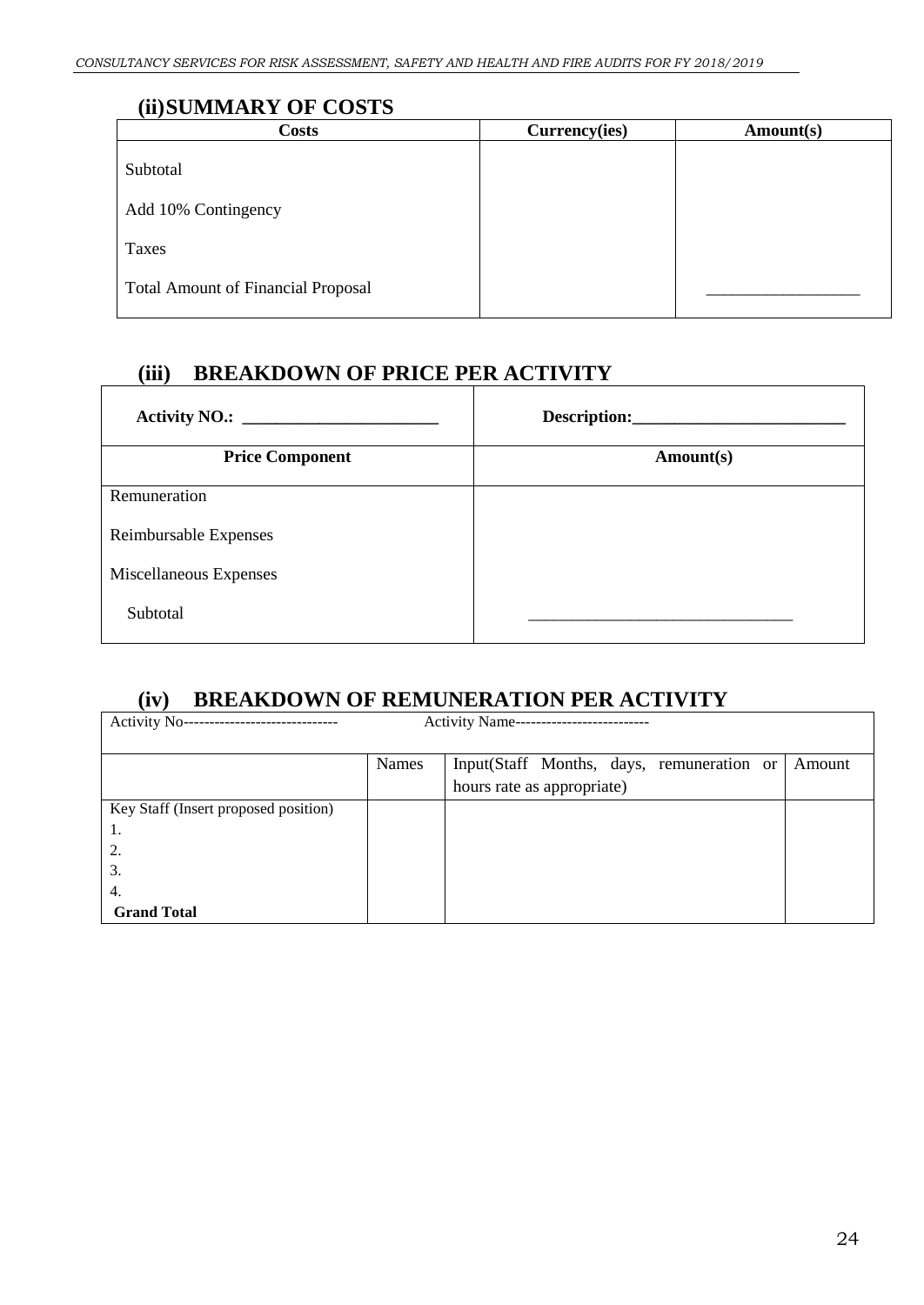# **(v)REIMBURSABLES PER ACTIVITY**

#### **Activity No: \_\_\_\_\_\_\_\_\_\_\_\_\_\_\_\_\_\_\_\_\_\_\_\_\_\_\_ Activity Name: \_\_\_\_\_\_\_\_\_\_\_\_\_\_\_\_\_\_\_\_\_\_**

| No. | <b>Description</b>           | Unit | Quantity | <b>Unit Price</b> | <b>Total Amount</b> |
|-----|------------------------------|------|----------|-------------------|---------------------|
| 1.  | Air travel                   | Trip |          |                   |                     |
| 2   | Road travel                  | Kms  |          |                   |                     |
| 3.  | Rail travel                  | Kms  |          |                   |                     |
| 4.  | <b>Subsistence Allowance</b> | Day  |          |                   |                     |
|     | <b>Grand Total</b>           |      |          |                   |                     |

## **(vi) MISCELLANEOUS EXPENSES**

**Activity No. \_\_\_\_\_\_\_\_\_\_\_\_\_\_\_\_\_\_\_\_\_\_\_\_\_\_\_\_\_\_ Activity Name: \_\_\_\_\_\_\_\_\_\_\_\_\_\_\_\_\_\_\_\_\_\_\_**

| No. | <b>Description</b>                                  | Unit | Quantity | <b>Unit Price</b> | <b>Total Amount</b> |
|-----|-----------------------------------------------------|------|----------|-------------------|---------------------|
| 1.  | Communication costs<br>(telephone, telegram, telex) |      |          |                   |                     |
| 2.  | Drafting, reproduction of reports                   |      |          |                   |                     |
| 3   | Equipment etc.                                      |      |          |                   |                     |
| 4.  | Miscellaneous                                       |      |          |                   |                     |
| 5   | <b>Grand Total</b>                                  |      |          |                   |                     |
|     |                                                     |      |          |                   |                     |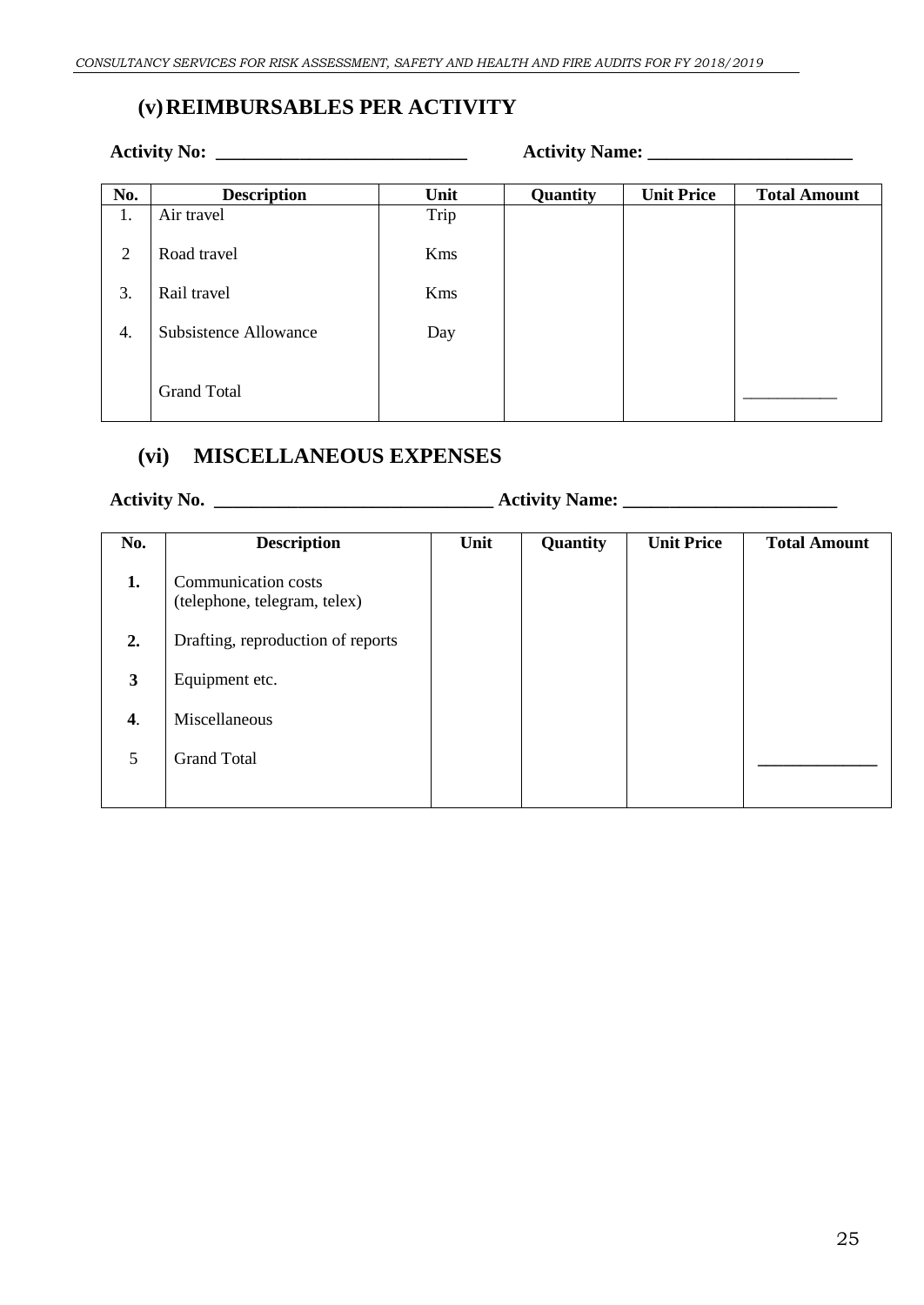# **SECTION E: TERMS OF REFERENCE**

#### <span id="page-27-0"></span>**TERMS OF REFERENCE FOR CONSULTANCY SERVICE FOR RISK ASSESSMENT, SAFETY, HEALTH AND FIRE AUDITS FOR FY 2018/2019**

#### **1.0 Introduction**

The Government of the Republic of Kenya (GoK) has earmarked funds through the RLMF Vote for use in engaging the services of a Consultancy Firm to undertake the Risk Assessment, Safety and Health, and Fire Audits for FY 2018/2019 in all the **ten (10) Kenya Urban Roads Authority (KURA) Regional Offices ONLY.**

The Government of Kenya, through its implementing agency, the Kenya Urban Roads Authority (KURA) shall require the Consultant to render all technical support services which may be deemed relevant to the above services. The detailed description of the consulting services to be performed is described in these Terms of Reference (TOR).

The Kenya Urban Roads Authority (KURA) is responsible for the management, development, rehabilitation and maintenance of Urban National Trunk Roads.

For the purposes of discharging its responsibility, KURA has the following functions and duties as outlined under the Kenya Roads Act 2007.

- Planning the development and maintenance of public urban roads;
- Constructing, upgrading, rehabilitating and maintaining public urban roads;
- The control of public urban roads and road reserves and control of access to road side developments;
- The implementation of roads policies in relation to public urban roads;
- Ensuring adherence by motorists to the rules and guidelines on axle load control prescribed under the Traffic Act and under any regulations under the Kenya Roads Act, 2007;
- Ensuring the quality of road works is in accordance with such standards as may be defined by the Cabinet Secretary for Transport and Infrastructure;
- In collaboration with the Police Department, overseeing the management of traffic and road safety on public urban roads;
- Monitoring and evaluating the use of public urban roads;
- Collecting and collating of all such data related to the use of public urban roads as may be necessary for efficient forward planning under the Kenya Roads Act, 2007;
- Preparing the road works programmes for all public urban roads;
- Liaising and co-coordinating with other road authorities in planning and on operations in respect of roads;
- Advising the Minister on all issues relating to public urban roads;
- Performing such other functions related to the implementation of the Kenya Roads Act, 2007 as may be directed by the Cabinet Secretary for Transport and Infrastructure.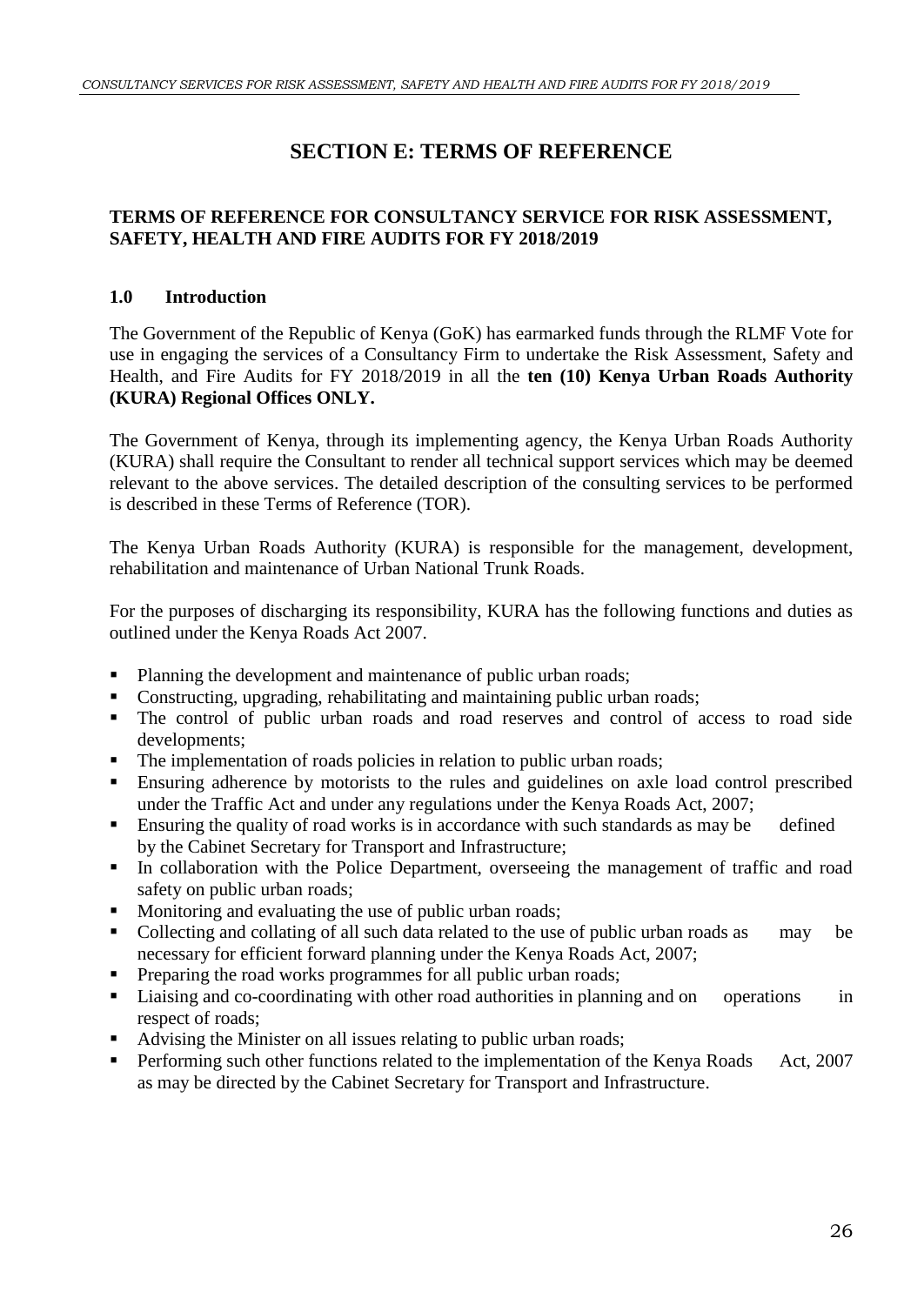#### **2.0 KURA Regional Offices and Physical Locations**

| <b>REGION</b>        | <b>REGIONAL OFFICE</b> | PHYSICAL LOCATION              |  |
|----------------------|------------------------|--------------------------------|--|
| Coast                | Mombasa                | Provincial Works Building      |  |
|                      |                        | Mombasa                        |  |
| North Eastern        | Garissa                | Provincial Roads Office        |  |
| Nairobi              | Nairobi                | Machakos Road Industrial       |  |
|                      |                        | Area Nairobi                   |  |
| <b>Lower Eastern</b> | Machakos               | <b>Machakos Township</b>       |  |
| <b>Upper Eastern</b> | Meru                   | Meru Ministry of Works         |  |
|                      |                        | Office                         |  |
| Central              | Nyeri                  | <b>Provincial Roads Office</b> |  |
| South Rift           | Nakuru                 | <b>Provincial Roads Office</b> |  |
| North Rift           | Eldoret                | Eldoret District<br>Roads      |  |
|                      |                        | Office                         |  |
| <b>Nyanza</b>        | Kisumu                 | Nyanza Provincial<br>Roads     |  |
|                      |                        | Office                         |  |
| Western              | Kakamega               | Provincial Roads Office        |  |

The following are KURA Regional Offices and their physical locations:

#### **3.0 Scope of the Consultancy**

To carry out Risk Assessment, Safety, Health, and Fire Audits for KURA **Regional Offices (10No.)** in compliance/accordance with the Factories and Other Places of Work (Safety and Health Committee) Rules, 2004, Factories and Other Places of Work (Fire Risk Reduction) Rules, 2007 and Occupational Safety and Health Act, 2007.

#### **3.1 Job Specification**

- Task 1 To carry out Risk Assessment, Safety and Health and Fire Audits for KURA **Regional Offices** (10No.) in compliance/accordance with the Factories and Other Places of Work (Safety and Health Committee) Rules, 2004, Factories and Other Places of Work (Fire Risk Reduction) Rules, 2007 and Occupational Safety and Health Act, 2007;
- Task 2 To compile and submit an acceptable in detail and coverage of all KURA Regional Offices (10No.) Risk Assessment, Safety and Health Audit Reports and Fire Audit Reports as required within two (2) months. The reports to give all the necessary mitigation measures;
- Task 3 To review previous audits reports, assess compliance and give recommendations;
- Task 4 To identify new/emerging safety, health and fire concerns including those not captured in the previous audits and give mitigation measures;
- Task 5 The reports to give recommendations on necessary steps to undertake in each area of noncompliance to enable KURA implement in order to be compliant with the Factories and Other Places of Work (Safety and Health Committee) Rules, 2004, Factories and Other Places of Work (Fire Risk Reduction) Rules, 2007 and Occupational Safety and Health Act, 2007 and any other relevant legislation/international standards;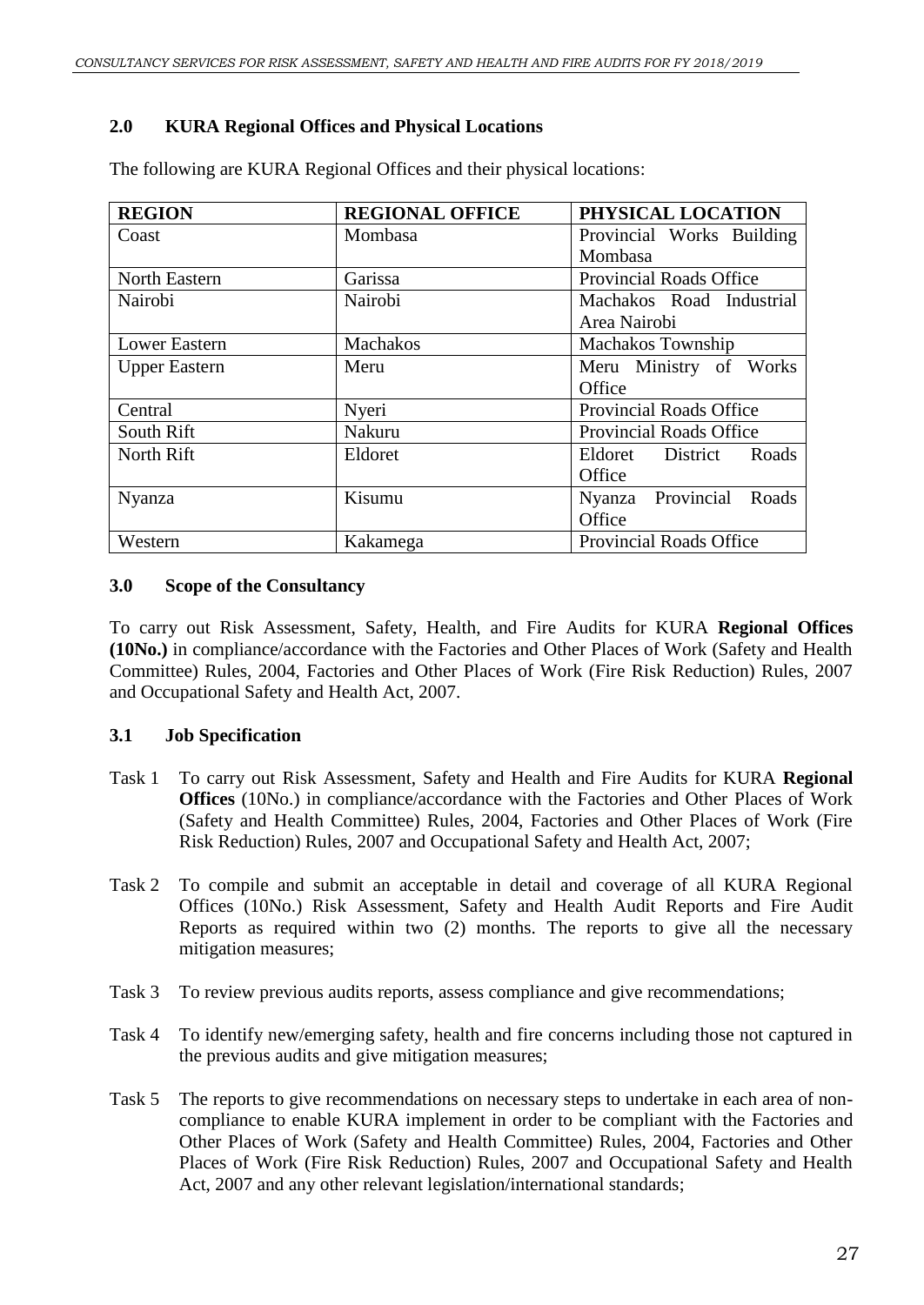- Task 6 The reports to indicate the required benchmarks at various points for KURA's continuous monitoring and control;
- Task 7 The reports to give in detail areas requiring improvement for inclusion in KURA Plans;
- Task 8 The audits to cover areas/facilities of KURA as well as its interrelation with its neighbouring communities, contractors, visitors to enable KURA move towards total compliance; and
- Task 10 To determine the level of Risks, Safety, Health and Fire Safety awareness and give recommendations.

#### **3.2 Part 1: Risk Assessment, Safety and Health Audits**

The audits shall include but not limited to the following"

- 1. Work place information;
- 2. To carry out **Risk Assessment at KURA Headquarters and ten (10) Regional Offices** in compliance/accordance with the Factories and Other Places of Work (Safety and Health Committee) Rules, 2004, Factories and Other Places of Work (Fire Risk Reduction) Rules, 2007 and Occupational Safety and Health Act, 2007 and any other relevant legislation/international standards;
- 3. Management of Occupational Safety and Health
	- a) Review of KURA's Corporate Occupational Safety and Health Policy, its performance and conformance to applicable laws and regulations;
	- b) Assignment of Occupational Safety and Health responsibilities;
	- c) Organization for Occupational Safety and Health;
	- d) Performance Monitoring Systems;
	- e) Occupational Safety and Health Training Programmes;
	- f) Occupational Health Services Programmes;
	- g) Occupational Health Provisions;
	- h) Occupational Accidents and Disease Information;
	- i) Contractors' Participation in Occupational Safety and Health Programmes;
	- j) Emergency Response Plan.
- 4. Workplace Safety, Health and Welfare Conditions
	- 3.1 Safety
		- a) Electrical Safety;
		- b) Fire Safety;
		- c) Construction Safety;
		- d) Office Safety;
		- e) Road Safety; and
		- f) Machinery Safety.

#### 3.2 Occupational Health and Hygiene Conditions

- a) Personal Protective Equipment (PPE);
- b) Ventilation;
- c) Overcrowding;
- d) Housekeeping;
- e) Lighting;
- f) Handling of Materials;
- g) Noise; and
- h) Vibration.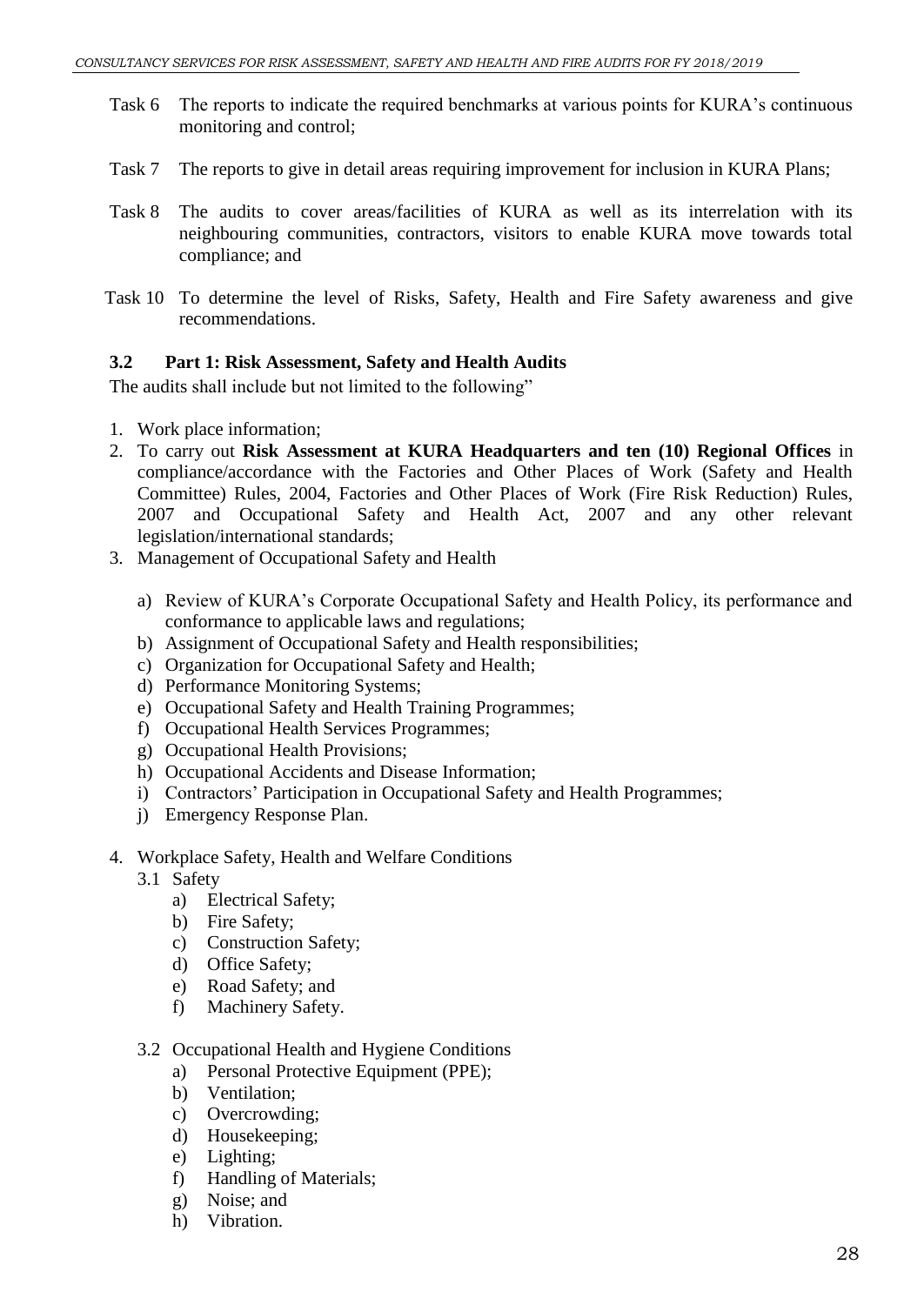- 3.3 General Conditions
	- a) General Conditions;
	- b) Ergonomics;
	- c) Storage and Handling; and
	- d) Welfare Facilities.
- 5. Any other relevant issues not listed above but stipulated in the procedure/ format for carrying out a safety and health audit.

#### **3.3 Part 2: Fire Audits**

The scope of Part 2 is to carry out Risk Assessment and Fire Audits at **KURA ten (10) Regional Offices** in compliance/accordance with Factories and Other Places of Work (Safety and Health Committee) Rules, 2004, Factories and Other Places of Work (Fire Risk Reduction) Rules, 2007 and Occupational Safety and Health Act, 2007 and any other relevant Legislation/International Standards.

#### **3.3.1 Job Specification**

- Task 1 To carry out Fire Audits at KURA **Ten (10) Regional Offices** in compliance/accordance with the Factories and Other Places of Work (Safety and Health Committee) Rules, 2004, Factories and Other Places of Work (Fire Risk Reduction) Rules, 2007 and Occupational Safety and Health Act, 2007 and any other relevant Legislation/International Standards;
- Task 2 To compile and submit an acceptable in detail and coverage of all KURA ten (10) Regional Offices Risk Assessment and Fire Audit Reports as required within two (2) months. The reports to give all the necessary mitigation measures;
- Task 3 The reports to give recommendations on necessary steps to undertake in each area of noncompliance to enable KURA implement in order to be compliant with the Factories and Other Places of Work (Safety and Health Committee) Rules, 2004, Factories and Other Places of Work (Fire Risk Reduction) Rules, 2007 and Occupational Safety and Health Act, 2007 and any other relevant legislation/international standards;
- Task 4 The reports to indicate the required benchmarks at various points for KURA's continuous monitoring and control;
- Task 5 The reports to recommend facilities KURA will require internally for monitoring and control;
- Task 6 The report to give in detail areas requiring improvement for inclusion in KURA Plans;
- Task 7 The audits to cover areas/facilities of KURA to enable KURA move towards total compliance.

#### **4.0 Requirements and Conditions**

- 1 Those tendering must attach a copy/copies of certificate of registration with Directorate of Occupational Safety and Health Services (Current);
- 2 Attach Certified Copy of Certificate of Incorporation;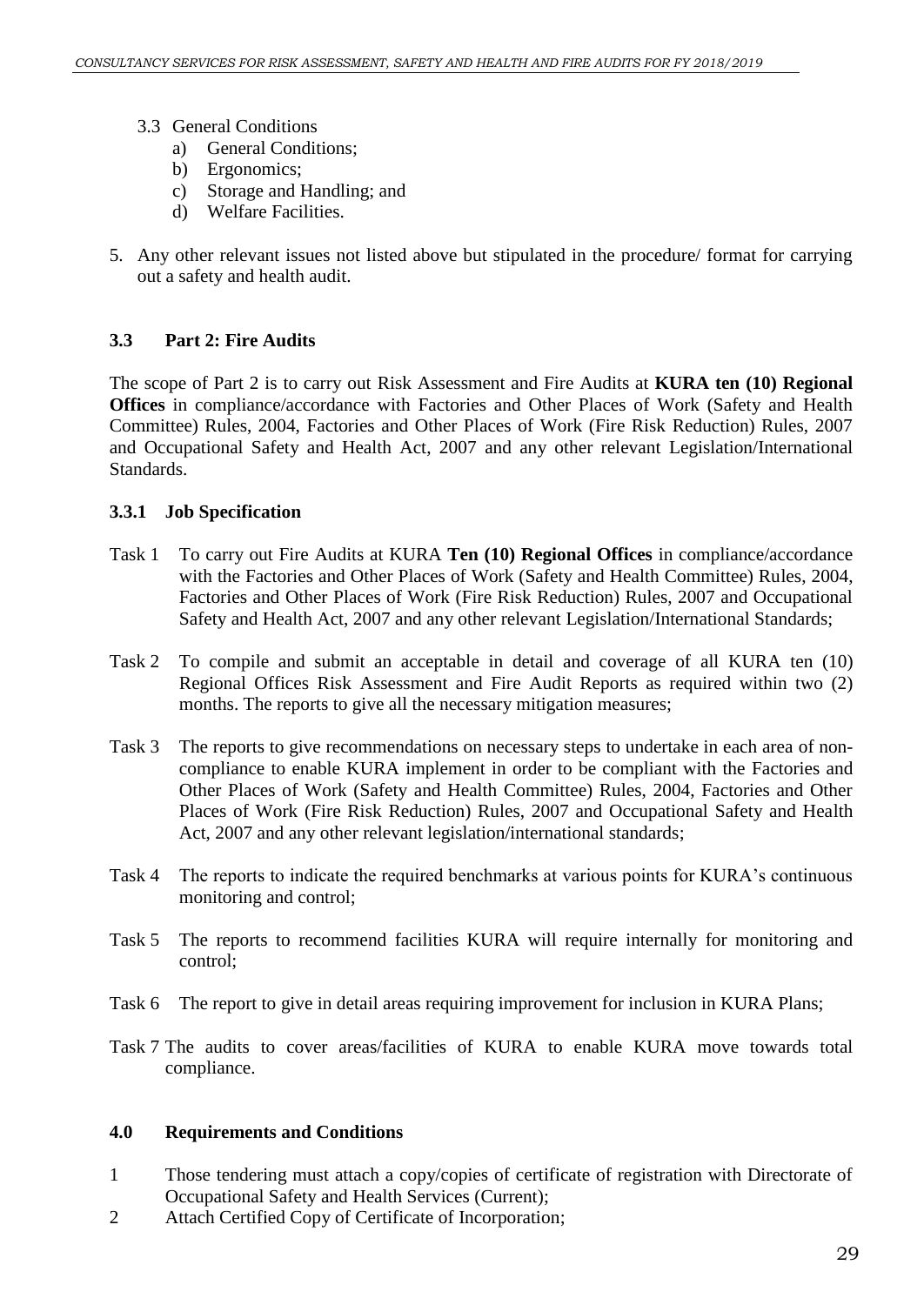- 3 Attach Certified Copies of Tax Compliance and VAT Registration Certificates;
- 4 Attach Company Profile;
- 5 Provide Names of Directors of the Firm;
- 6 Attach Certified Copy of PIN Registration for the Firm;
- 7 Show exact Physical locations of business i.e. town, street, building, floor and contact person (s) etc.;
- 8 Attach Letter of Reference from your Bankers on Financial Strength;
- 9 Provide Bank Statements for the last 3 months in respect of the Firm;
- 10 Attach Curriculum Vitae (CV) of Technical Staff to carry out the Audits;
- 11 Certified Copies of Certificates and Testimonials of the Proposed Key Staff;
- 12 Provide the Current Work Load as per the Standard Form provided in Section C;
- 13 Provide Litigation History;
- 14 Attach Copy/Copies of evidence of previous experience on similar jobs indicating relevant contracts;
- 15 The Consultant should indicate the duration for carrying out the audits (Not more than two (2) months);
- 16 The Consultant to give (attach) an outline of the scope of work and the methodology that he/she will adopt (use) to carry out the audits including time schedules for each step (activity) and how the final reports will be structured. The reports submitted to KURA will finally be submitted to Directorate of Occupational Safety and Health Services and should be complete in details and format for such submission;
- 17 The Consultant will be required to give a presentation to the KURA Managers before submission of the Final Audit Reports;
- 18 All the pages of the Bid Document must be serialised;
- **19 Note that Vendor visits may be carried out to confirm the above information and form part of the evaluation before final decision is made.**

#### **5.0 KEY DELIVERABLES/EXPECTED OUTPUTS**

The ultimate product for this Consultancy Service is to have **Risk Assessment, Safety and Health Audit Reports and Fire Risks Audit Reports for the KURA Ten (10) Regional Offices.**

#### **6.0 REPORTING**

#### 6.1 Commencement

The Consultant shall commence the study within 14 calendar days of the effective date of Contract. The effective date shall be the date on which the consultancy agreement shall be signed.

#### 6.2 Reports

The consultant shall prepare and submit the following reports. All reports shall be in the English language.

- **(a)** Draft Risk Assessment, Safety and Health Audit Reports: These reports shall contain the findings, analyses, result and recommendations of the audits. **Five (5) hard copies and a soft copy to Client.**
- **(b)** Draft Fire Audit Reports: These reports shall contain the findings, analysis and recommendations of the audits. **Five (5) hard copies and a soft copy to Client.**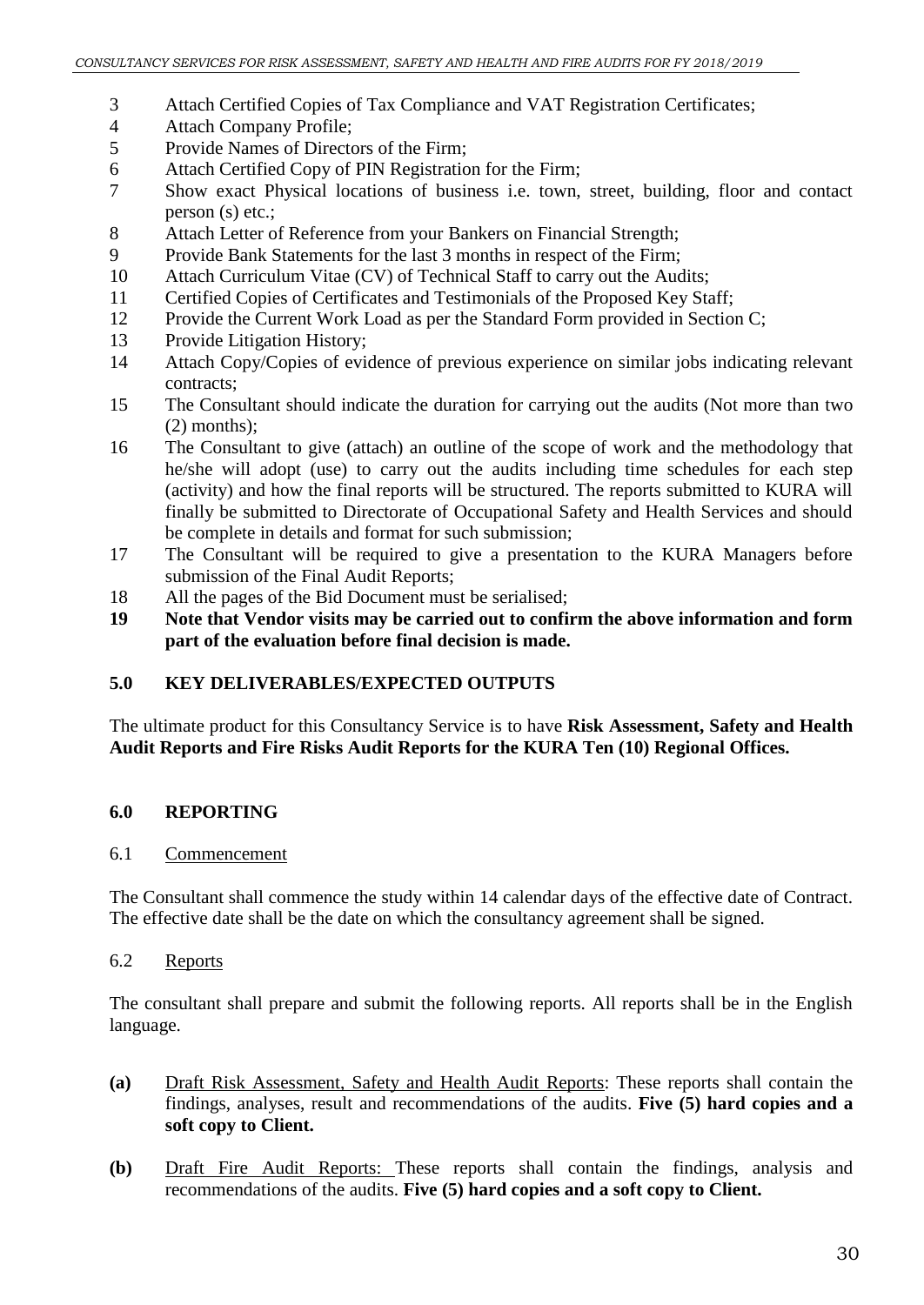- **(c)** Final Risk Assessment, Safety and Health Audit Reports: These reports shall incorporate all revisions deemed necessary arising from comments received from the Client following discussions. **Five (5) hard copies and a soft copy to Client.**
- **(d)** Final Fire Audit Reports: These reports shall incorporate all revisions deemed necessary arising from comments received from the Client following discussions. **Five (5) hard copies and a soft copy to Client.**
- 6.3 Submission of Reports

The above reports shall be submitted to:

General Manager (Finance & Administration) Kenya Urban Roads Authority P.O Box 41727-00100 **NAIROBI** KENYA

#### **7.0 DURATION OF THE CONSULTANCY**

The Consultant shall commence the study within 14 calendar days of the effective date of the contract. The effective date shall be the date on which the Consultancy agreement shall be signed by the Client.

The study will be carried out strictly within 2 months from the effective date of the contract. The consultants should clearly express the willingness and ability to work within that period.

The Consultant(s) will be required to prepare and submit a work plan, with cost estimates, indicating deliverables.

#### **8.0 COMPETENCE AND EXPERTISE REQUIREMENTS**

The firm should have been in operation for the last five (5) years, proven experience in offering similar services is essential. A detailed profile along with the curriculum vitae of the Safety and Health Advisor, Fire Safety Auditors and Safety and Health Auditors to be involved in the assignment should be provided. The firm will be required to provide details of at least **5 similar studies undertaken in Kenya.**

The Consultant(s) should provide adequate information indicating that he/she is/are qualified to undertake the assignment successfully by providing the following information:

- Description and experience in similar assignments; and
- Availability of appropriate skills, competencies and qualifications among professional staff amongst others.

This will enable KURA to short-list suitable Consultant(s) for the next stage of the selection process.

The hiring of the Consultant(s) will be done in accordance with procedures set out in the current Public Procurement Law.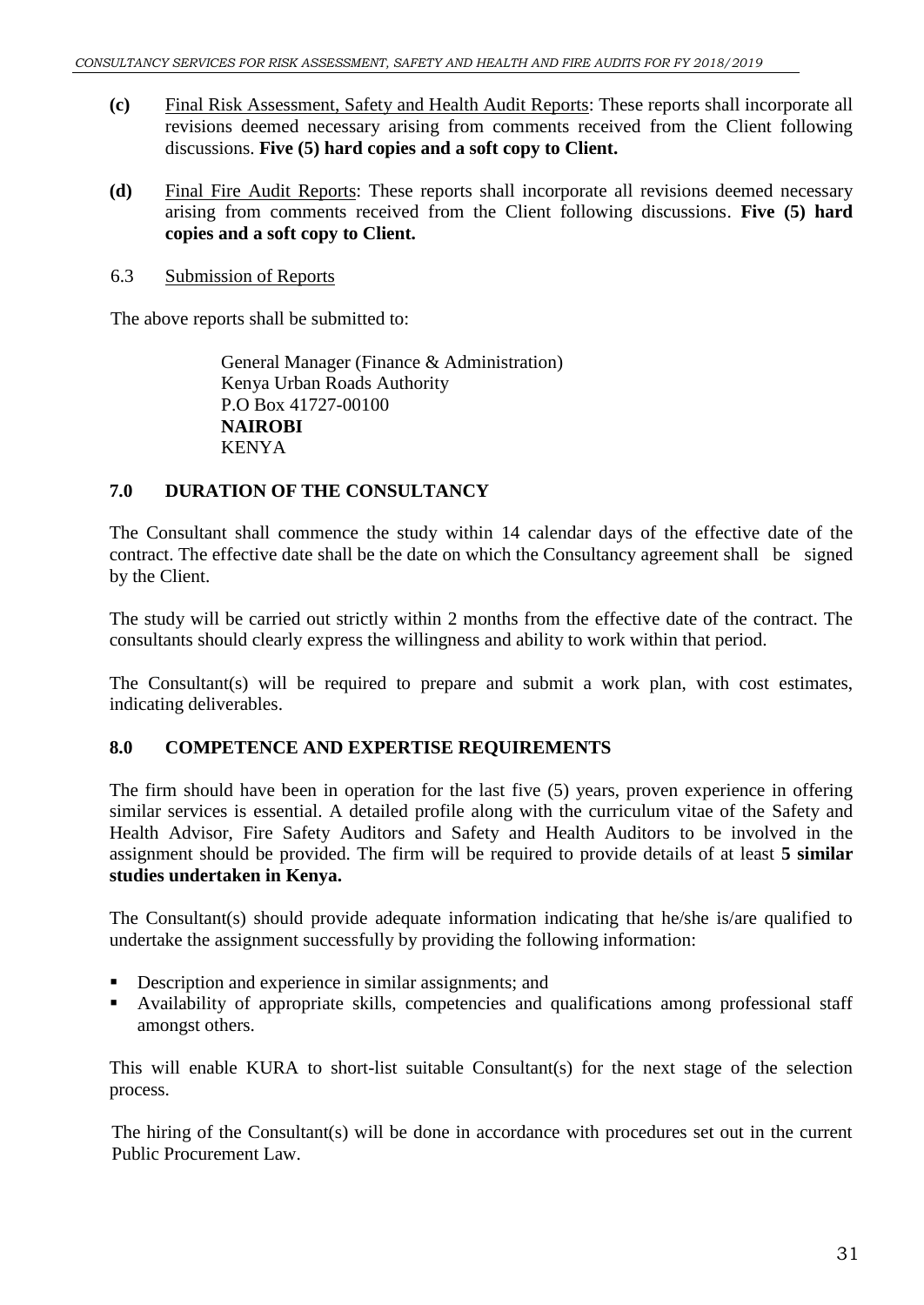#### **8.1 Staff Requirements**

The Consultant shall provide the following staff required for the performance of the duties described above:

The profiles of the key experts to be provided by the Consultant for this assignment are as follows:

#### **8.1.1 Key Staff: Lead Safety and Health Advisor**

#### **Education**

University Education:

At least a Master Degree in Occupational Safety and Health, Safety Engineering or equivalent from a recognized University.

#### **Training**

Sound Background in Occupational Safety and Health and must have undergone training on Occupational Safety and Health Audits.

#### **Skills**

Must possess communication skills both oral and written, presentations skills and auditing skills.

#### **Experience**

- Must have a minimum of 15 years' experience in Occupational Safety and Health; and
- Must have been a Safety and Health Advisor in at least 6 Projects.

#### **Registration**

Must be registered with Directorate of Occupational Safety and Health Services (DOSHS) as a Safety and Health Advisor and having a valid certificate.

#### **8.1.2 Other Key Staffs:**

#### **1. Fire Safety Auditors**

#### **Qualifications and Skills**

At least a Bachelors' Degree from a recognized University in the area of Occupational Safety and Health or equivalent.

#### **Training**

Sound Background in Occupational Safety and Health and must have undergone training on Occupational Safety and Health Audits.

#### **Skills**

Must possess communication skills both oral and written, presentations skills and Auditing skills.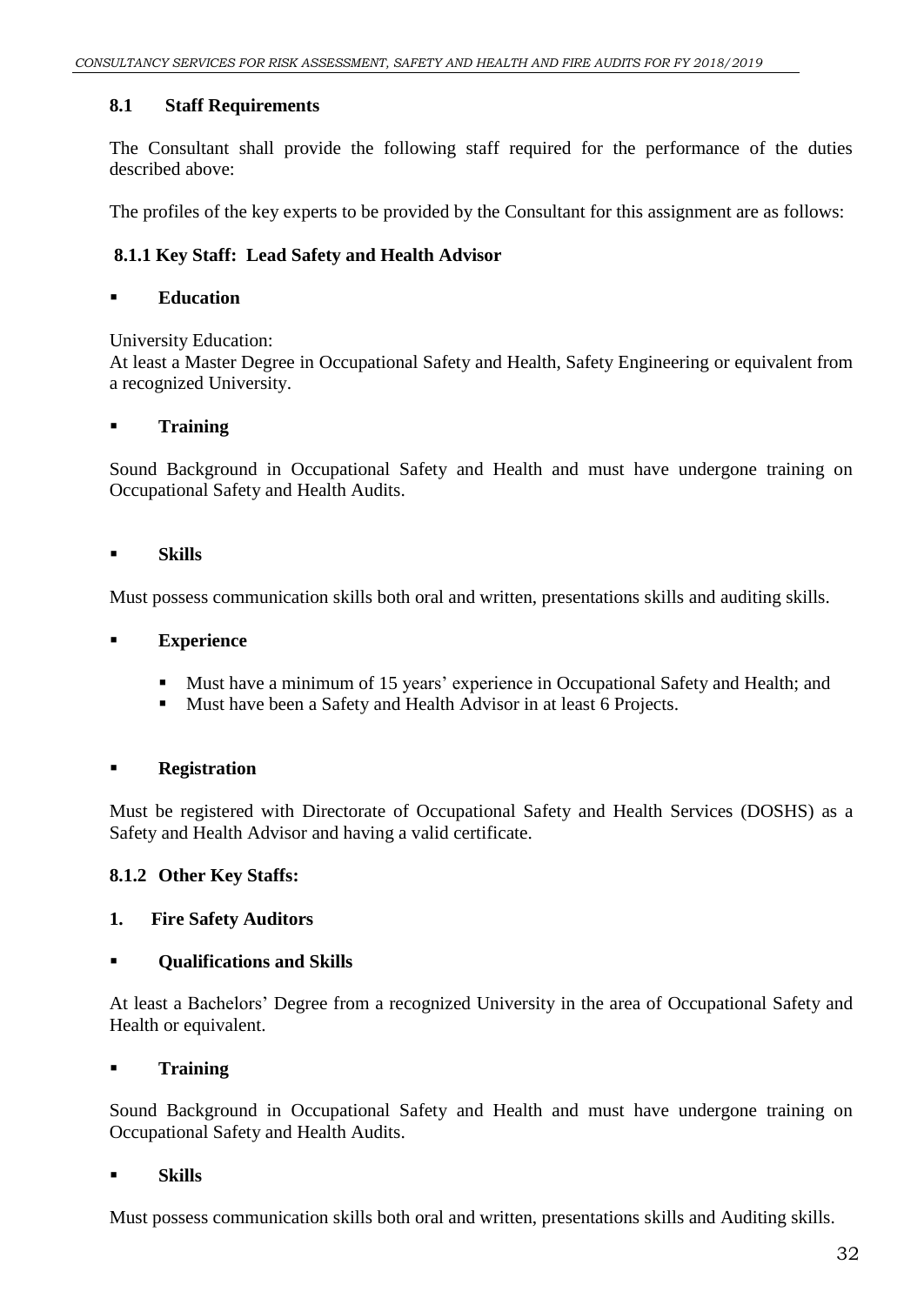#### **Experience**

- Must have a minimum of 10 years' experience in Occupational Safety and Health; and
- Must have been a Fire Safety Auditor in at least 6 Projects.

#### **Registration**

Must be registered with Directorate of Occupational Safety and Health Services (DOSHS) as a Fire Safety Auditor and having a valid certificate.

#### **2. Safety and Health Advisors**

#### **Qualifications and Skills**

At least a Bachelors' Degree from a recognized University in Occupational Safety and Health or equivalent.

#### **Training**

Sound Background in Occupational Safety and Health and must have undergone training on Occupational Safety and Health Audits.

#### **Skills**

Must possess communication skills both oral and written, presentations skills and Auditing skills.

#### **Experience**

- Must have a minimum of 7 years' experience in Occupational Safety and Health; and
- Must have been a Safety and Health Advisor in at least 6 Projects.

#### **Registration**

Must be registered with Directorate of Occupational Safety and Health Services (DOSHS) as a Safety and Health Advisor and having a valid certificate.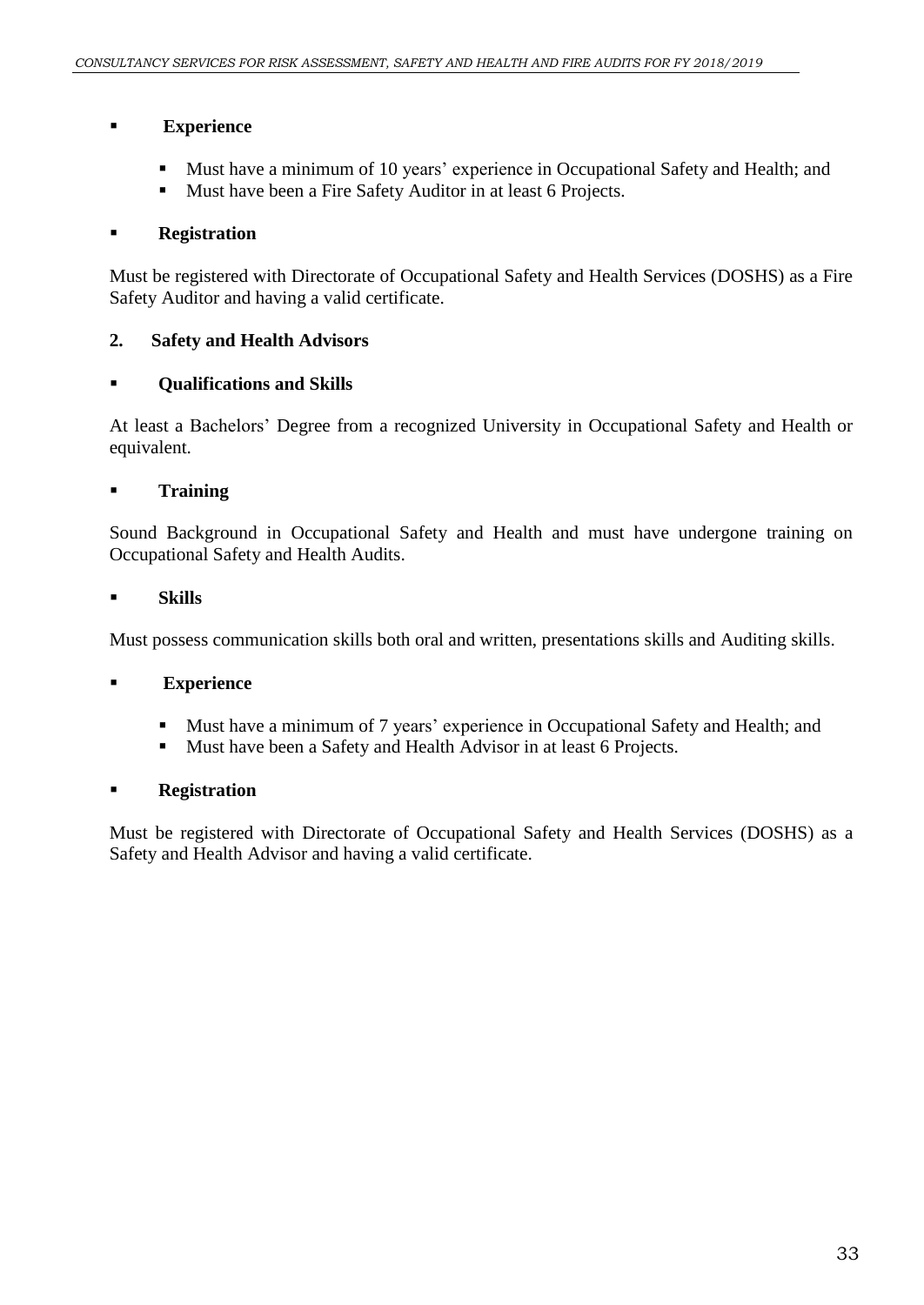#### **9.0 OBLIGATION OF KENYA URBAN ROADS AUTHORITY**

#### **9.1 Documents and Reports**

Kenya Urban Roads Authority (KURA) shall supply all pertinent data and information and give such assistance as shall reasonably be required for the conduct by the Consultant of his duties under this contract but such assistance shall not be extended to the provision of any supplies or services.

#### **9.2 Contact Person**

Kenya Urban Roads Authority shall provide a liaison officer at its Headquarters and contact persons at the Ten (10) Regional Offices to be audited.

#### **9.3 Taxes and Duties**

The Consultant shall be liable to pay all duties and taxes in connection with this assignment including VAT and other taxable payable under the laws of Kenya. No tax or duty exemption shall be given to the Consultant. The Consultant shall be deemed to have taken the above into consideration while preparing his financial proposal.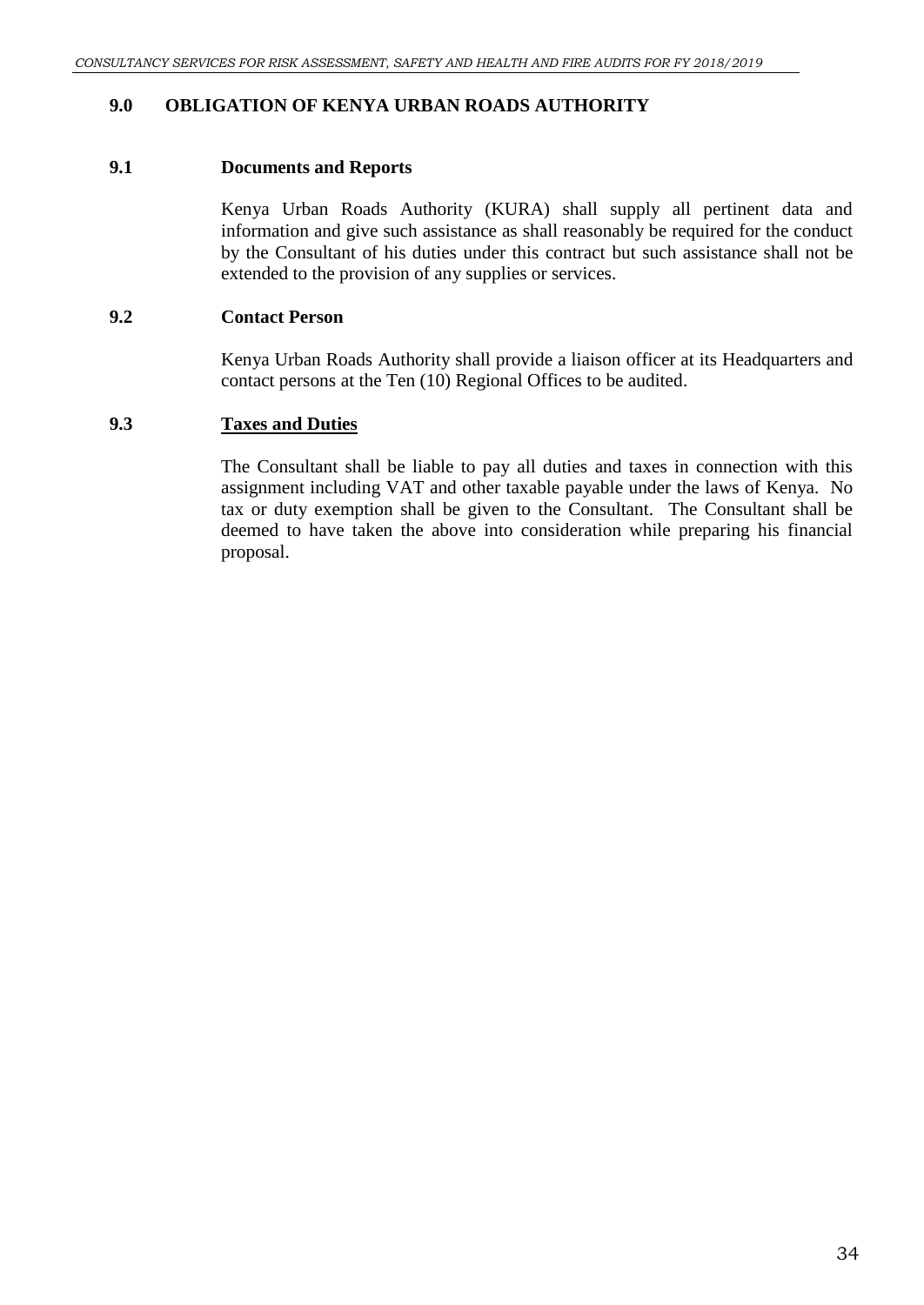# **SECTION F: STANDARD FORMS OF CONTRACT**

#### **CONTENTS**

<span id="page-36-0"></span>Special notes Contract for Consultant's Services

#### I Form of Contract

#### II General Conditions of Contract

General Provisions Definitions Law Governing the Contract Language **Notices** Location Authorized Representatives Taxes and Duties

Commencement, Completion, Modification and Termination of Contract

Effectiveness of Contract

Commencement of Services

Expiration of Contract

Modification

Force Majeure

- 2.5.1 Definition
- 2.5.2 No Breach of Contract
- 2.5.3 Extension of Time
- 2.5.4 Payments
- 2.6 Termination
	- 2.6.1 By the Client
	- 2.6.2 By the Consultant
	- 2.6.3 Payment upon Termination
- 3. Obligations of the Consultant
	- 3.1 General

Conflict of Interests

Consultant Not to Benefit from Commissions,

Discounts etc.

Consultant and Affiliates Not to Be

Otherwise Interested in Project

- 3.2.3 Prohibition of Conflicting Activities
- 3.3 Confidentiality
- 3.4 Insurance to be Taken Out by the Consultant
- 3.5 Consultant's Actions Requiring Client's Prior Approval
- 3.6 Reporting Obligations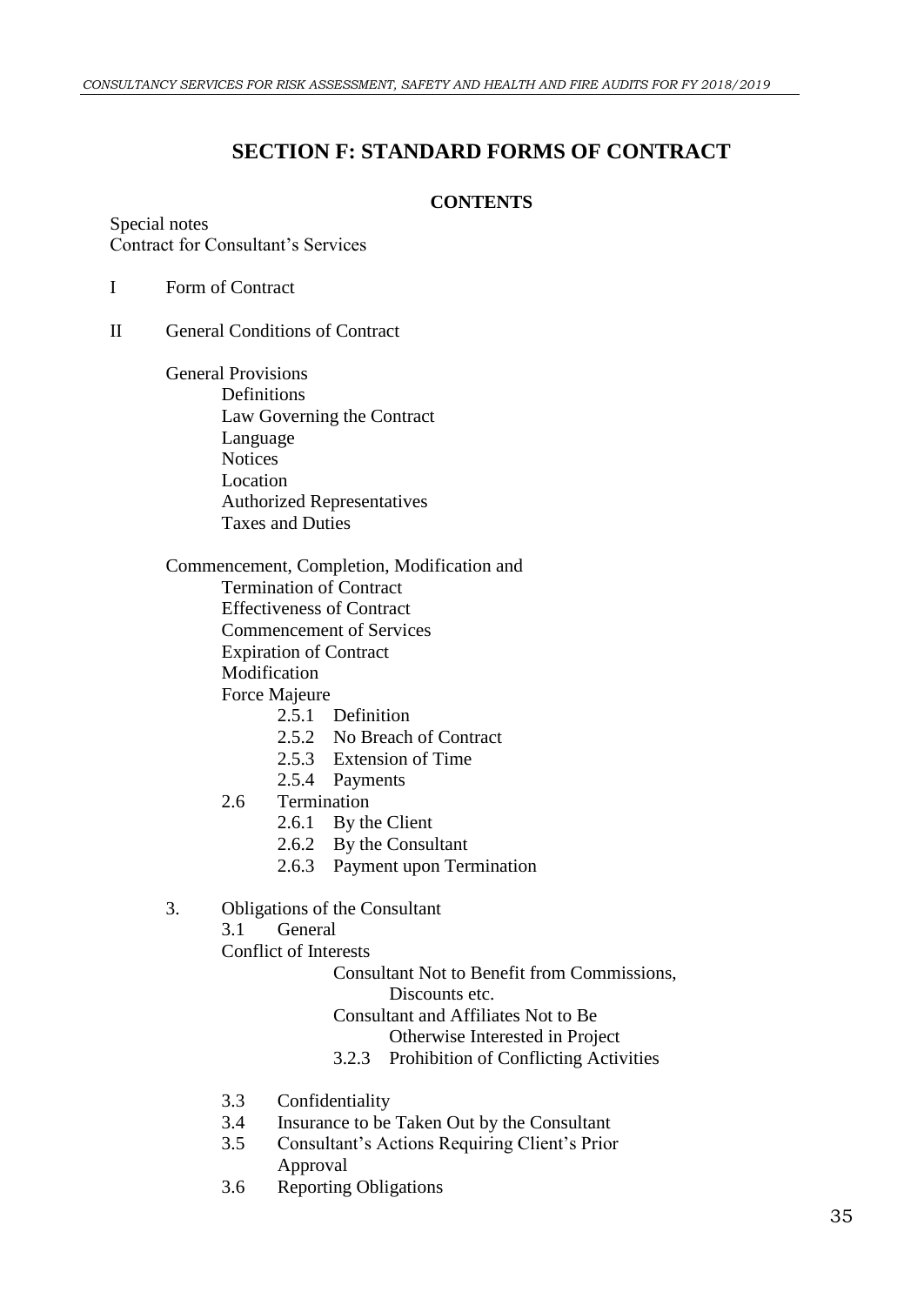- 3.7 Documents Prepared by the Consultant to Be the Property of the Client
- 4 Consultant's Personnel
	- 4.1 Description of Personnel
	- 4.2 Removal and/or Replacement of Personnel
- 5 Obligations of the Client
	- 5.1 Assistance and Exemptions
	- 5.2 Change in the Applicable Law
	- 5.3 Services and Facilities
- 6 Payments to the Consultant
	- 6.1 Lump-Sum Remuneration
	- 6.2 Contract Price
	- 6.3 Payment for Additional Services
	- 6.4 Terms and Conditions of Payment
	- 6.5 Interest on Delayed Payments
- 7 Settlement of Disputes
	- 7.1 Amicable Settlement
	- 7.2 Dispute Settlement
- III Special Conditions of Contract
- IV Appendices
	- Appendix A Description of the Services
	- Appendix B Reporting Requirements
	- Appendix C Key Personnel and Sub-consultants
	- Appendix D Breakdown of Contract Price in Foreign Currency
	- Appendix E Breakdown of Contract Price in Local Currency
	- Appendix F Services and Facilities Provided by the Client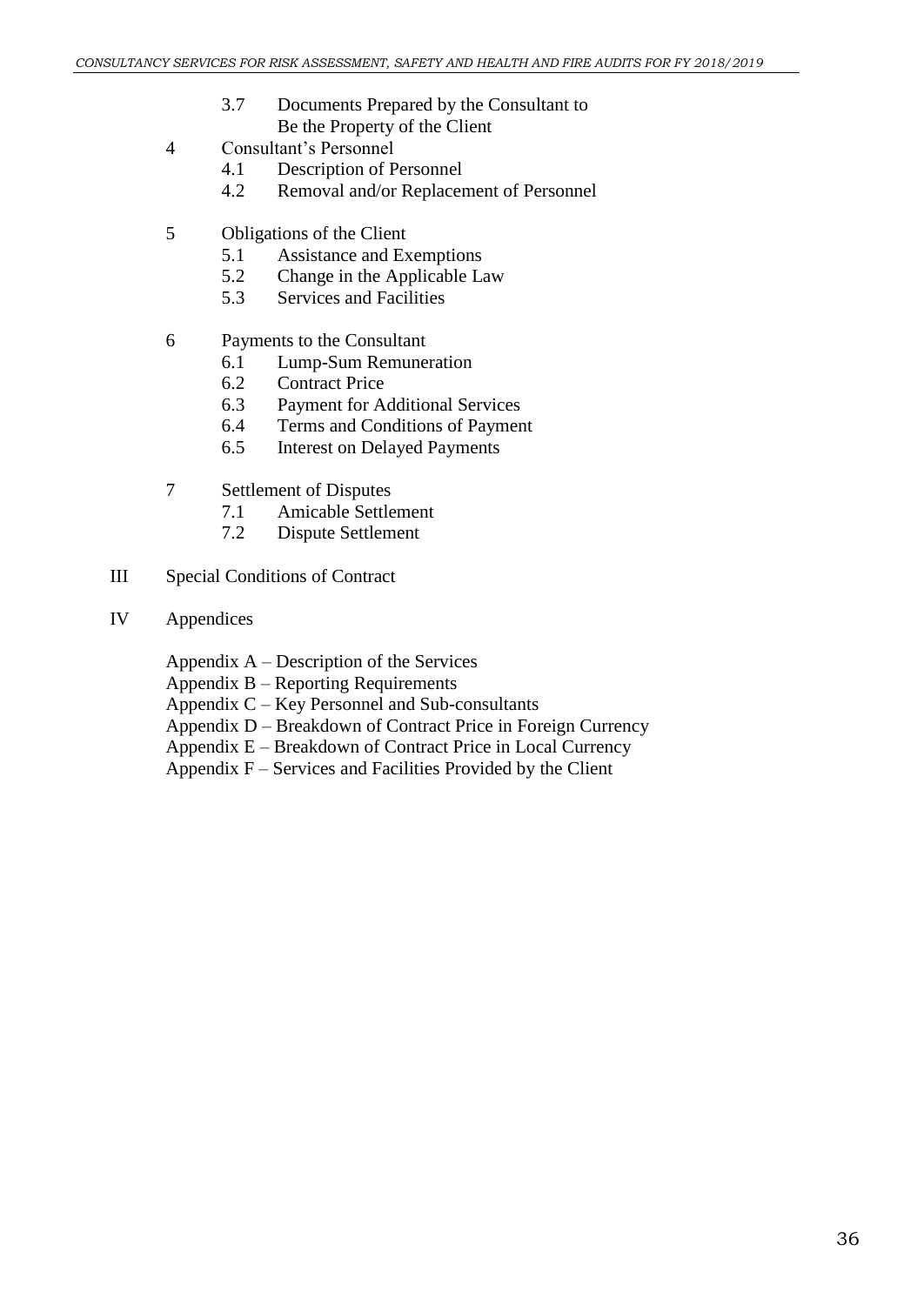# **Special Notes**

- 1. The Lump-Sum price is arrived at on the basis of inputs including rates provided by the Consultant. The Client agrees to pay the Consultant according to a schedule of payments stipulated under clause 6.2 (b) of Special Conditions of Contract.
- 2. The Contract includes four parts: Form of Contract, the General Conditions of Contract, the Special Conditions of Contract and the Appendices.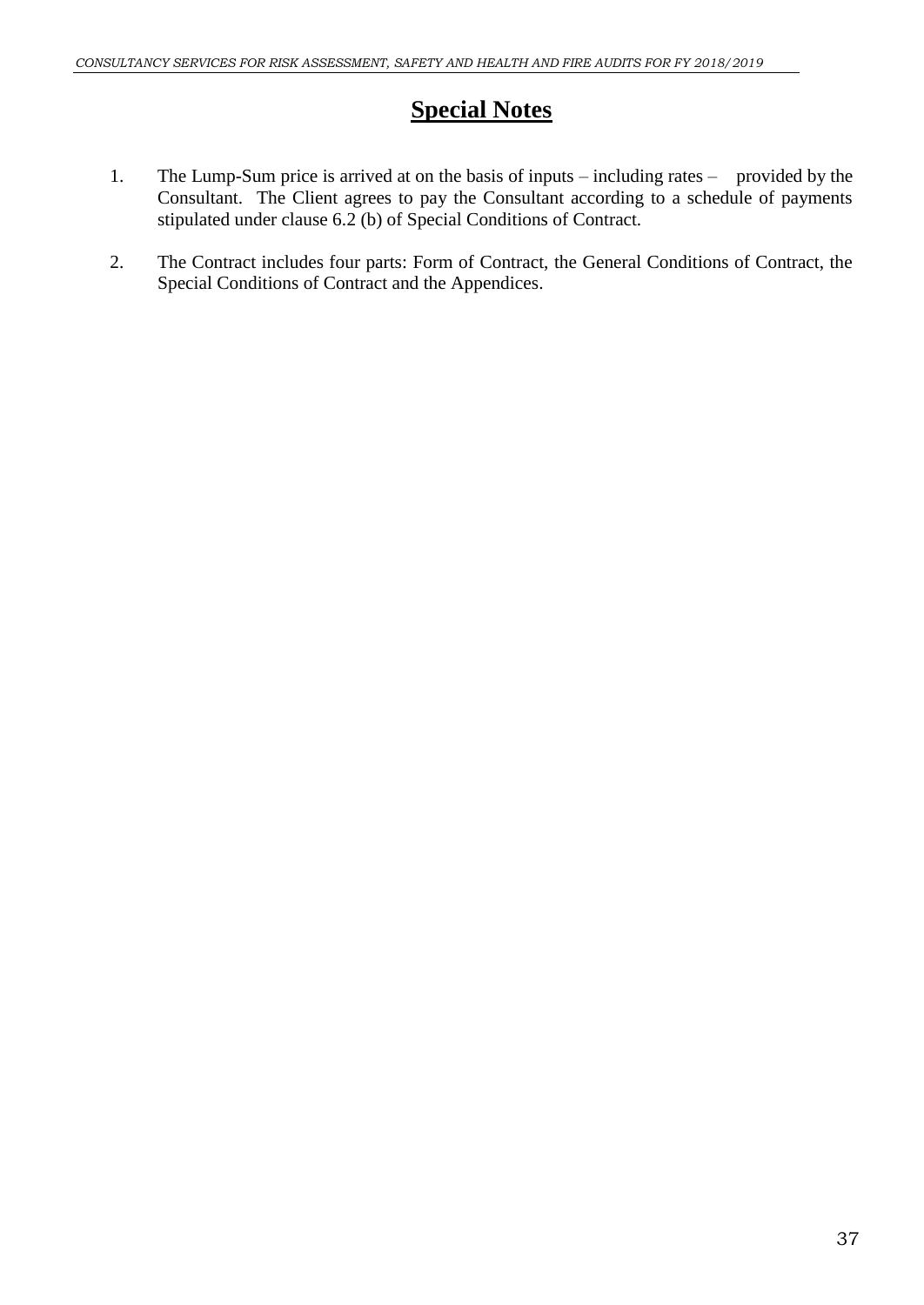# **CONTRACT FOR CONSULTANT'S SERVICES**

between

\_\_\_\_\_\_\_\_\_\_\_\_\_\_\_\_\_\_\_\_\_\_\_\_\_ *[name of the Client]*

AND

\_\_\_\_\_\_\_\_\_\_\_\_\_\_\_\_\_\_\_\_\_\_\_\_\_\_\_ [*name of the Consultant*]

Dated: *\_\_\_\_\_\_\_\_\_\_\_\_\_\_\_\_\_[date]*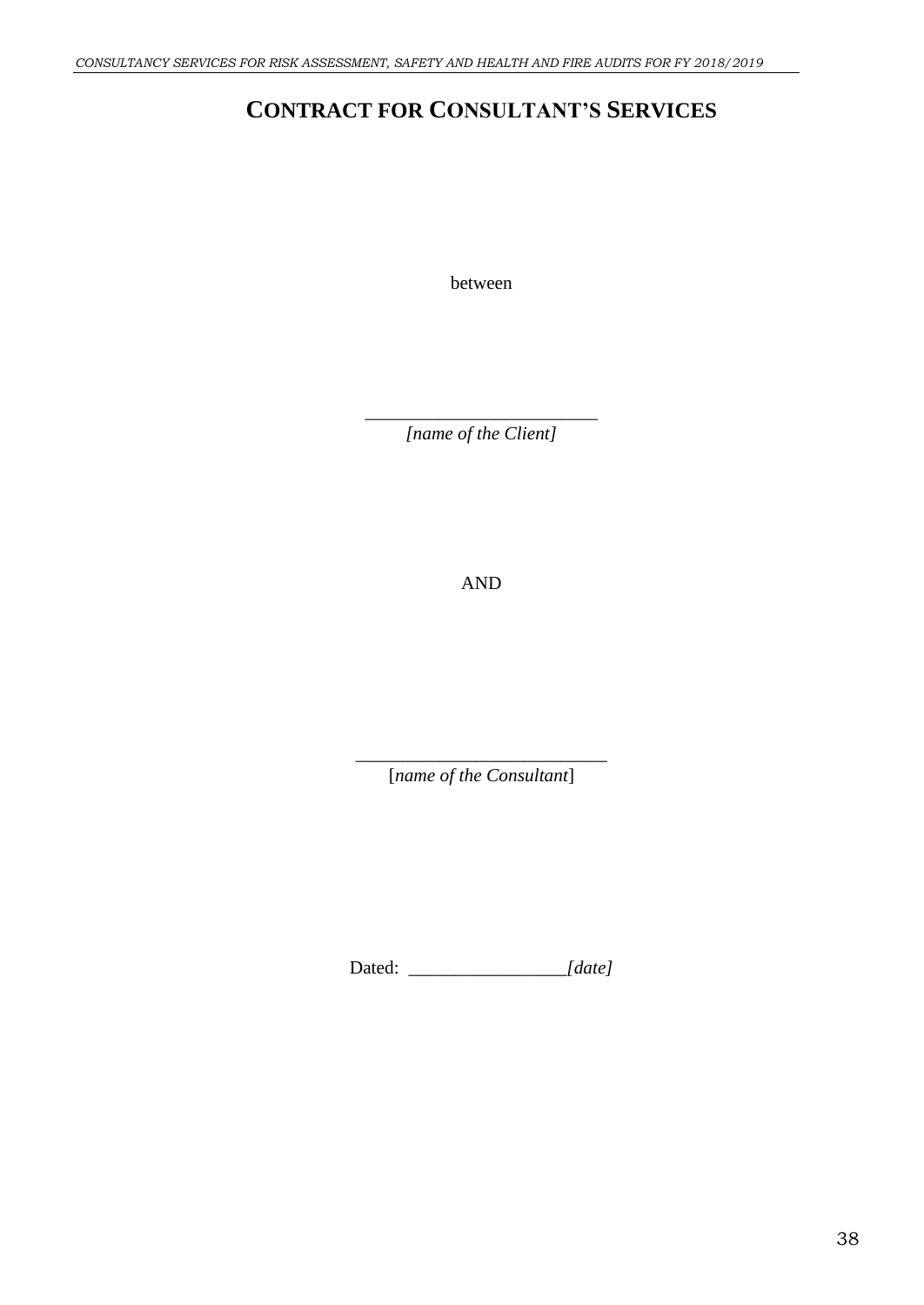# **I. FORM OF CONTRACT**

\*\*(To be signed after the award of a contract)

THIS AGREEMENT is made on the …………………… day of …………………. 20 …………… between the Kenya Urban Roads Authority of P. O. Box 41727-00100, Nairobi, Kenya hereinafter called "the

Employer" of the one part and M/S ................................................................................. (Consultant) of P. O . .................................................... (address) hereinafter called "the Contractor" of the other part.

WHEREAS the Employer is desirous that certain service should be executed, viz.

#### CONTRACT NAME: CONSULTANCY SERVICES FOR RISK ASSESSMENT, SAFETY, HEALTH AND FIRE AUDITS FOR FY 2018/2019 CONTRACT NO. KURA/RMLF/HQ/251/2018-2019

the Client has requested the Consultant to provide certain consulting services as defined in the General Conditions of Contract attached to this Contract (hereinafter called the "Services");

the Consultant, having represented to the Client that he has the required professional skills and personnel and technical resources, have agreed to provide the Services on the terms and conditions set forth in this Contract;

and has accepted a tender by the tenderer for the Consultancy Services for Risk Assessment, Safety, Health and Fire Audits For FY 2018/2019 in the sum of

[contract price in words in figures] (hereinafter called "the Consultant Price").

NOW THIS AGREEMENT WITNESSETH as follows:

In this agreement words and expressions shall have the same meanings as are respectively assigned to them in the Conditions of Contract hereinafter referred to.

The following documents shall be deemed to form and be read and construed as part of this Agreement, viz:<br>(a)

- The Tender Form and the Price Schedule dated…………………
- (b) Description of the Services<br>(c) Reporting Requirements
- Reporting Requirements
- (d) Key Personnel and Sub consultants
- (e) Breakdown of Contract Price in Foreign Currency
- (f) Breakdown of Contract Price in Local Currency
- (g) Services and Facilities Provided by the Client
- (h) The General Conditions of Contract<br>(i) The Special Conditions of Contract:
- The Special Conditions of Contract; and
- (j) The Notification of Award and Acceptance Other documents as may be agreed and listed

The mutual rights and obligations of the Client and the Consultants shall be as set forth in the Contract; in particular:

The Consultant shall carry out the Services in accordance with the provisions of the Contract; and

The Client shall make payments to the Consultant in accordance with the provisions of the Contract.

IN WITNESS whereof the parties hereto have caused this Agreement to be executed in accordance with their respective laws the day and year first above written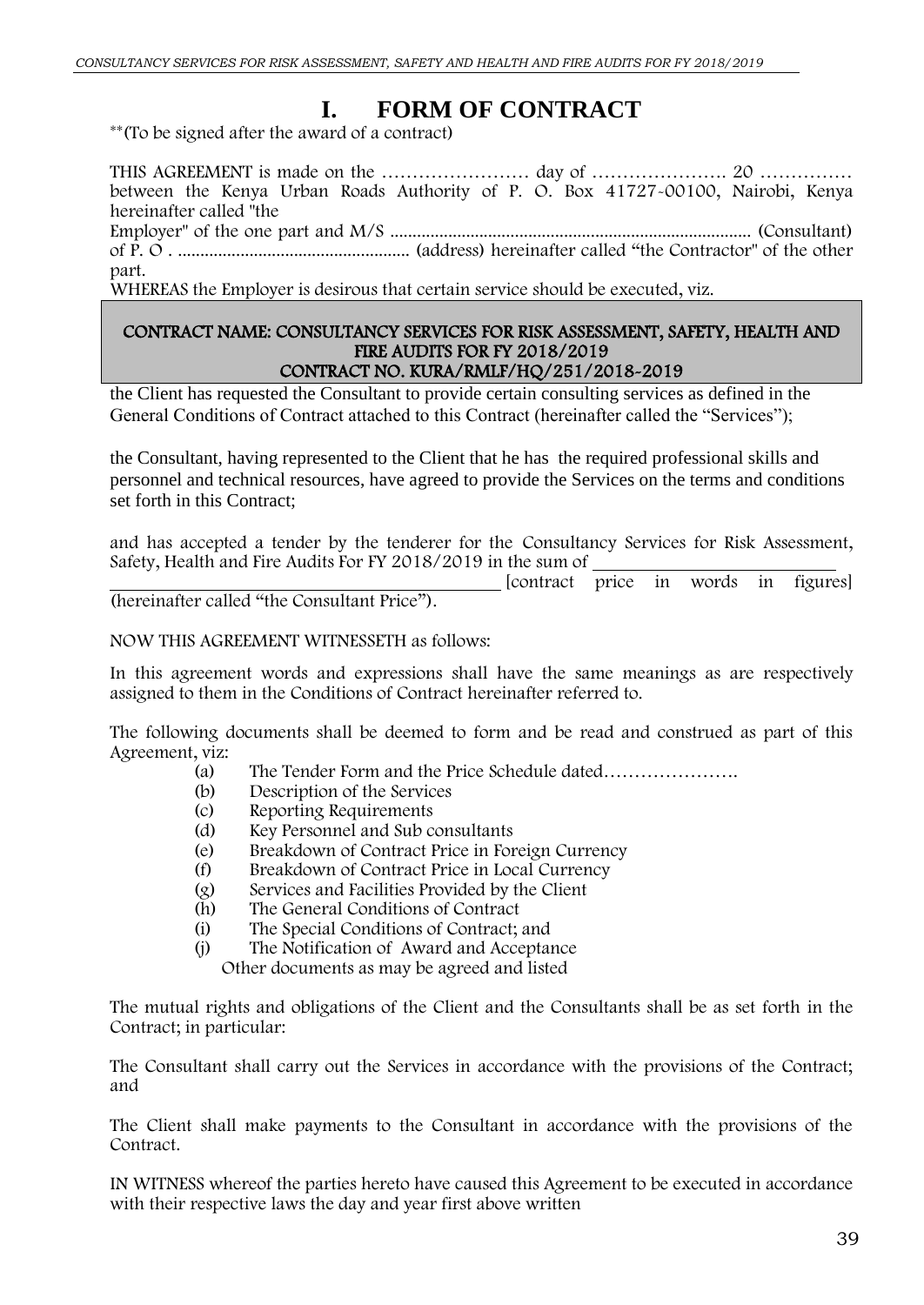#### SIGNED SEALED AND DELIVERED

| By the said Employer:   | (Director General, Kenya Urban Roads Authority)<br>For and on behalf of the said Employer |  |  |  |
|-------------------------|-------------------------------------------------------------------------------------------|--|--|--|
| In the presence of:     | (Name and Designation of Witness)                                                         |  |  |  |
|                         | (Signature of Witness)                                                                    |  |  |  |
|                         | (Address Of witness)                                                                      |  |  |  |
| By the said Contractor: | (Signature)                                                                               |  |  |  |
|                         | (Name of the Director)                                                                    |  |  |  |
| In the presence of:     | (Name and Designation of Witness)                                                         |  |  |  |
|                         | (Signature of Witness)                                                                    |  |  |  |
|                         |                                                                                           |  |  |  |

(Address Of witness)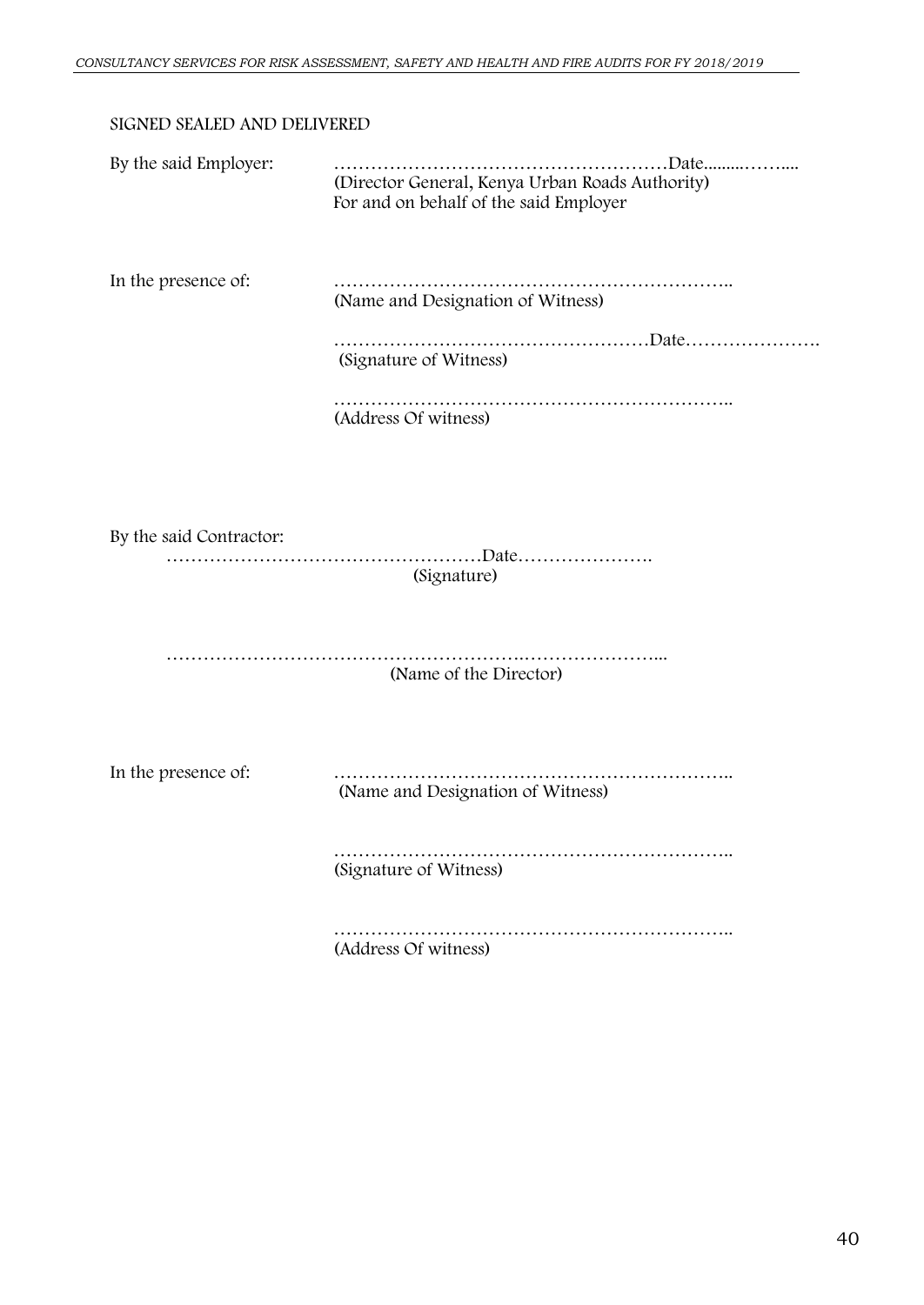# **GENERAL CONDITIONS OF CONTRACT**

#### **GENERAL PROVISIONS**

#### 1. **GENERAL PROVISIONS**

| 1.1 | <b>Definitions</b>               | Unless the context otherwise requires, the following terms whenever<br>used in this Contract shall have the following meanings:                                                                                                                                                                                                                         |
|-----|----------------------------------|---------------------------------------------------------------------------------------------------------------------------------------------------------------------------------------------------------------------------------------------------------------------------------------------------------------------------------------------------------|
|     |                                  | "Applicable Law" means the laws and any other instruments having the<br>force of law in the Republic of Kenya as they may be issued and in force<br>from time to time;                                                                                                                                                                                  |
|     |                                  | "Contract" means the Contract signed by the Parties, to which these<br>General Conditions of Contract (GC) are attached together with all the<br>documents listed in Clause 1 of such signed Contract;                                                                                                                                                  |
|     |                                  | "Contract Price" means the price to be paid for the performance of the<br>Services in accordance with Clause 6 herebelow;                                                                                                                                                                                                                               |
|     |                                  | "Foreign Currency" means any currency other than the Kenya Shilling;                                                                                                                                                                                                                                                                                    |
|     |                                  | "GC" means these General Conditions of Contract;                                                                                                                                                                                                                                                                                                        |
|     |                                  | "Government" means the Government of the Republic of Kenya;                                                                                                                                                                                                                                                                                             |
|     |                                  | "Local Currency" means the Kenya Shilling;                                                                                                                                                                                                                                                                                                              |
|     |                                  | "Member", in case the Consultant consists of a joint venture of more than<br>one entity, means any of these entities; "Members" means all these<br>entities, and "Member in Charge" means the entity specified in the SC to<br>act on their behalf in exercising all the Consultant's rights and obligations<br>towards the Client under this Contract; |
|     |                                  | "Party" means the Client or the Consultant, as the case may be and<br>"Parties" means both of them;                                                                                                                                                                                                                                                     |
|     |                                  | "Personnel" means persons hired by the Consultant or by any<br>Subconsultant as employees and assigned to the performance of the<br>Services or any part thereof;                                                                                                                                                                                       |
|     |                                  | "SC" means the Special Conditions of Contract by which the GC may be<br>amended or supplemented;                                                                                                                                                                                                                                                        |
|     |                                  | "Services" means the work to be performed by the Consultant pursuant to<br>this Contract, as described in Appendix A; and                                                                                                                                                                                                                               |
|     |                                  | "Sub-consultant" means any entity to which the Consultant subcontracts<br>any part of the Services in accordance with the provisions of Clauses 3<br>and 4.                                                                                                                                                                                             |
| 1.2 | <b>Law Governing</b><br>Contract | This Contract, its meaning and interpretation and the the Contract<br>relationship between the Parties shall be governed by the Laws of Kenya.                                                                                                                                                                                                          |
| 1.3 | Language                         | This Contract has been executed in English language which shall be the                                                                                                                                                                                                                                                                                  |

binding and controlling language for all matters relating to the meaning or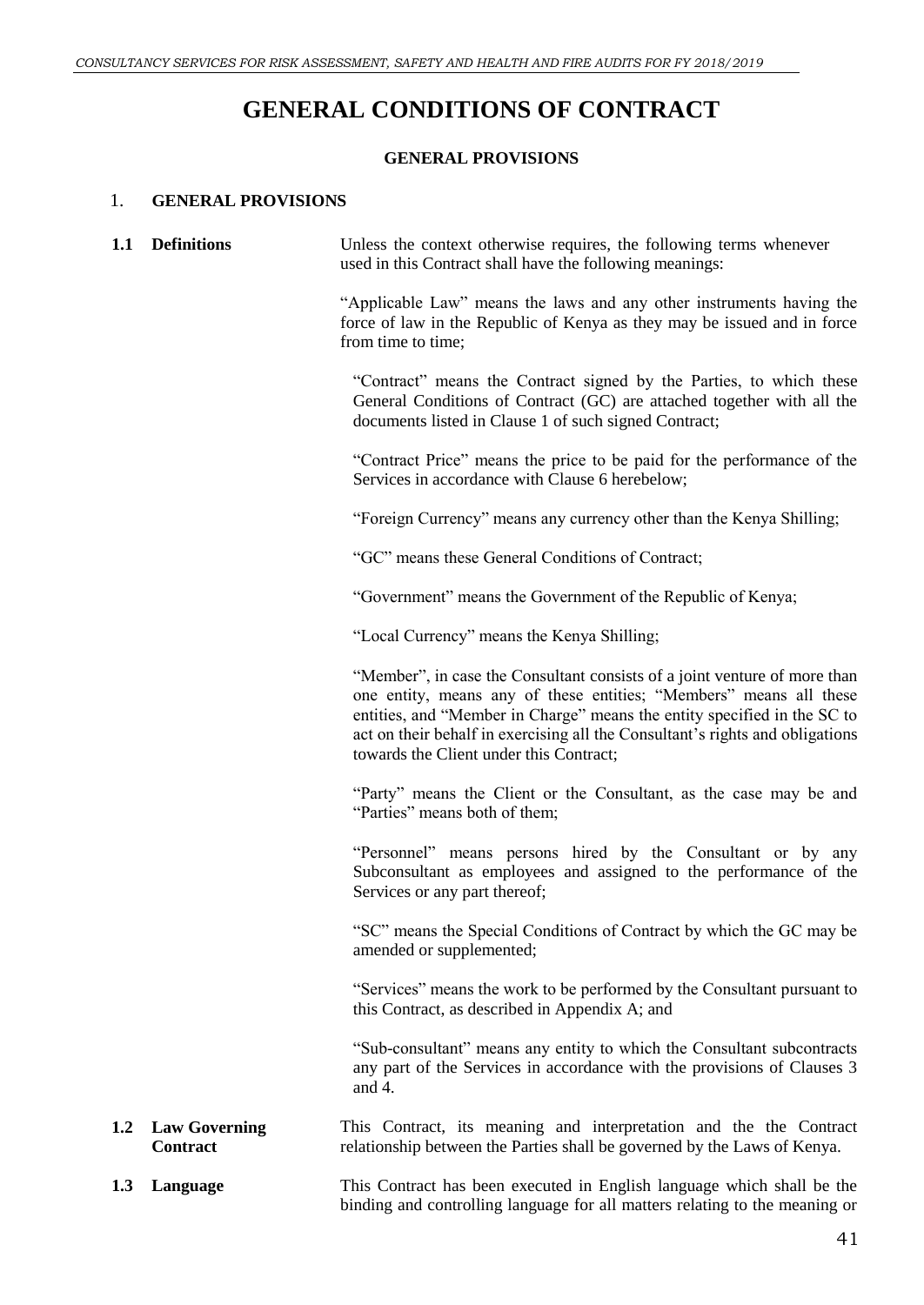interpretation of this Contract.

| 1.4 Notices | Any notice, request, or consent made pursuant to this Contract shall be in |
|-------------|----------------------------------------------------------------------------|
|             | writing and shall be deemed to have been made when delivered in person     |
|             | to an authorized representative of the Party to whom the communication is  |
|             | addressed or when sent by registered mail, telex, telegram or facsimile to |
|             | such Party at the address specified in the SC.                             |

- **1.5 Location** The Services shall be performed at such locations as are specified in Appendix A and, where the location of a particular task is not so specified, at such locations, whether in the Republic of Kenya or elsewhere, as the Client may approve.
- **1.6 Authorised Representative** Any action required or permitted to be taken and any document required or permitted to be executed under this Contract by the Client or the Consultant may be taken or executed by the officials specified in the SC.
- **1.7 Taxes and Duties** The Consultant, Sub-consultant [s] and their personnel shall pay such taxes, duties, fees and other impositions as may be levied under the Laws of Kenya, the amount of which is deemed to have been included in the Contract Price.

#### 2. **COMMENCEMENT, COMPLETION, MODIFICATION AND TERMINATION OF CONTRACT**

- **2.1 Effectiveness of Contract** This Contract shall come into effect on the date the Contract is signed by both Parties or such other later date as may be stated in the SC.
- **2.2 Commencement of Services** The Consultant shall begin carrying out the Services forteen (14) days after the date the Contract becomes effective or at such other date as may be specified in the SC.
- **2.3 Expiration of Contract** Unless terminated earlier pursuant to Clause 2.6, this Contract shall terminate at the end of such time period, after the Effective Date, as is specified in the SC.
- **2.4 Modification** Modification of the terms and Conditions of this Contract, including any modification of the scope of the Services or the Contract Price, may only be made by written agreement between the Parties.
- **2.5 Force Majeure 2.5.1 Definition** For the purposes of this Contract, "Force Majeure" means an event which is beyond the reasonable control of a Party and which makes a Party's performance of its obligations under the Contract impossible or so

impractical as to be considered impossible under the circumstances. **2.5.2 No Breach of Contract** The failure of a Party to fulfill any of its obligations under the Contract shall not be considered to be a breach of, or default under, this Contract insofar as such inability arises from an event of Force Majeure, provided that the Party affected by such an event (a) has taken all reasonable precautions, due care and reasonable alternative measures in order to carry out the terms and conditions of this Contract, and (b) has informed the other Party as soon as possible about the occurrence of such an event.

- **2.5.3 Extension of Time** Any period within which a Party shall, pursuant to this Contract complete any action or task shall be extended for a period equal to the time during which such Party was unable to perform such action as a result of Force Majeure.
- **2.5.4 Payments** During the period of his inability to perform the Services as a result of an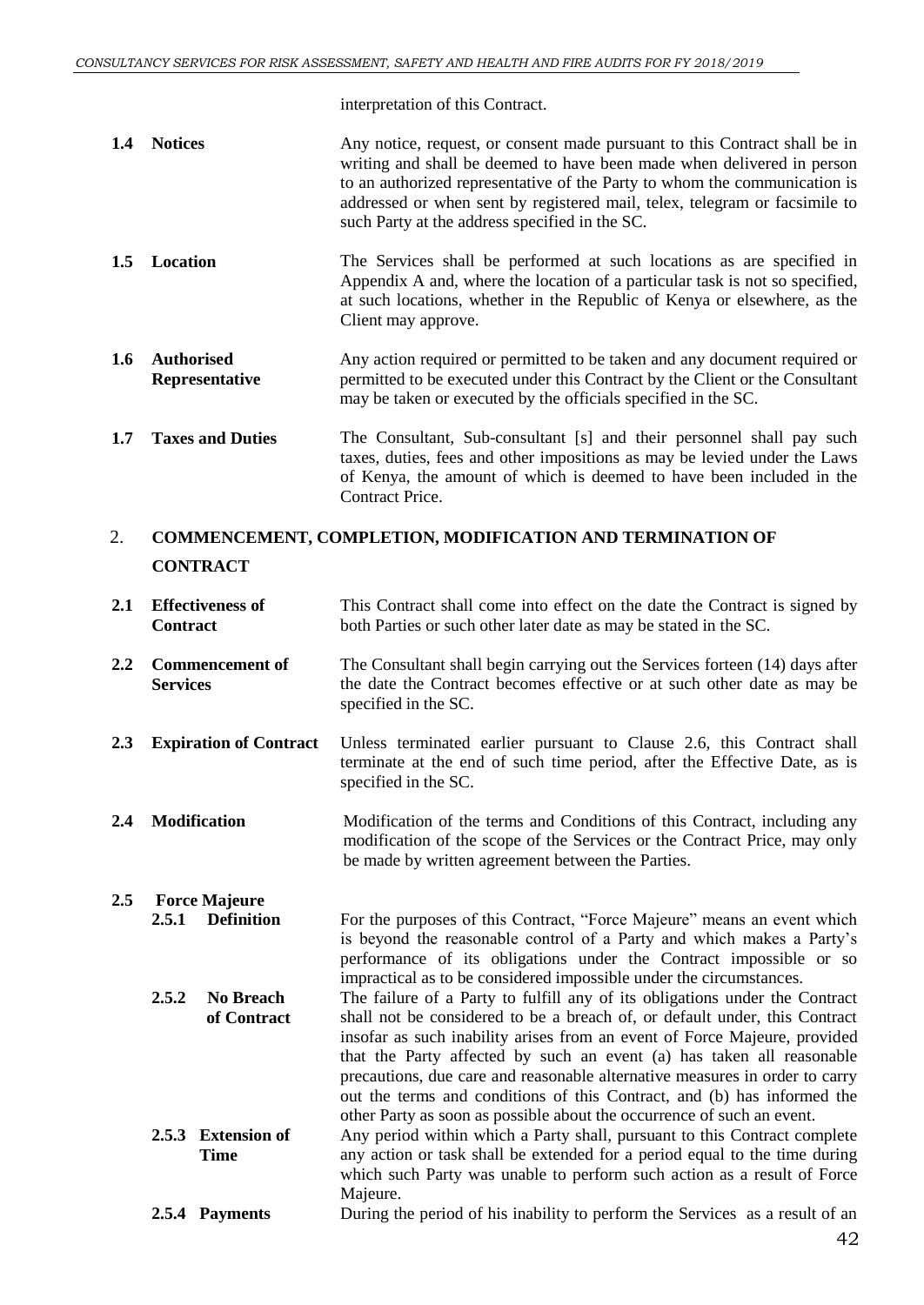**2.6.1 By the Client** The Client may terminate this Contract by not less than thirty (30) days'

occurrence of any of the events specified in this Clause;

**2.6 Termination**

event of Force Majeure, the Consultant shall be entitled to continue to be paid under the terms of this Contract, as well as to be reimbursed for additional costs reasonably and necessarily incurred by him during such period for the purposes of the Services and in reactivating the Service after the end of such period.

written notice of termination to the Consultant, to be given after the

|                                          | if<br>a.<br>the Consultant does not remedy a failure in the performance of his<br>obligations under the Contract within thirty (30) days after being<br>notified or within any further period as the Client may have<br>subsequently approved in writing;                                                                                                                                                                                                                                                                                                                                                                                                      |
|------------------------------------------|----------------------------------------------------------------------------------------------------------------------------------------------------------------------------------------------------------------------------------------------------------------------------------------------------------------------------------------------------------------------------------------------------------------------------------------------------------------------------------------------------------------------------------------------------------------------------------------------------------------------------------------------------------------|
|                                          | if the Consultant becomes insolvent or bankrupt;<br>b.                                                                                                                                                                                                                                                                                                                                                                                                                                                                                                                                                                                                         |
|                                          | if, as a result of Force Majeure, the Consultant is unable to perform a<br>c.<br>material portion of the Services for a period of not less than sixty (60)<br>days; or                                                                                                                                                                                                                                                                                                                                                                                                                                                                                         |
|                                          | if the Consultant, in the judgment of the Client, has engaged in corrupt<br>d.<br>or fraudulent practices in competing for or in executing the Contract.                                                                                                                                                                                                                                                                                                                                                                                                                                                                                                       |
|                                          | For the purpose of this clause;<br>"corrupt practice" means the offering, giving, receiving or soliciting<br>of anything of value to influence the action of a public official in the<br>selection process or in Contract execution.<br>"fraudulent practice" means a misrepresentation of facts in order to<br>influence a selection process or the execution of Contract to the<br>detriment of the Client, and includes collusive practice among<br>consultants (prior to or after submission of proposals) designed to<br>establish prices at artificial non-competitive levels and to deprive the<br>Client of the benefits of free and open competition. |
|                                          | if the Client in his sole discretion decides to terminate this Contract.<br>e.                                                                                                                                                                                                                                                                                                                                                                                                                                                                                                                                                                                 |
| 2.6.2 By the<br><b>Consultant</b>        | The Consultant may terminate this Contract by not less than thirty (30)<br>days' written notice to the Client, such notice to be given after the<br>occurrence of any of the following events;<br>(a) if the Client fails to pay any monies due to the Consultant pursuant to<br>this Contract and not subject to dispute pursuant to Clause 7 within<br>sixty (60) days after receiving written notice from the Consultant that<br>such payment is overdue; or                                                                                                                                                                                                |
|                                          | (b) if, as a result of Force Majeure, the Consultant is unable to perform a<br>material portion of the Services for a period of not less than sixty (60)<br>days.                                                                                                                                                                                                                                                                                                                                                                                                                                                                                              |
| 2.6.3 Payment upon<br><b>Termination</b> | Upon termination of this Contract pursuant to Clauses 2.6.1 or 2.6.2, the<br>Client shall make the following payments to the Consultant:<br>remuneration pursuant to Clause 6 for Services satisfactorily<br>(c)<br>performed prior to the effective date of termination;                                                                                                                                                                                                                                                                                                                                                                                      |
|                                          | except in the case of termination pursuant to paragraphs (a) and (b) of<br>(d)<br>Clause 2.6.1, reimbursement of any reasonable costs incident to the<br>prompt and orderly termination of the Contract, including the cost of                                                                                                                                                                                                                                                                                                                                                                                                                                 |
|                                          | 43                                                                                                                                                                                                                                                                                                                                                                                                                                                                                                                                                                                                                                                             |
|                                          |                                                                                                                                                                                                                                                                                                                                                                                                                                                                                                                                                                                                                                                                |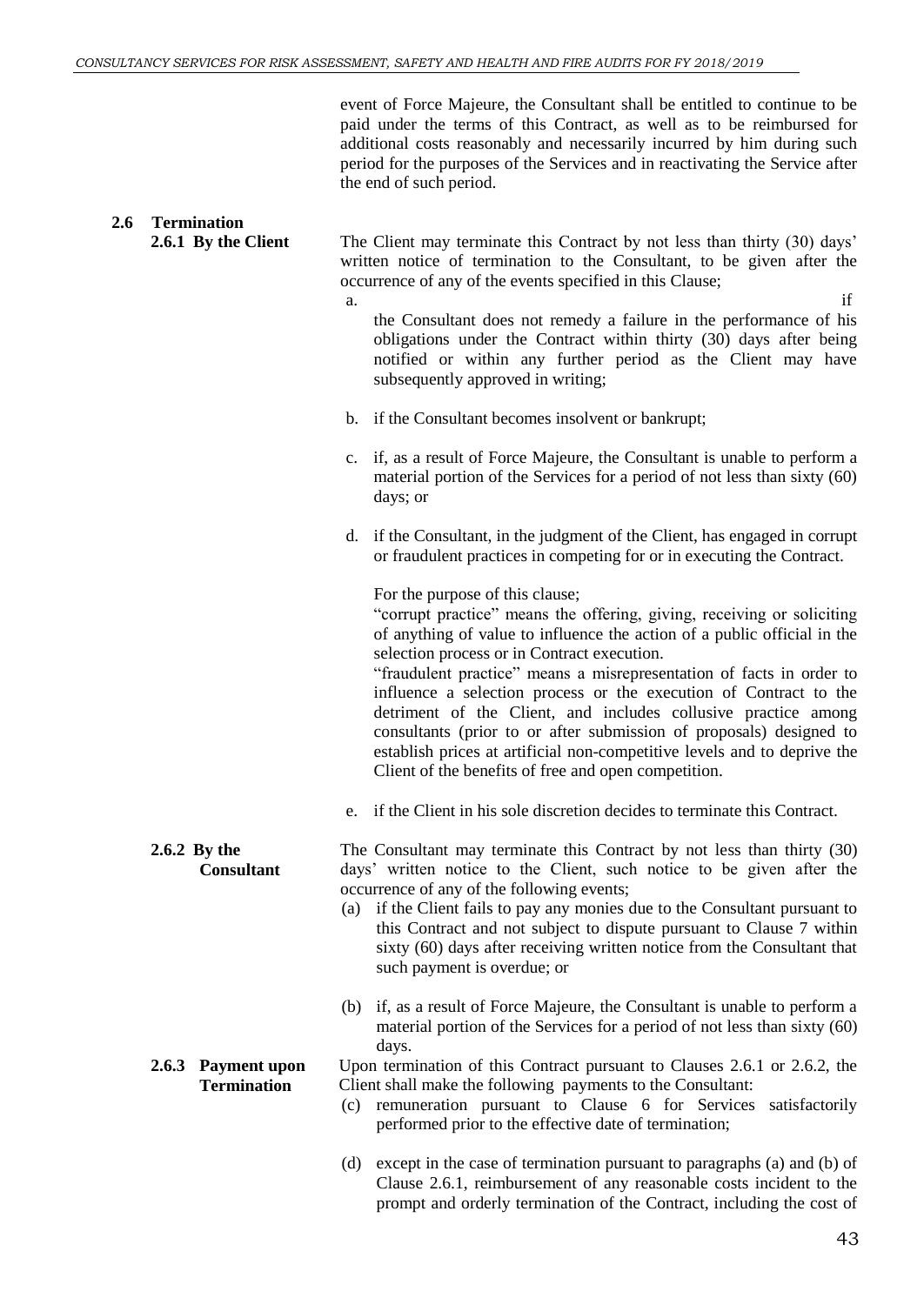the return travel of the Personnel and their eligible dependents.

#### 3. **OBLIGATIONS OF THE**

#### **CONSULTANT**

**3.1 General** The Consultant shall perform the Services and carry out his obligations with all due diligence, efficiency and economy in accordance with generally accepted professional techniques and practices and shall observe sound management practices, and employ appropriate advanced technology and safe methods. The Consultant shall always act, in respect of any matter relating to this Contract or to the Services, as faithful adviser to the Client and shall at all times support and safeguard the Client's legitimate interests in any dealing with Sub-consultants or third parties.

- **3.2 Conflict of Interests 3.2.1 Consultant Not** 
	- **to Benefit from Commissions, Discounts, etc.**

i. The remuneration of the Consultant pursuant to Clause 6 shall constitute the Consultant's sole remuneration in connection with this Contract or the Services and the Consultant shall not accept for his own benefit any trade commission, discount or similar payment in connection with activities pursuant to this Contract or to the Services or in the discharge of his obligations under the Contract and the Consultant shall use his best efforts to ensure that his personnel, any sub-consultant[s] and agents of either of them similarly shall not receive any such additional remuneration.

ii. For a period of two years after the expiration of this Contract, the Consultant shall not engage and shall cause his personnel as well as his sub-consultant [s] and his/their personnel not to engage in the activity of a purchaser (directly or indirectly) of the assets on which he advised the Client on this Contract nor shall he engage in the activity of an adviser (directly or indirectly) of potential purchasers of such assets.

- iii. Where the Consultant as part of the Services has the responsibility of advising the Client on the procurement of goods, works or services, the Consultant will comply with any applicable procurement guidelines and shall at all times exercise such responsibility in the best interest of the Client. Any discounts or commissions obtained by the Consultant in the exercise of such procurement shall be for the account of the Client.
- **3.2.2 Consultant and Affiliates Not to be Otherwise Interested in Project** The Consultant agrees that, during the term of this Contract and after its termination, the Consultant and his affiliates, as well as any Sub-consultant and any of his affiliates shall be disqualified from providing goods, works or services (other than the Services and any continuation thereof) for any project resulting from or closely related to the Services.

#### **3.2.3 Prohibition of Conflicting Activities** Neither the Consultant nor his sub-consultant[s] nor their personnel shall engage, either directly or indirectly in any of the following activities:

- (a) during the term of this Contract, any business or professional activities in the Republic of Kenya which would conflict with the activities assigned to them under this Contract; or
- (b) after the termination of this Contract, such other activities as may be specified in the SC.
- **3.3 Confidentiality** The Consultant, his sub-consultant [s] and the personnel of either of them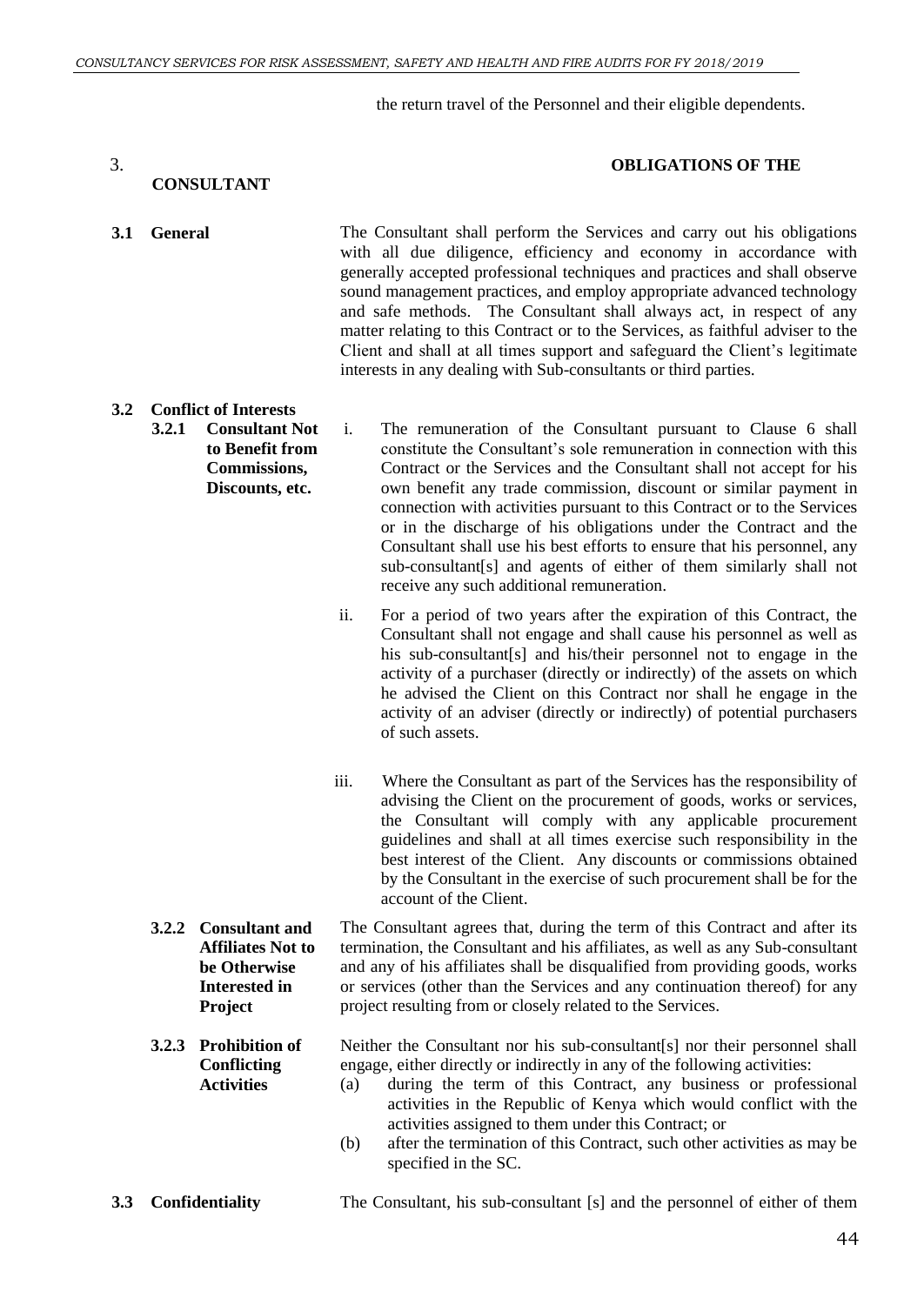shall not, either during the term of this Contract or within two (2) years after the expiration of this Contract, disclose any proprietary or confidential information relating to the Project, the Services, this Contract or the Client's business or operations without the prior written consent of the Client.

- **3.4 Insurance to be Taken Out by the Consultant** The Consultant (a) shall take out and maintain and shall cause any subconsultant[s] to take out and maintain, at his (or the sub-consultants', as the case may be) own cost but on terms and conditions approved by the Client, insurance against the risks and for the coverage, as shall be specified in the SC; and (b) at the Client's request, shall provide evidence to the Client showing that such insurance has been taken out and maintained and that the current premiums have been paid.
- **3.5 Consultant's Actions Requiring Client's Prior Approval** The Consultant shall obtain the Client's prior approval in writing before taking any of the following actions; a) Entering into a subcontract for the performance of any part of the Services,
	- b) Appointing such members of the personnel not listed by name in Appendix C ("Key Personnel and Sub-consultants").
- **3.6 Reporting Obligations** The Consultants shall submit to the Client the reports and documents specified in Appendix A in the form, in the numbers, and within the periods set forth in the said Appendix.
- **3.7 Documents Prepared by the Consultant to be the Property of the Client** All plans, drawings, specifications, designs, reports and other documents and software submitted by the Consultant in accordance with Clause 3.6 shall become and remain the property of the Client and the Consultant shall, not later than upon termination or expiration of this Contract, deliver all such documents and software to the Client together with a detailed inventory thereof. The Consultant may retain a copy of such documents and software. Neither Party shall use these documents for purposes unrelated to this Contract without the prior approval of the other Party.

#### 4. **CONSULTANT'S PERSONNEL**

**Personnel**

- **4.1 Description of Personnel** The titles, agreed job descriptions, minimum qualifications and estimated periods of engagement in the carrying out of the Services of the Consultant's Key Personnel are described in Appendix C. The Key Personnel and Sub-consultants listed by title as well as by name in Appendix C are hereby approved by the Client.
- **4.2 Removal and/or Replacement of**  (a) Except as the Client may otherwise agree, no changes shall be made in the Key Personnel. If for any reason beyond the reasonable control of the Consultant, it becomes necessary to replace any of the Key Personnel, the Consultant shall provide as a replacement a person of equivalent or better qualifications.
	- (b) If the Client finds that any of the Personnel have:-
		- (i) committed serious misconduct or have been charged with having committed a criminal action, or
		- (ii) the Client has reasonable cause to be dissatisfied with the performance of any of the Personnel, then the Consultant shall, at the Client's written request specifying the grounds thereof,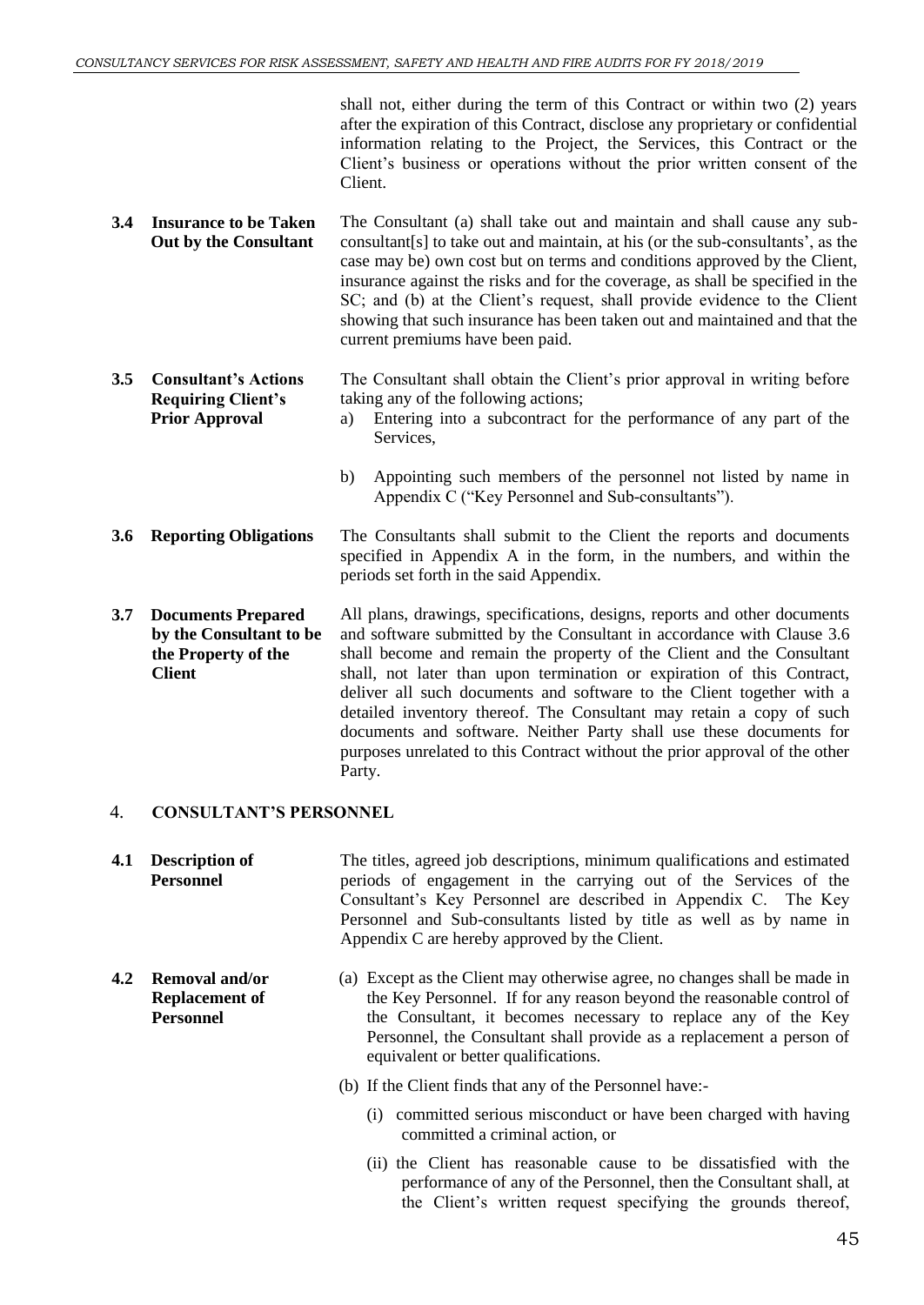provide as a replacement a person with qualifications and experience acceptable to the Client.

(c) The Consultant shall have no claim for additional costs arising out of or incidental to any removal and/or replacement of Personnel.

#### 5. **OBLIGATIONS OF THE CLIENT**

- **5.1 Assistence and Exemptions** The Client shall use his best efforts to ensure that provides the Consultant such assistance and exemptions as may be necessary for due performance of this Contract.
- **5.2 Change in the Applicable Law** If after the date of this Contract, there is any change in the Laws of Kenya with respect to taxes and duties which increases or decreases the cost of the Services rendered by the Consultant, then the remuneration and reimbursable expenses otherwise payable to the Consultant under this Contract shall be increased or decreased accordingly by agreement between the Parties and corresponding adjustments shall be made to the amounts referred to in Clause 6.2 (a) or (b), as the case may be.
- **5.3 Services and Facilities** The Client shall make available to the Consultant the Services and Facilities listed under Appendix F.

#### 6. **PAYMENTS TO THE CONSULTANT**

- **6.1 Lump-Sum Remuneration** The Consultant's total remuneration shall not exceed the Contract Price and shall be a fixed lump-sum including all staff costs, Sub-consultants' costs, printing, communications, travel, accommodation and the like and all other costs incurred by the Consultant in carrying out the Services described in Appendix A. Except as provided in Clause 5.2, the Contract Price may only be increased above the amounts stated in Clause 6.2 if the Parties have agreed to additional payments in accordance with Clause 2.4.
- **6.2 Contract Price** (a) The price payable in foreign currency is set forth in the SC.
	- (b) The price payable in local currency is set forth in the SC.
- **6.3 Payment for Additional Services** For the purposes of determining the remuneration due for additional services as may be agreed under Clause 2.4, a breakdown of the lumpsum price is provided in Appendices D and E.
- **6.4 Terms and Conditions of Payment** Payments will be made to the account of the Consultant and according to the payment schedule stated in the "Special Conditions of Contract".
- **6.5 Interest on Dealayed Payment** Payment shall be made within thirty (30) days of receipt of invoice and the relevant documents specified in Clause 6.4. If the Client has delayed payments beyond ninety (90) days after the due date hereof, simple interest shall be paid to the Consultant for each day of delay at a rate three percentage points above the prevailing Central Bank of Kenya's average rate for base lending.

#### 7. **SETTLEMENT OF DISPUTES**

- **7.1 Amicable Settlement** The Parties shall use their best efforts to settle amicably all disputes arising out of or in connection with this Contract or its interpretation.
- **7.2 Dispute Settlement** Any dispute between the Parties as to matters arising pursuant to this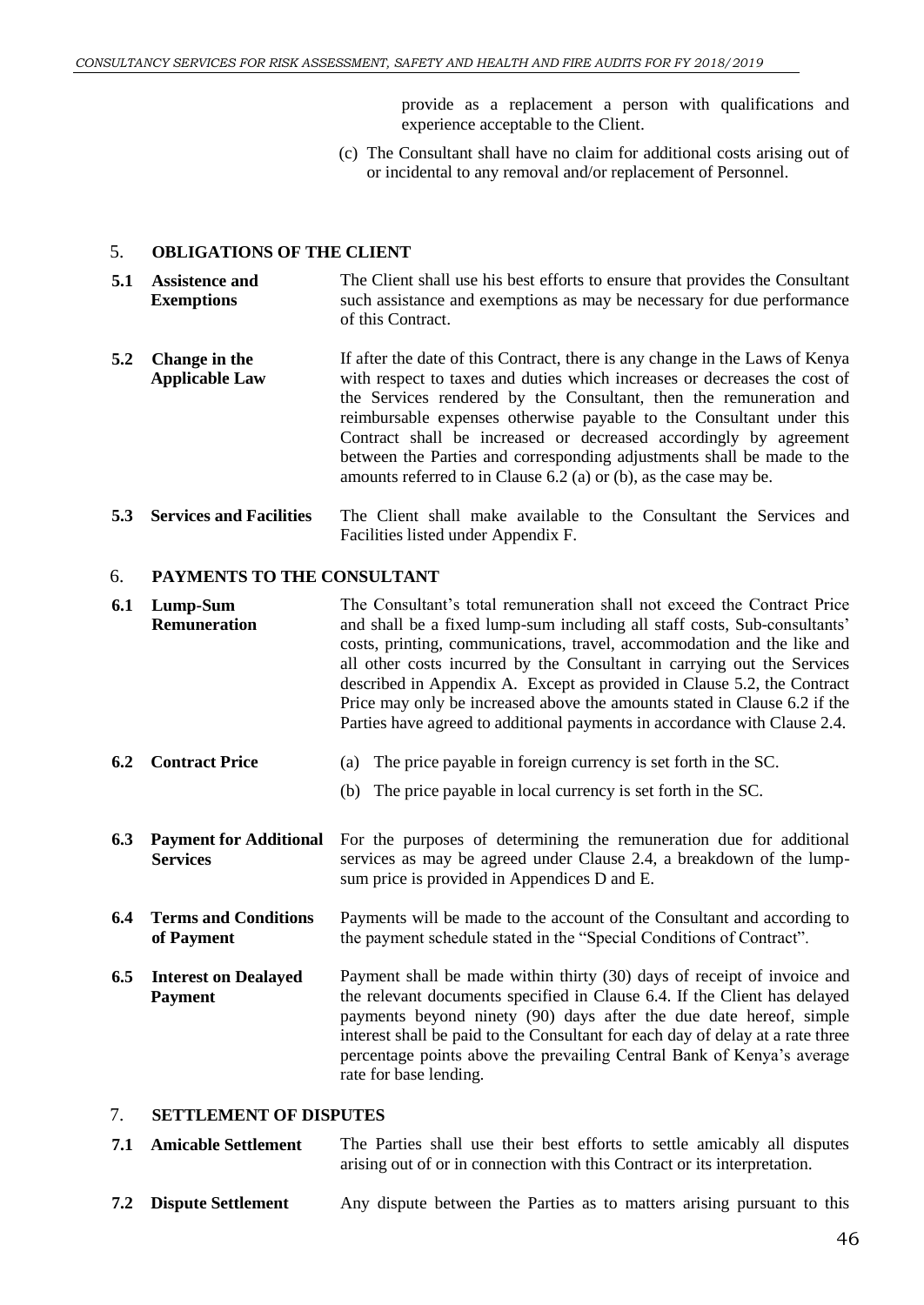Contract that cannot be settled amicably within thirty (30) days after receipt by one Party of the other Party's request for such amicable settlement may be referred by either Party to the arbitration and final decision of a person to be agreed between the Parties. Failing agreement to concur in the appointment of an Arbitrator, the Arbitrator shall be appointed by the Chairman of the Chartered Institute of Arbitrators, Kenya Branch, on the request of the applying party.

# **SPECIAL CONDITIONS OF CONTRACT**

| Number of GC<br><b>Clause</b> | <b>Amendments of and Supplements to Clauses in the</b><br><b>General Conditions of Contract</b>                                                                                             |
|-------------------------------|---------------------------------------------------------------------------------------------------------------------------------------------------------------------------------------------|
| 1.1(i)                        |                                                                                                                                                                                             |
| 1.4                           | The addresses are:                                                                                                                                                                          |
|                               |                                                                                                                                                                                             |
|                               | Attention:                                                                                                                                                                                  |
|                               | Telephone:                                                                                                                                                                                  |
|                               | Telex;<br>and the control of the control of the control of the control of the control of the control of the control of the                                                                  |
|                               | Facsimile:                                                                                                                                                                                  |
|                               | Consultant:<br><u> 1989 - Johann Stoff, amerikansk politiker (d. 1989)</u>                                                                                                                  |
|                               | Attention:<br><u> 1980 - Jan James James Barnett, fransk politik (d. 1980)</u>                                                                                                              |
|                               |                                                                                                                                                                                             |
|                               | Telex:                                                                                                                                                                                      |
|                               | Facsimile:                                                                                                                                                                                  |
| 1.6                           | The Authorized Representatives are:                                                                                                                                                         |
|                               |                                                                                                                                                                                             |
|                               |                                                                                                                                                                                             |
| 2.1                           | The date on which this Contract shall come into effect<br>$is(\underline{\hspace{2cm}})$ [date].                                                                                            |
|                               | <b>Note:</b> The date may be specified by reference to conditions of effectiveness<br>of the Contract, such as receipt by Consultants of advance payment and by<br>Client of bank guarantee |
| 2.2                           |                                                                                                                                                                                             |
| 2.3                           | The period shall be _______TWO (2) Months ________ [length of time].                                                                                                                        |
|                               | <b>Note:</b> Fill in the period, e.g., two months or such other period as the Parties<br>may agree in writing.                                                                              |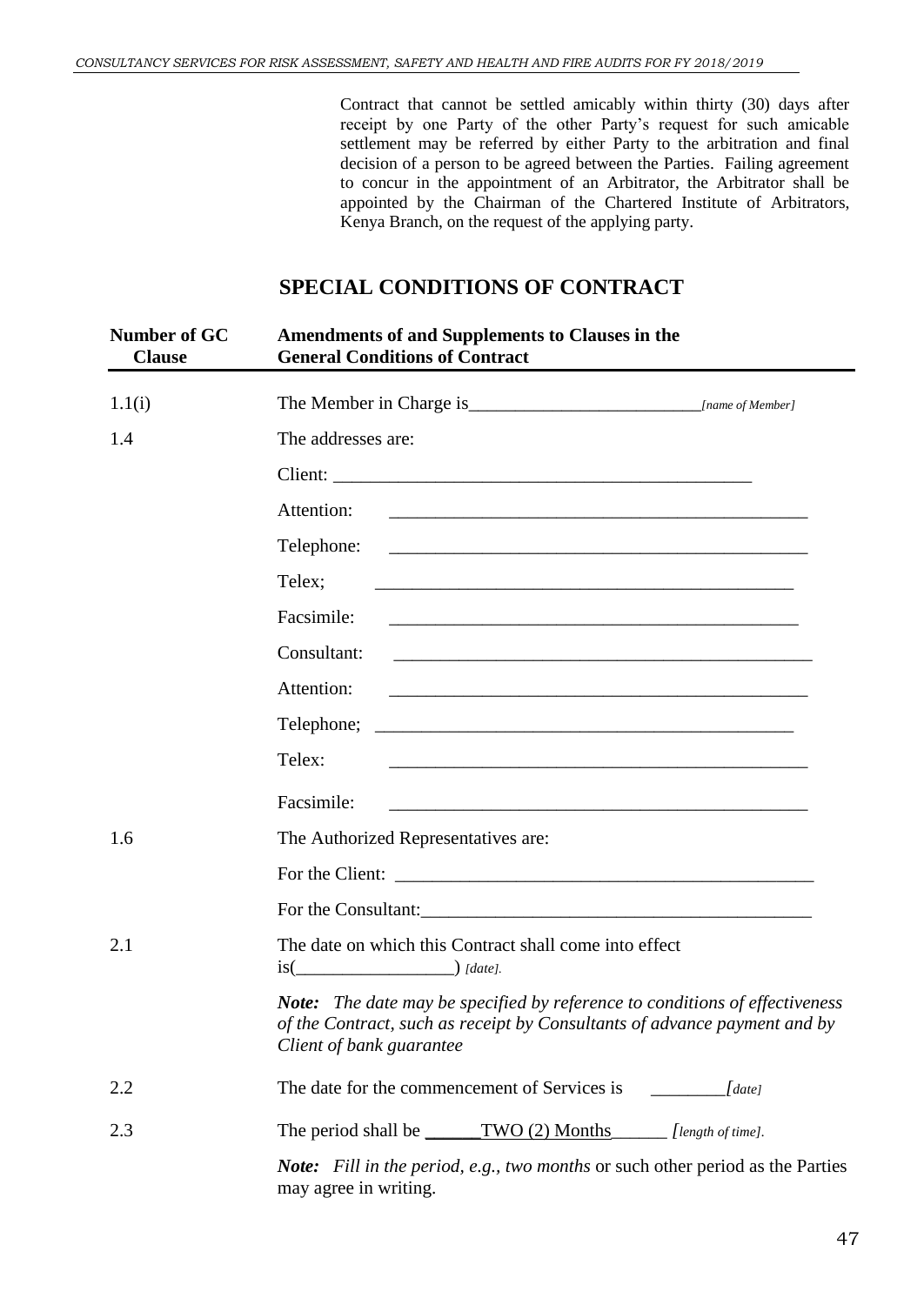| 2.4    | The Consultant shall sign a Service Level Agreement with the Client which<br>shall quantify the minimum acceptable service to the Client and the<br>Consultant's performance will be assessed every quarterly during the<br>implementation of the Contract. The format of the Service Level Agreement<br>is attached in Appendix K of this RFP. |  |
|--------|-------------------------------------------------------------------------------------------------------------------------------------------------------------------------------------------------------------------------------------------------------------------------------------------------------------------------------------------------|--|
| 3.1    | Notwithstanding Clause 3.1 of the GC:-<br>The consultant shall be held responsible for the accuracy of the data<br>$\mathbf{i}$<br>up to the time of implementation.                                                                                                                                                                            |  |
| 3.4    | The risks and coverage shall be:                                                                                                                                                                                                                                                                                                                |  |
|        | I.<br>Professional Liability: Full amount of this Contract                                                                                                                                                                                                                                                                                      |  |
|        | П.<br>Loss of or damage to equipment and property: KShs 5,000,000<br>III.<br>Third party Liability: KShs 5,000,000                                                                                                                                                                                                                              |  |
|        | IV.<br>Third party motor vehicle insurance: KShs 2,000,000                                                                                                                                                                                                                                                                                      |  |
|        | V.<br>Employer's Liability and workers compensation: KShs 5,000,000                                                                                                                                                                                                                                                                             |  |
| 4.1    | All the proposed/approved key staff must be present during presentation of<br>the findings to the client.                                                                                                                                                                                                                                       |  |
| 6.2(a) | The amount in foreign currency or currencies: Nil                                                                                                                                                                                                                                                                                               |  |
| 6.2(b) |                                                                                                                                                                                                                                                                                                                                                 |  |
|        | Payments shall be made according to the following schedule:                                                                                                                                                                                                                                                                                     |  |
|        | Twenty (20) percent of the Contract Price shall be paid upon submission and<br>acceptance by the Client of the Draft Risk Assessment, Safety and Health Audit<br>Reports.                                                                                                                                                                       |  |
|        | Twenty (20) percent of the Contract Price shall be paid upon submission<br>and acceptance by the Client of the Fire Audit Reports.                                                                                                                                                                                                              |  |
|        | Thirty (30) percent of the Contract Price shall be paid upon submission and<br>acceptance by the Client of the Final Risk Assessment, Safety and Health Audit<br>Reports.                                                                                                                                                                       |  |
|        | Thirty (30) percent of the Contract Price shall be paid upon submission and<br>acceptance by the Client of the Final Fire Audit Reports.                                                                                                                                                                                                        |  |
|        | Payments in Ksh shall be made to the following Account                                                                                                                                                                                                                                                                                          |  |
|        | Account Number:                                                                                                                                                                                                                                                                                                                                 |  |
|        |                                                                                                                                                                                                                                                                                                                                                 |  |
|        |                                                                                                                                                                                                                                                                                                                                                 |  |
|        |                                                                                                                                                                                                                                                                                                                                                 |  |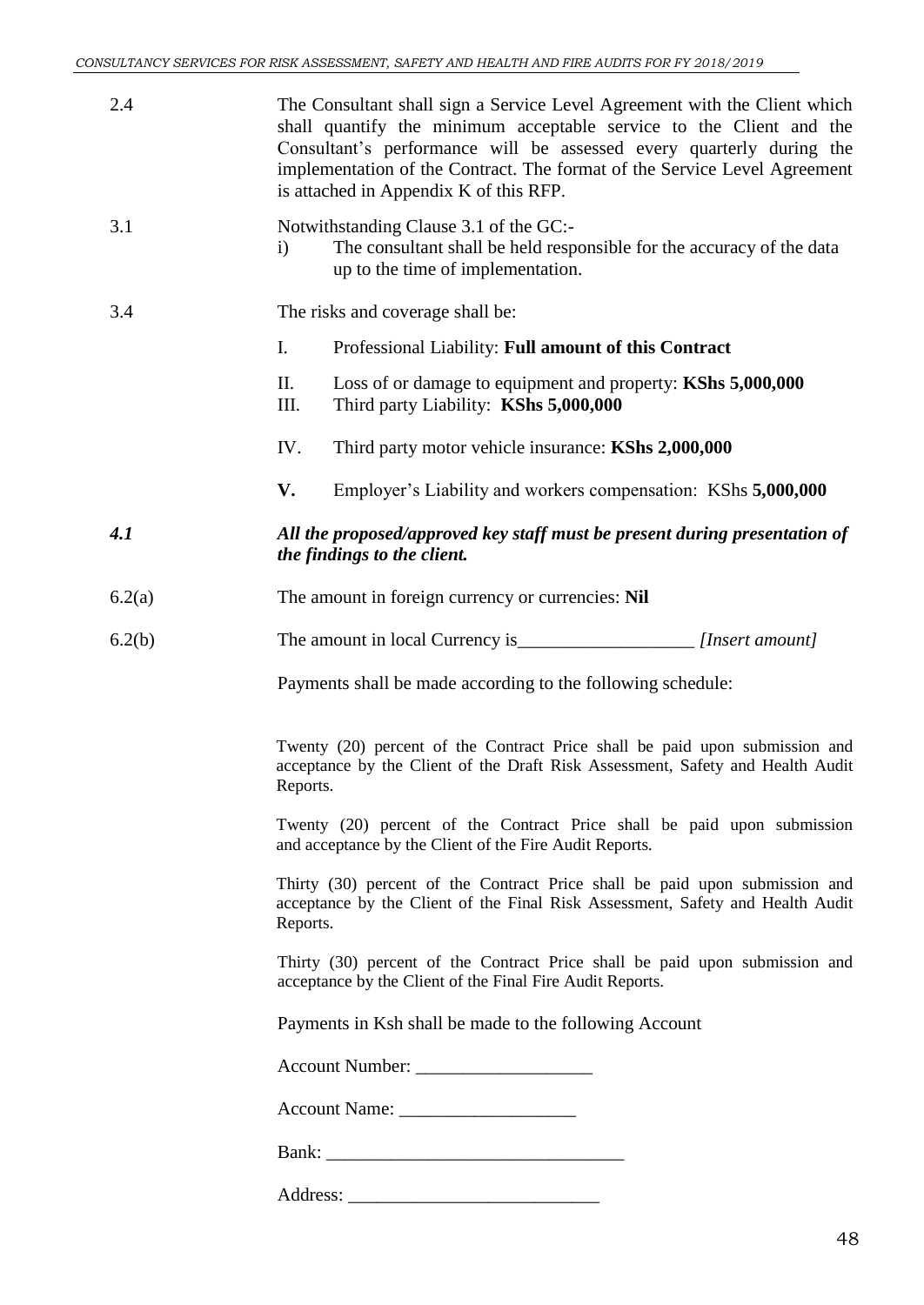- 3.5 Payments will be made within 30 (thirty) days of receipt of the invoice and the relevant documents specified in Clause 6.4 above.
- 3.6 The Consultancy services rendered by the Consultant shall be carried out to the satisfaction of an inspection committee following which a contract completion certificate shall be issued and final payment made under clause 6.2 (b) of the Special Conditions.